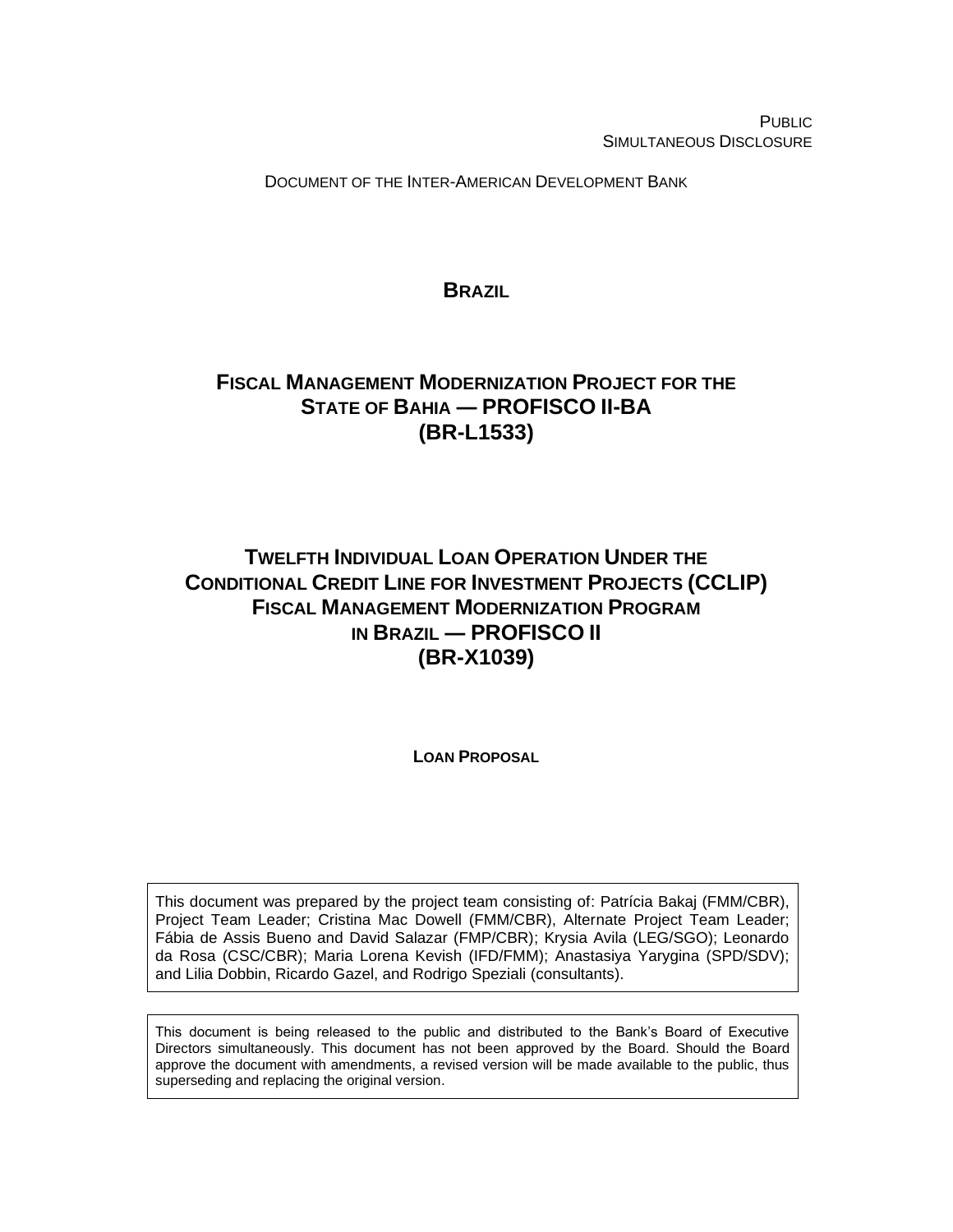## **CONTENTS**

## PROJECT SUMMARY

| I.   |                        |  |
|------|------------------------|--|
|      | А.<br>В.<br>C.         |  |
| II.  |                        |  |
|      | A. .<br>В.<br>C.<br>D. |  |
| III. |                        |  |
|      | А.<br>В.               |  |

## **APPENDIXES**

Proposed resolution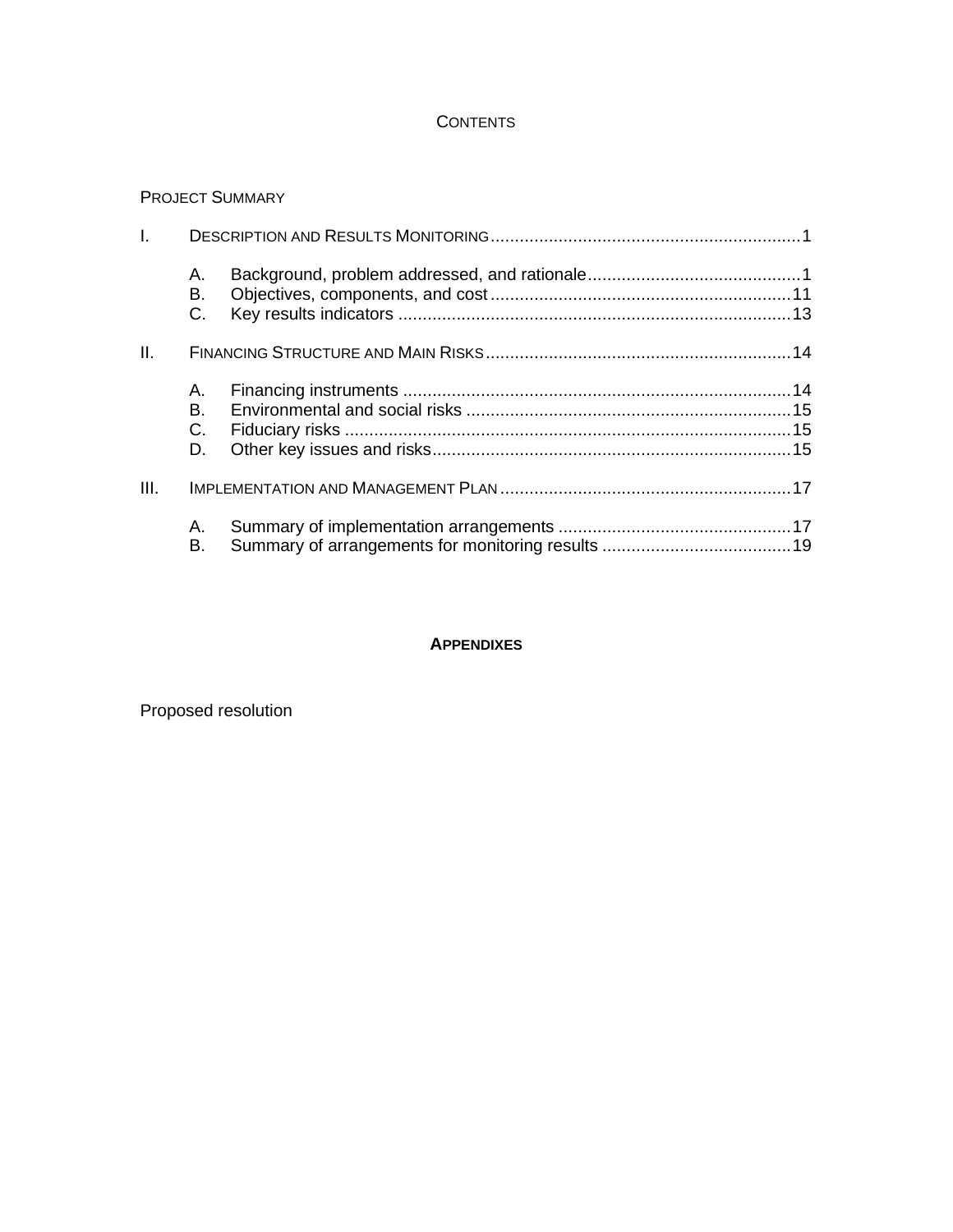#### **ANNEXES**

#### **PRINTED ANNEXES**

Annex I Summary Development Effectiveness Matrix

Annex II Results Matrix

Annex III Fiduciary Agreements and Requirements

#### **ELECTRONIC LINKS**

#### **REQUIRED**

- 1. [Multiyear execution plan and annual work plan](http://idbdocs.iadb.org/wsdocs/getDocument.aspx?DOCNUM=EZSHARE-1326839135-5)
- 2. [Monitoring and evaluation plan](http://idbdocs.iadb.org/wsdocs/getDocument.aspx?DOCNUM=EZSHARE-1326839135-6)
- 3. [Procurement plan](http://idbdocs.iadb.org/wsdocs/getDocument.aspx?DOCNUM=EZSHARE-1326839135-5)

#### **OPTIONAL**

- 1. [Project economic analysis](http://idbdocs.iadb.org/wsdocs/getDocument.aspx?DOCNUM=EZSHARE-1326839135-3)
- 2. **[Itemized budget](http://idbdocs.iadb.org/wsdocs/getDocument.aspx?DOCNUM=EZSHARE-1326839135-5)**
- 3. [Problems, solutions, and policy matrix](http://idbdocs.iadb.org/wsdocs/getDocument.aspx?DOCNUM=EZSHARE-1326839135-4)
- 4. [Tax data for Bahia](http://idbdocs.iadb.org/wsdocs/getDocument.aspx?DOCNUM=EZSHARE-1326839135-3)
- 5. [Fiscal management diagnostic report \(MD-GEFIS\)](http://idbdocs.iadb.org/wsdocs/getDocument.aspx?DOCNUM=EZSHARE-1326839135-2)
- 6. [Program Operating Regulations](http://idbdocs.iadb.org/wsdocs/getDocument.aspx?DOCNUM=EZSHARE-1869036552-7)
- 7. [PROFISCO I-BA project completion report](http://idbdocs.iadb.org/wsdocs/getDocument.aspx?DOCNUM=EZSHARE-1326839135-1)
- 8. [Lessons learned from the Bank's previous experiences](http://idbdocs.iadb.org/wsdocs/getDocument.aspx?DOCNUM=EZSHARE-136685644-34)
- 9. Technical note [Financial condition of the State of Bahia](http://idbdocs.iadb.org/wsdocs/getDocument.aspx?DOCNUM=EZSHARE-1326839135-7)
- 10. [Technical cooperation agreement template](http://idbdocs.iadb.org/wsdocs/getDocument.aspx?DOCNUM=EZSHARE-1326839135-48)
- 11. [Safeguard Policy Filter and Safeguard Screening Form for Classification of Projects](http://idbdocs.iadb.org/wsdocs/getDocument.aspx?DOCNUM=EZSHARE-1326839135-55)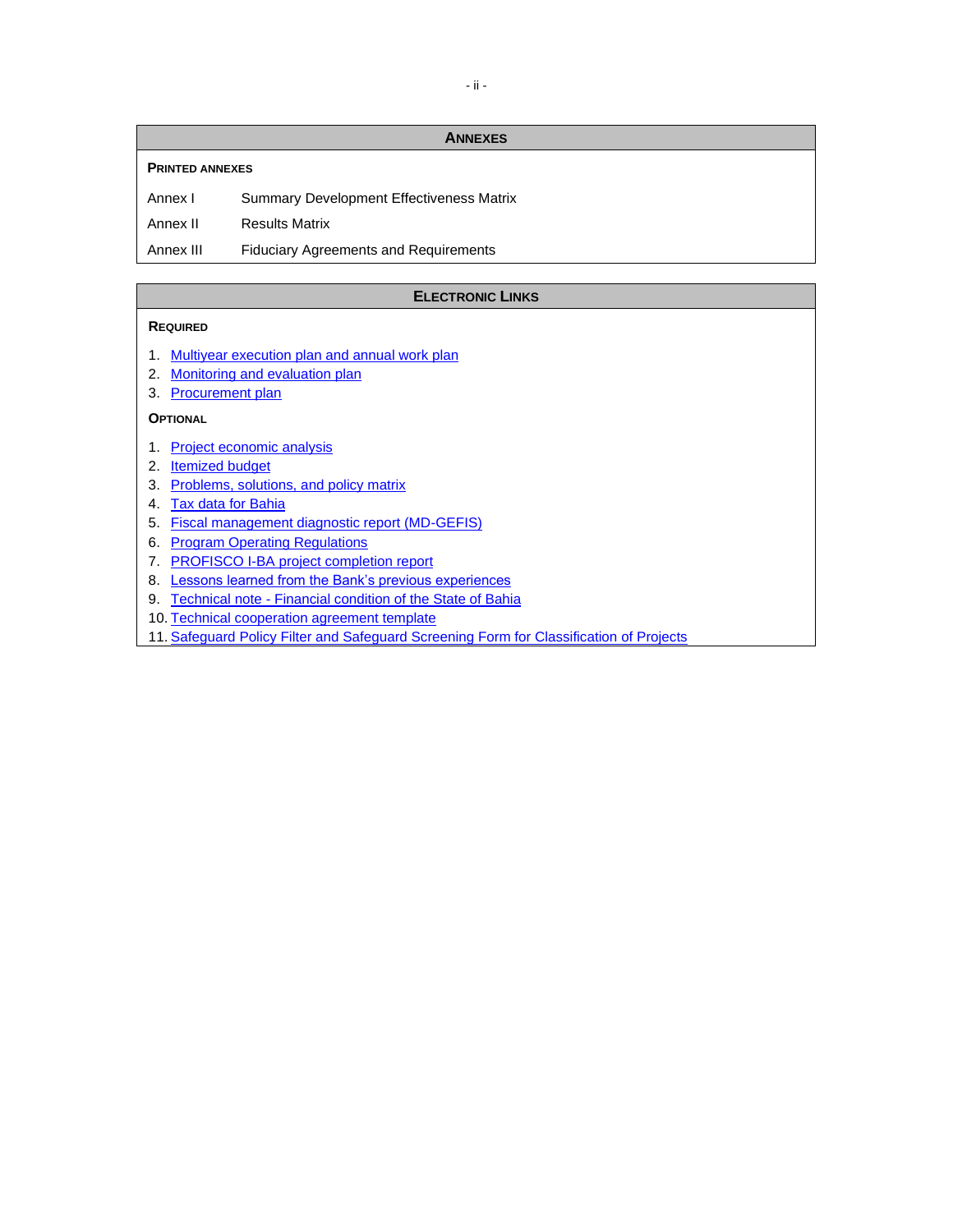#### **ABBREVIATIONS**

| <b>CCLIP</b>    | <b>Conditional Credit Line for Investment Projects</b>                  |
|-----------------|-------------------------------------------------------------------------|
| <b>CONSEF</b>   | Conselho de Fazenda Estadual [Bahia's Taxpayer Council]                 |
| <b>FIPLAN</b>   | Sistema Integrado de Planejamento, Contabilidade e Finanças do          |
|                 | Estado da Bahia [Integrated Planning, Accounting, and Finance           |
|                 | System of the State of Bahia]                                           |
| <b>IBGE</b>     | Instituto Brasileiro de Geografia e Estatística [Brazilian Institute of |
|                 | Geography and Statistics]                                               |
| <b>ICB</b>      | International competitive bidding                                       |
| <b>ICMS</b>     | Imposto sobre Circulação de Mercadorias e Prestação de Serviços         |
|                 | [goods and services sales tax]                                          |
| <b>IPVA</b>     | Imposto sobre a propriedade de veículos automotores [motor vehicle      |
|                 | ownership tax]                                                          |
| <b>IRR</b>      | Internal rate of return                                                 |
| <b>MD-GEFIS</b> | Maturidade e Desempenho da Gestão Fiscal [fiscal management             |
|                 | maturity and performance assessment]                                    |
| <b>NBC</b>      | Normas Brasileiras de Contabilidade [Brazilian Accounting Standards]    |
| <b>NCB</b>      | National competitive bidding                                            |
| <b>OSCIP</b>    | Organização da Sociedade Civil de Interesse Público [Association of     |
|                 | <b>Public Interest Civil Societies]</b>                                 |
| <b>PCR</b>      | Project completion report                                               |
| <b>PCU</b>      | Project coordination unit                                               |
| <b>PDTI</b>     | Plano diretor de tecnologia da informação [Information Technology       |
|                 | Master Plan]                                                            |
| <b>PGE</b>      | Procuradoria Geral do Estado [Office of the State Attorney General]     |
| <b>PROFISCO</b> | Fiscal Management Modernization Program in Brazil                       |
| <b>QCBS</b>     | Quality- and cost-based selection                                       |
| <b>REDESIM</b>  | Rede Nacional para a Simplificação do Registro e da Legalização de      |
|                 | Negócios [National Network for Simplifying<br>the<br>Empresas<br>e      |
|                 | Registration and Legalization of Enterprises and Businesses]            |
| <b>RPV</b>      | Requisições de Pequeno Valor [small value requisitions]                 |
| <b>SAEB</b>     | Secretaria da Administração do Governo do Estado da Bahia               |
|                 | [Administration Department of the State of Bahia]                       |
| SEFAZ/BA        | Secretaria da Fazenda do Estado da Bahia [Finance Department of the     |
|                 | State of Bahial                                                         |
| <b>SPED</b>     | Sistema Público de Escrituração Digital [Digital Public Accounting      |
|                 | System]                                                                 |
| <b>STN</b>      | Secretaria do Tesouro Nacional [National Treasury Department]           |
| <b>TCE/BA</b>   | Tribunal de Contas do Estado da Bahia [Bahia State Audit Office]        |
|                 |                                                                         |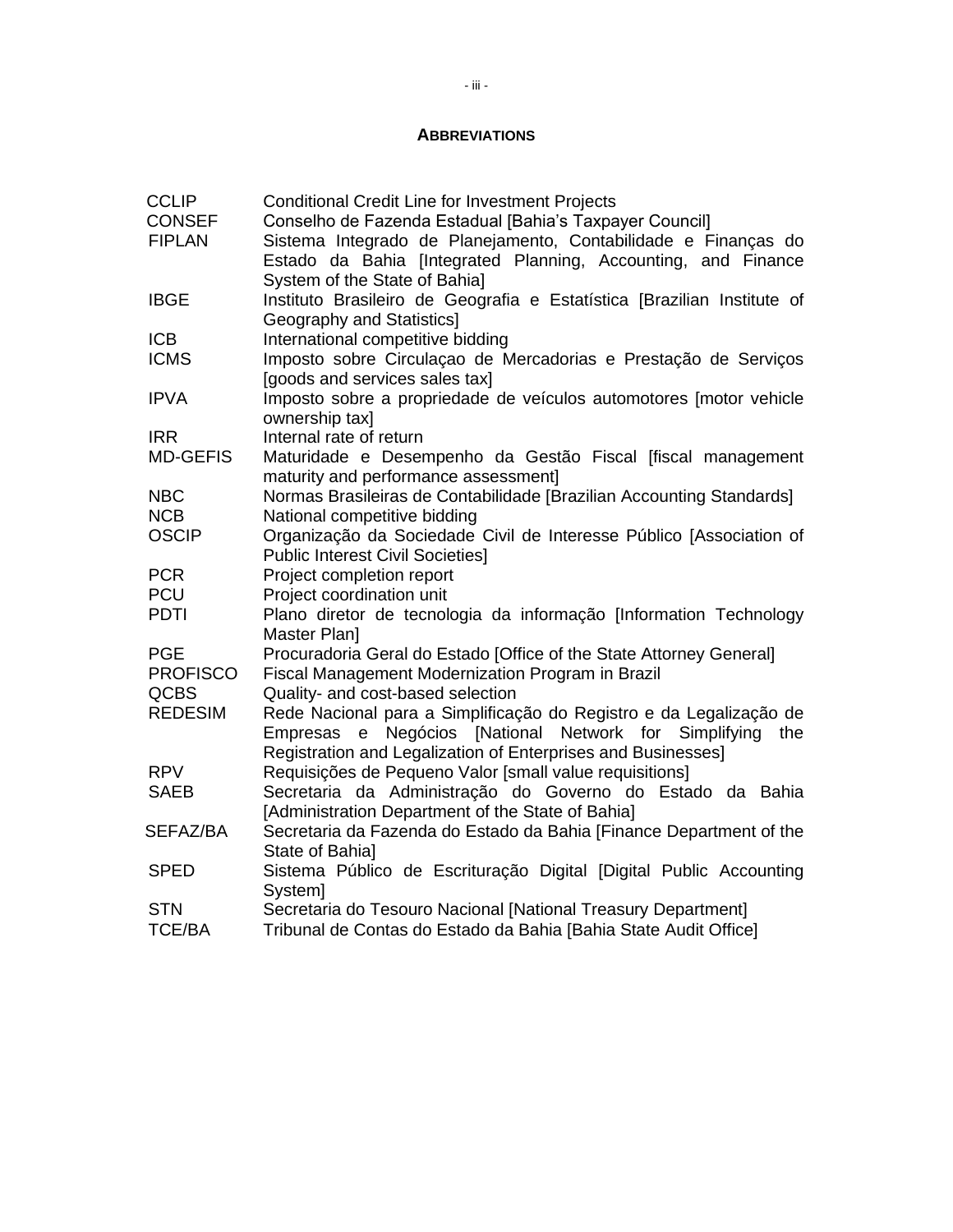#### **PROJECT SUMMARY**

#### **B[RAZIL](#page-0-0)**

#### **FISCAL MANAGEMENT MODERNIZATION PROJECT FOR THE STATE OF BAHIA ― PROFISCO II-BA (BR-L1533) TWELFTH INDIVIDUAL LOAN OPERATION UNDER THE CONDITIONAL CREDIT LINE**

#### **FOR INVESTMENT PROJECTS (CCLIP)**

#### **FISCAL MANAGEMENT MODERNIZATION PROGRAM IN BRAZIL ― PROFISCO II (BR-X1039)**

|                                                                                                                                                                                                                                                                                                                                                                                                                                                                                                                                                                                                                                                                                                |                      |    | <b>Financial Terms and Conditions</b>                                                                        |                                 |  |  |  |  |  |
|------------------------------------------------------------------------------------------------------------------------------------------------------------------------------------------------------------------------------------------------------------------------------------------------------------------------------------------------------------------------------------------------------------------------------------------------------------------------------------------------------------------------------------------------------------------------------------------------------------------------------------------------------------------------------------------------|----------------------|----|--------------------------------------------------------------------------------------------------------------|---------------------------------|--|--|--|--|--|
| Borrower:                                                                                                                                                                                                                                                                                                                                                                                                                                                                                                                                                                                                                                                                                      |                      |    | Flexible Financing Facility <sup>(a)</sup>                                                                   |                                 |  |  |  |  |  |
| State of Bahia                                                                                                                                                                                                                                                                                                                                                                                                                                                                                                                                                                                                                                                                                 |                      |    | <b>Amortization period:</b>                                                                                  | 25 years                        |  |  |  |  |  |
| Guarantor:                                                                                                                                                                                                                                                                                                                                                                                                                                                                                                                                                                                                                                                                                     |                      |    |                                                                                                              |                                 |  |  |  |  |  |
| Federative Republic of Brazil                                                                                                                                                                                                                                                                                                                                                                                                                                                                                                                                                                                                                                                                  |                      |    | <b>Disbursement period:</b>                                                                                  | 5 years                         |  |  |  |  |  |
| <b>Executing agency:</b>                                                                                                                                                                                                                                                                                                                                                                                                                                                                                                                                                                                                                                                                       |                      |    |                                                                                                              |                                 |  |  |  |  |  |
| State of Bahia, through the Finance Department<br>(SEFAZ/BA)                                                                                                                                                                                                                                                                                                                                                                                                                                                                                                                                                                                                                                   |                      |    | Grace period:                                                                                                | 5.5 years $(b)$                 |  |  |  |  |  |
| <b>Source</b>                                                                                                                                                                                                                                                                                                                                                                                                                                                                                                                                                                                                                                                                                  | <b>Amount (US\$)</b> | %  | Interest rate:                                                                                               | LIBOR-based                     |  |  |  |  |  |
| <b>IDB (Ordinary Capital):</b>                                                                                                                                                                                                                                                                                                                                                                                                                                                                                                                                                                                                                                                                 | 40,000,000           | 90 | <b>Credit fee:</b>                                                                                           | (c)                             |  |  |  |  |  |
|                                                                                                                                                                                                                                                                                                                                                                                                                                                                                                                                                                                                                                                                                                |                      |    | Inspection and supervision fee:                                                                              | (c)                             |  |  |  |  |  |
| Local:                                                                                                                                                                                                                                                                                                                                                                                                                                                                                                                                                                                                                                                                                         | 4,500,000            | 10 | Weighted average life:                                                                                       | $15.25$ years                   |  |  |  |  |  |
| Total:                                                                                                                                                                                                                                                                                                                                                                                                                                                                                                                                                                                                                                                                                         | 44,500,000<br>100    |    | <b>Currency of approval:</b>                                                                                 | <b>United States</b><br>dollars |  |  |  |  |  |
| <b>Project at a Glance</b>                                                                                                                                                                                                                                                                                                                                                                                                                                                                                                                                                                                                                                                                     |                      |    |                                                                                                              |                                 |  |  |  |  |  |
| Project objective/description: The project objective is to contribute to the fiscal sustainability of the State of Bahia<br>through: (i) the modernization of fiscal management; (ii) the upgrading of the tax administration; and (iii) better public<br>expenditure management.<br>This project is the twelfth individual loan operation under the PROFISCO II CCLIP (BR-X1039) approved by the<br>Board of Executive Directors under Resolution DE-113/17.<br>Special contractual conditions precedent to the first disbursement of the loan: (i) the borrower's adherence to<br>the program Operating Regulations, previously approved by the Bank for all individual operations under the |                      |    |                                                                                                              |                                 |  |  |  |  |  |
|                                                                                                                                                                                                                                                                                                                                                                                                                                                                                                                                                                                                                                                                                                |                      |    | PROFISCO II CCLIP; and (ii) the creation of the project coordination unit and the appointment of its members |                                 |  |  |  |  |  |
| (paragraph 3.4).<br>Special contractual conditions for execution: Before starting to execute activities that have outputs geared toward<br>the Administration Department or the State Attorney General's Office, SEFAZ/BA will sign cooperation agreements<br>with the respective entities to establish the roles and responsibilities of the parties during execution (paragraph 3.5).                                                                                                                                                                                                                                                                                                        |                      |    |                                                                                                              |                                 |  |  |  |  |  |
| <b>Exceptions to Bank policies: None.</b>                                                                                                                                                                                                                                                                                                                                                                                                                                                                                                                                                                                                                                                      |                      |    |                                                                                                              |                                 |  |  |  |  |  |
|                                                                                                                                                                                                                                                                                                                                                                                                                                                                                                                                                                                                                                                                                                |                      |    | <b>Strategic Alignment</b>                                                                                   |                                 |  |  |  |  |  |
| Challenges:(d)                                                                                                                                                                                                                                                                                                                                                                                                                                                                                                                                                                                                                                                                                 | SI                   |    | ⊽<br>PI                                                                                                      | FI.                             |  |  |  |  |  |
| Crosscutting themes:(e)                                                                                                                                                                                                                                                                                                                                                                                                                                                                                                                                                                                                                                                                        | GD                   |    | CC                                                                                                           | ⊽                               |  |  |  |  |  |

 $\overline{a}$ ) Under the terms of the Flexible Financing Facility (document FN-655-1), the borrower has the option of requesting changes to the amortization schedule as well as currency, interest rate, and commodity conversions. The Bank will take operational and risk management considerations into account when reviewing such requests.

(b) Under the flexible repayment options of the Flexible Financing Facility, changes to the grace period are permitted provided that they do not entail any extension of the original weighted average life of the loan or the last payment date as documented in the loan contract.

(c) The credit fee and inspection and supervision fee will be established periodically by the Board of Executive Directors as part of its review of the Bank's lending charges, in accordance with the relevant policies.

(d) SI (Social Inclusion and Equality); PI (Productivity and Innovation); and EI (Economic Integration).

(e) GD (Gender Equality and Diversity); CC (Climate Change and Environmental Sustainability); and IC (Institutional Capacity and Rule of Law).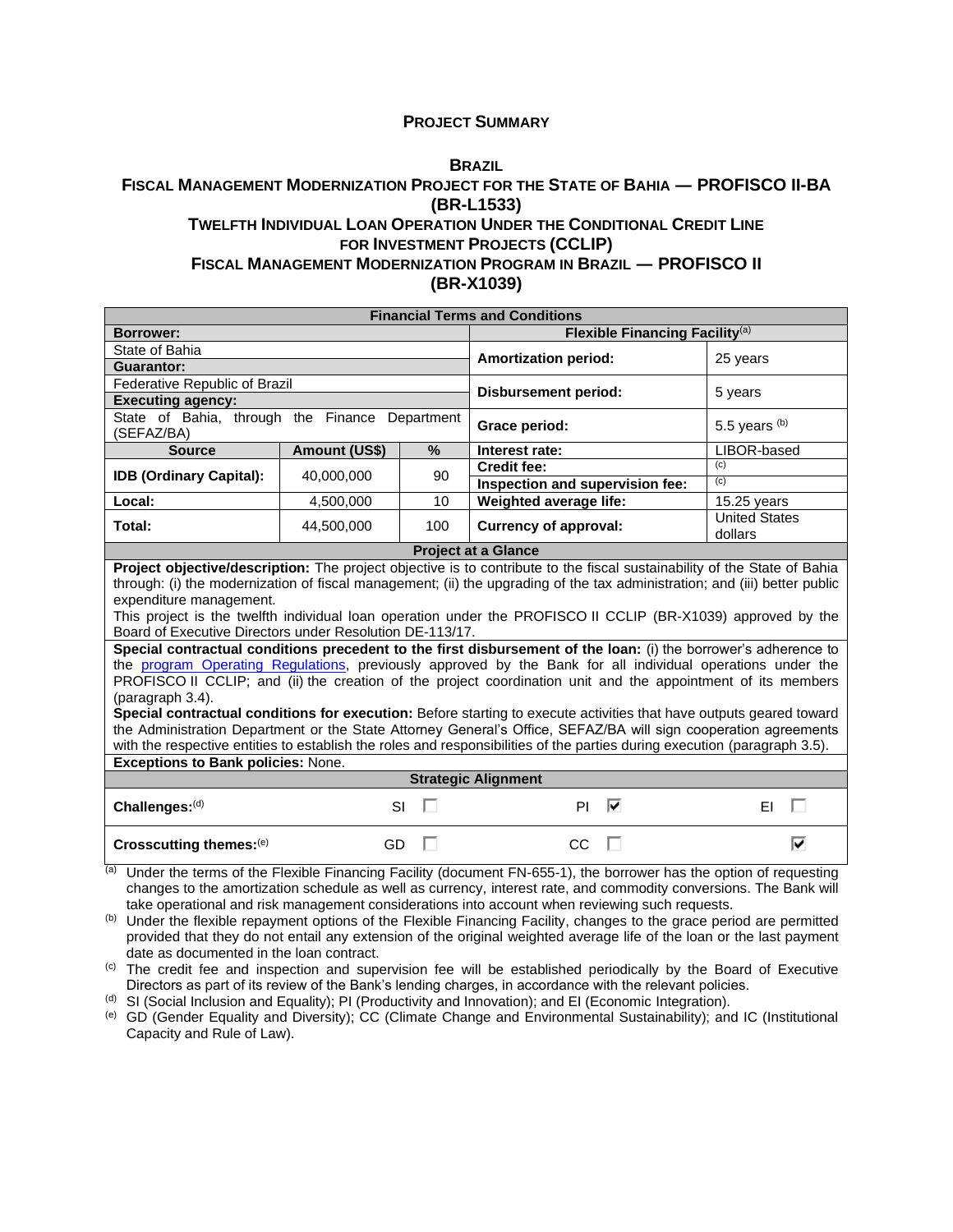## **I.** DESCRIPTION AND RESULTS MONITORING

## **A. Background, problem addressed, and rationale**

- 1.1 This project is the twelfth individual loan operation under the Conditional Credit Line for Investment Projects (CCLIP) for the Fiscal Management Modernization Program in Brazil (PROFISCO)-II (BR-X1039) approved by the Board of Executive Directors under Resolution DE-113/17 with a view to building on the progress made by the PROFISCO I CCLIP (BR-X1005) and continuing to modernize the states' fiscal management.
- 1.2 The PROFISCO II CCLIP (BR-X1039) was approved in 2017 in the amount of US\$900 million to contribute to fiscal sustainability through: (i) the modernization of fiscal management; (ii) the upgrading of the tax administration; and (iii) better public expenditure management. Under the PROFISCO II CCLIP, agencies of Brazil's 26 states, together with those of the Federal District and the Federative Republic of Brazil, which receive a favorable recommendation from the External Financing Commission of the Ministry of Planning, will be eligible as borrowers for the preparation of an individual operation.
- 1.3 The PROFISCO II CCLIP (BR-X1039) is geared toward increasing revenue collection and improving the country's business environment and competitiveness and was primarily designed to support: (i) the supplementation of the Digital Public Accounting System (SPED) by automating tax auditing and including tax obligations, which will lead to the elimination of at least 12 monthly tax returns per taxpayer; (ii) an improvement in public procurement, with the use of benchmark prices, reducing costs and processing times; and (iii) the strengthening of processes, methodologies, and technologies already launched under the PROFISCO I CCLIP.
- 1.4 **Brazil's economic and fiscal considerations.** Between 2014 and 2016, Brazil's gross domestic product (GDP) contracted 6.9% in real terms. It was not until 2017 that the country managed to return to growth (1.0%), which remained at approximately the same level in 2018. Economic growth is expected to be around 0.9% in 2019 and 2% in 2020.<sup>1</sup>
- 1.5 The decline in economic activity caused a significant drop in the revenue of the consolidated public sector, which translated into a loss of about three percentage points of GDP between 2013 and 2018 (from 34.5% in 2013 to 31.3% in 2018). Due to inertia, public expenditure grew steadily during this period from 37.4% of GDP in 2013 to 38.1% in 2018.<sup>2</sup> Consequently, the federal government saw primary deficits (2.5%, 1.8%, and 1.7% of GDP in 2016, 2017, and 2018) and a significant reduction in public investment (24.2% decrease between 2014 and 2017). Public debt rose from 60% of GDP in 2013 to 78.6% of GDP in 2018 and is estimated to potentially exceed 90% of GDP in 2023.<sup>3</sup>

<sup>1</sup> [Brazilian Institute of Geography and Statistics](https://www.ibge.gov.br/estatisticas/economicas/contas-nacionais/9052-sistema-de-contas-nacionais-brasil.html?=&t=o-que-e) (IBGE) and [Central Bank of Brazil, 2019.](https://www.bcb.gov.br/content/focus/focus/R20190927.pdf)

<sup>2</sup> [Tesoro Transparente.](https://www.tesourotransparente.gov.br/)

<sup>&</sup>lt;sup>3</sup> [International Monetary Fund, October](https://www.imf.org/en/Publications/WEO/Issues/2019/01/11/weo-update-january-2019) 2019.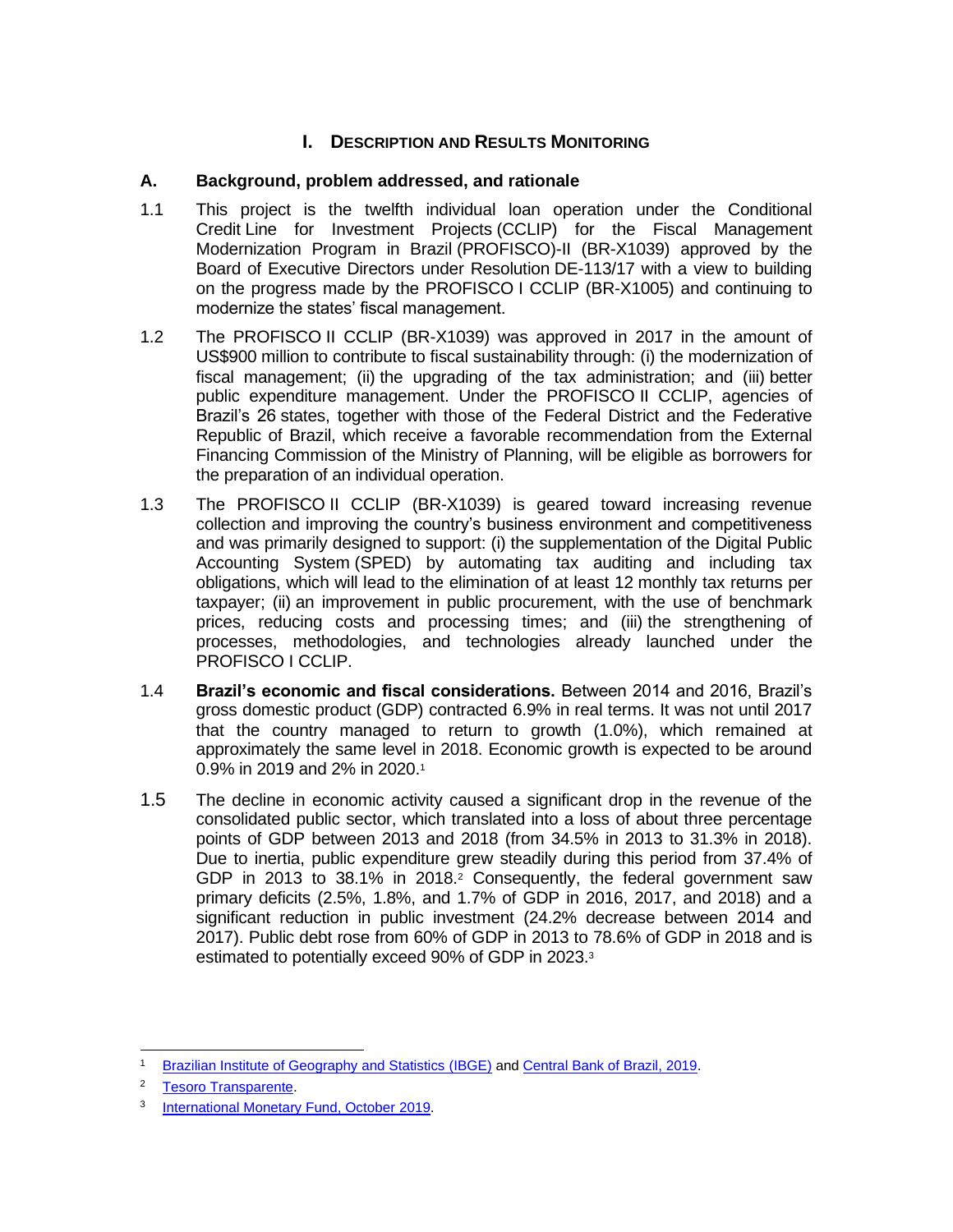- 1.6 To mitigate the crisis, the federal government is taking economic measures to promote fiscal sustainability. The pension system reform was approved in the Chamber of Deputies and the Senate. Bills on the fiscal balance program of subnational governments and on economic freedom, which reduces bureaucracy and improves the business climate, were submitted to Congress. Various tax reform proposals, including the creation of the national value-added tax, are under discussion in the National Congress. Lastly, the federal government is accelerating the infrastructure concession and privatization program.
- 1.7 **Fiscal position of the State of Bahia** [\(National Treasury Department \(STN\),](https://www.tesourotransparente.gov.br/publicacoes/boletim-de-financas-dos-entes-subnacionais/2019/114-2)  [2019\)](https://www.tesourotransparente.gov.br/publicacoes/boletim-de-financas-dos-entes-subnacionais/2019/114-2). As a result of the economic crisis that impacted the country, Bahia's GDP fell from average annual growth of 5.8% between 2003 and 2013 to 2.73% in 2014, -1.12% in 2015, and -0.69% in 2016.<sup>4</sup> This slowdown in economic activity affected the State's public accounts, which have been plagued by lower public revenue growth and higher public expenditure. The primary balance as a percentage of the state's GDP therefore fell from an average surplus of 0.80% between 2002 and 2014 to -0.43% in 2015 and -0.52% in 2016, with significant impacts on the State's fiscal sustainability.
- 1.8 Bahia's net current revenue fell from average annual real growth of 5.5% between 2003 and 2013 to 4.7% in 2014, then rose to 7.7% in 2015 (due to an 11.6% increase in current transfers), before dropping to -0.08% in 2016. More recently, net current revenue grew 1.6% in 2017 and 4% in 2018. This result is heavily influenced by the collection of the goods and services sales tax (ICMS), which accounts, on average, for 54% of net current revenue. Bahia is highly dependent on federal government transfers (30.3% in 2018) and was adversely affected by the reduction in the growth of the State Revenue-sharing Fund, which declined from average annual real growth of 8.7% between 2002 and 2011 to 2.4% between 2012 and 2018 [\(STN, 2019\)](https://www.tesourotransparente.gov.br/publicacoes/boletim-de-financas-dos-entes-subnacionais/2019/114-2). On the expenditure side, from 2002 to 2018, the average real growth rate of current expenditure was 6.1%, due mainly to an increase in payroll expenses, which rose by 7.5% during the same period from 45% of current expenditure in 2002 to 55.4% in 2018.
- 1.9 As for the requirements of the Fiscal Responsibility Law, Bahia complies with the limits of the payroll expenses/net current revenue indicators (59.42% in 2018, compared to a limit of 60%); the debt payment capacity indicator<sup>5</sup> (75.11% in 2018, compared to a payment capacity B limit of less than 150%); the current savings payment capacity indicator (96.33% in 2018, compared to a payment capacity B limit of less than 95%); and the liquidity payment capacity indicator (108.46% in 2018, compared to a payment capacity A limit of less than 100%) [\(STN, 2019\)](https://www.tesourotransparente.gov.br/publicacoes/boletim-de-financas-dos-entes-subnacionais/2019/114-2).
- 1.10 To deal with lower revenue growth and higher current expenditure, part of the fiscal adjustment entailed reducing investment spending. While investment expenditure accounted for 8.8% of the total in 2010, in 2018 it represented just 5.6% [\(STN,](https://www.tesourotransparente.gov.br/publicacoes/boletim-de-financas-dos-entes-subnacionais/2019/114-2)  [2019\)](https://www.tesourotransparente.gov.br/publicacoes/boletim-de-financas-dos-entes-subnacionais/2019/114-2).

<sup>4</sup> IBGE. The year 2016 is the last year with statistics available for all Brazilian states. Bahia is the sixth largest economy in Brazil.

<sup>5</sup> The payment capacity calculation methodology considers three indicators: (i) debt (consolidated debt/net current revenue); (ii) current savings (current expenditure/current revenue); and (iii) liquidity index (financial obligations/available resources). The rating assigned ranges from A, excellent fiscal position, to D, poor fiscal position.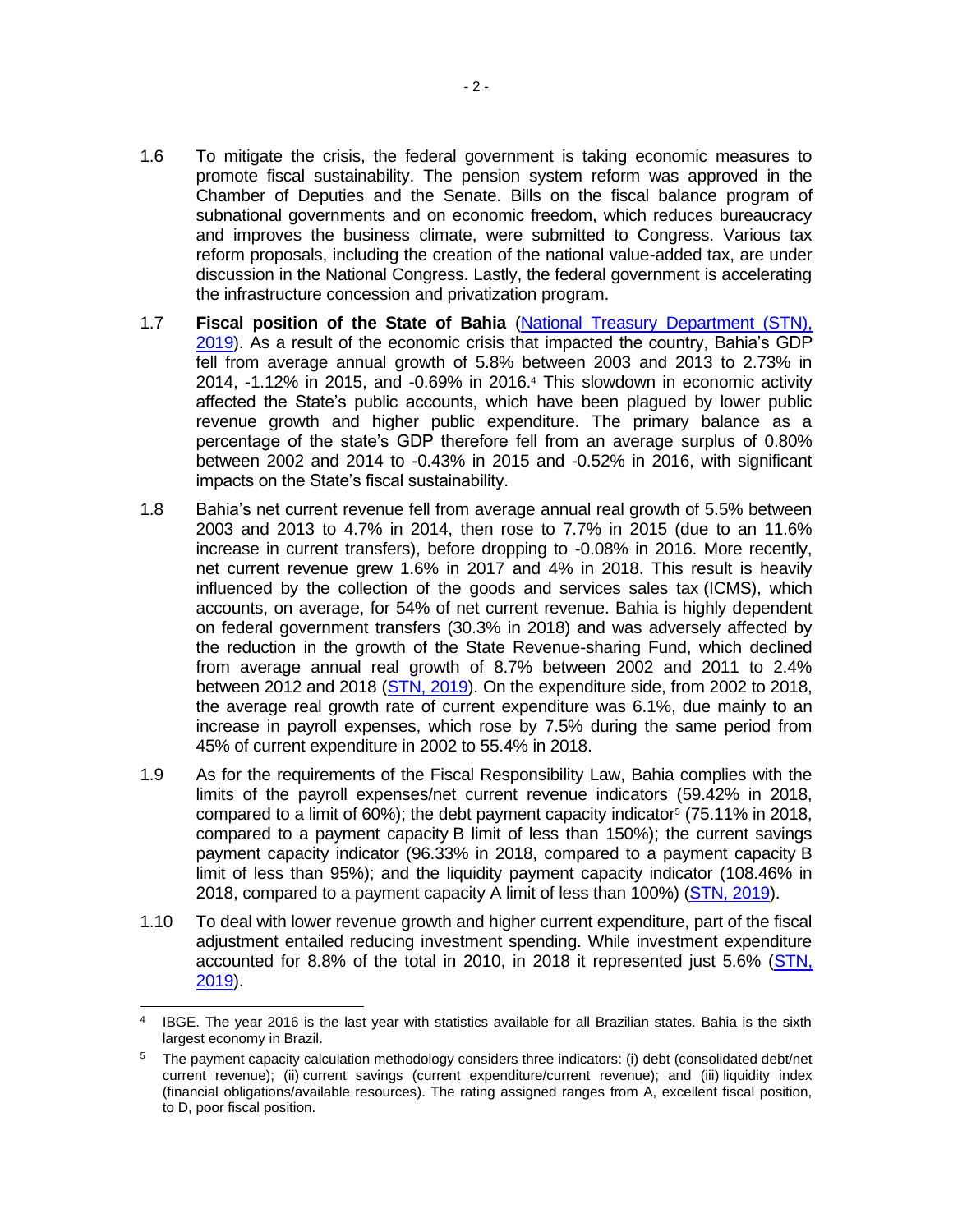- 1.11 **Rationale.** The country's slow economic recovery and the state's vulnerability underscore the need to implement new fiscal management modernization actions in order to keep the public accounts balanced and consolidate their fiscal sustainability. New and complementary approaches are also needed to enhance the state's fiscal performance. [PROFISCO](https://idbg.sharepoint.com/teams/EZ-BR-LON/BR-L1501/15%20LifeCycle%20Milestones/Draft%20Area/Logros%20apuntados%20en%20el%20PCR%20del%20PROFISCO%20I.docx?d=w8294daa29c334fada014cd176b121ba8) I-BA (2914/OC-BR)<sup>6</sup> placed strong emphasis on improving the tax administration and promoted the integration of the state tax authority with other levels of government through the SPED update and an increase in its own revenue collection by using SPED information and automated tools that will allow information to be cross-checked and for census nets and remote control to be used for oversight of goods in transit. It also implemented new functionalities in the Integrated Planning, Accounting, and Finance System (FIPLAN) to support new requirements and promote integration with other government systems. Through these efforts, Bahia managed to offset some of the effects of the crisis, mainly by increasing its own revenue collection and facilitating tax compliance. This project will further these lines of action and will promote: (i) the enhanced administration of public expenditure; (ii) the use of SPED and digital technologies; and (iii) the simplification of tax compliance to improve the business environment.
- 1.12 The effectiveness and efficiency of public institutions are hampered by the restrictions faced by their officials, access to information technologies, the availability of financial resources, and the legal framework (Arenas de Mesa, 2016; Finan et al., 2017). The empirical evidence shows the need to establish strong fiscal institutions to consolidate an environment that promotes fiscal sustainability (Poterba, 1999). In this respect, the Finance Department of the State of Bahia (SEFAZ/BA) neess to address the remaining weaknesses limiting its fiscal performance. In terms of human resources, SEFAZ/BA has 2,914 employees,7 58.8% of whom are eligible for retirement. It does not, however, have a management model or evaluation and scaling up procedures to quantify and shed light on the profiles and composition of its staff, which is why staff allocation does not address current and future needs or allow for better skills-based training.
- 1.13 With respect to technological infrastructure constraints, <sup>8</sup> some of SEFAZ/BA's computer equipment was modernized with 1,365 desktops, 300 notebooks, and hardware and software for the Data Center; however, close to 40% of all computers are, on average, 4.5 to 5.5 years old. The ability to store data (370 terabytes today) is insufficient to meet the demands of new technologies and to process large volumes of data. SEFAZ/BA has an inventory of 4 billion fiscal documents, but hardly uses this information. There are also deficiencies in governance, such as the absence of an Information Technology Master Plan (PDTI), and similar plans for information security and disaster recovery environment.

PROFISCO [I-BA project completion report.](http://idbdocs.iadb.org/wsdocs/getDocument.aspx?DOCNUM=EZSHARE-1326839135-1)

<sup>7</sup> Bahia's Human Resources System.

<sup>&</sup>lt;sup>8</sup> Technical note - [Information technology management model implemented.](http://idbdocs.iadb.org/wsdocs/getDocument.aspx?DOCNUM=EZSHARE-1326839135-16)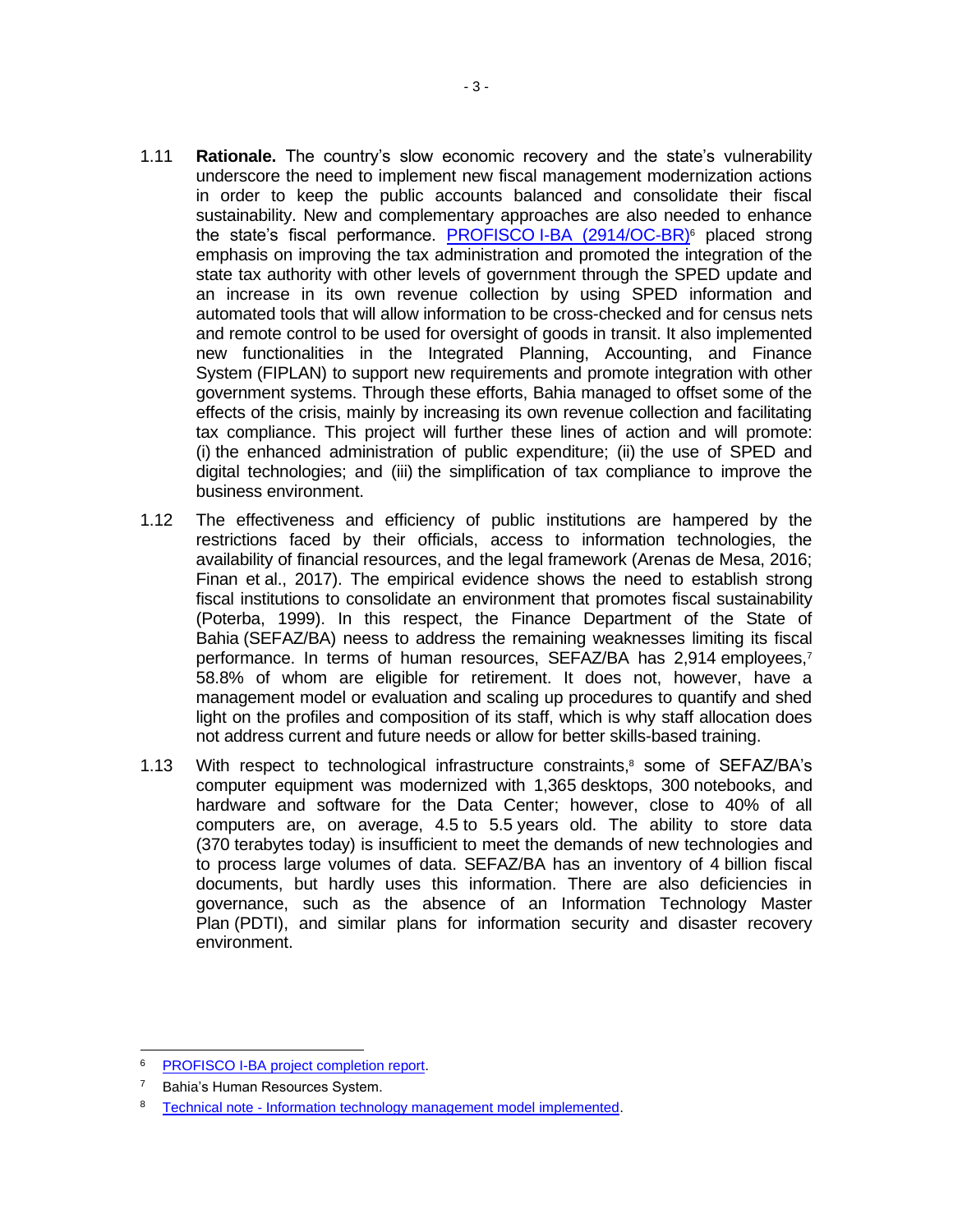- 1.14 As for the legal framework, there are weaknesses in the rules for granting and supporting fiscal incentives, as there are still 45 legislative instruments on these matters and 107 incentive modalities for close to 2,000 enterprises without proper control.<sup>9</sup> In addition, to fulfill their ICMS fiscal commitments, taxpayers have to file various tax returns that duplicate processes when a single return would suffice.<sup>10</sup>
- 1.15 There are other major challenges to strengthening Bahia's fiscal sustainability, which were identified through the implementation of the Fiscal Management Maturity and Performance Assessment [\(MD-GEFIS\)](http://idbdocs.iadb.org/wsdocs/getDocument.aspx?DOCNUM=EZSHARE-1326839135-2)<sup>11</sup> and in the problems, [solutions, and policy matrix,](http://idbdocs.iadb.org/wsdocs/getDocument.aspx?DOCNUM=EZSHARE-1326839135-4) an instrument used to define outputs and activities, based on the identified problems and challenges, set out below.
- 1.16 **Financial management and fiscal transparency.** SEFAZ/BA corporate processes related to institutional governance, staff and technology management, and fiscal transparency and citizenship are insufficiently developed and integrated,<sup>12</sup> which limits its institutional performance. This is a result of:
	- a. **Lack of long-term strategic planning to guide the decision-making process<sup>13</sup>** because: (i) policies and guidelines are not formally established; (ii) there are no indicators, mechanisms, or instruments to evaluate organizational results; (iii) there are no indicators to monitor projects; and (iv) institutional risks are not identified.
	- b. **Professional development actions not aligned with organizational strategies<sup>14</sup>** due to: (i) the lack of a knowledge management model; (ii) training with actions provided mainly by request, without learning paths and with inadequate physical infrastructure; (iii) an ineffective performance evaluation model; and (iv) limited capacity to promote the exchange of experiences by SEFAZ/BA technical staff.
	- c. **The information technology (IT) management model is not aligned with the new digital transformation processes<sup>15</sup>** due to: (i) the lack of a PDTI and performance metrics to evaluate services; (ii) insufficient computing infrastructure to store and process electronic fiscal documents, related to the absence of a contingency computing environment for disaster recovery; and (iii) an outdated IT security policy and the absence of mechanisms to combat cyber attacks.

<sup>&</sup>lt;sup>9</sup> The tax expenditure amount resulting from tax incentives in 2019 is estimated to be around R\$3.6 billion, according to the SEFAZ/BA Superintendency of Tax Administration.

<sup>&</sup>lt;sup>10</sup> At present, taxpayers must file three returns per month with SEFAZ/BA to fulfill their tax obligations, which represents close to 200,000 hours of work per year.

<sup>11</sup> [MD-GEFIS report](http://idbdocs.iadb.org/wsdocs/getDocument.aspx?DOCNUM=EZSHARE-1326839135-2) and [MD-GEFIS matrix.](http://idbdocs.iadb.org/wsdocs/getDocument.aspx?DOCNUM=EZSHARE-876112479-28)

<sup>&</sup>lt;sup>12</sup> [MD-GEFIS report:](http://idbdocs.iadb.org/wsdocs/getDocument.aspx?DOCNUM=EZSHARE-1326839135-2) Three of the six fiscal management areas have a basic maturity level, whereas the three others are barely intermediate.

<sup>&</sup>lt;sup>13</sup> Technical note - [Public governance and results-based management model implemented:](http://idbdocs.iadb.org/wsdocs/getDocument.aspx?DOCNUM=EZSHARE-1326839135-14) Lack of strategic planning and methodology for project management.

<sup>14</sup> Technical note - [Model for the professional development of SEFAZ staff:](http://idbdocs.iadb.org/wsdocs/getDocument.aspx?DOCNUM=EZSHARE-1326839135-15) Lack of knowledge management model and learning paths, and training provided mainly by request.

<sup>15</sup> Technical note - [Information technology management model implemented:](http://idbdocs.iadb.org/wsdocs/getDocument.aspx?DOCNUM=EZSHARE-1326839135-16) Lack of a PDTI and tools to combat cyber attacks.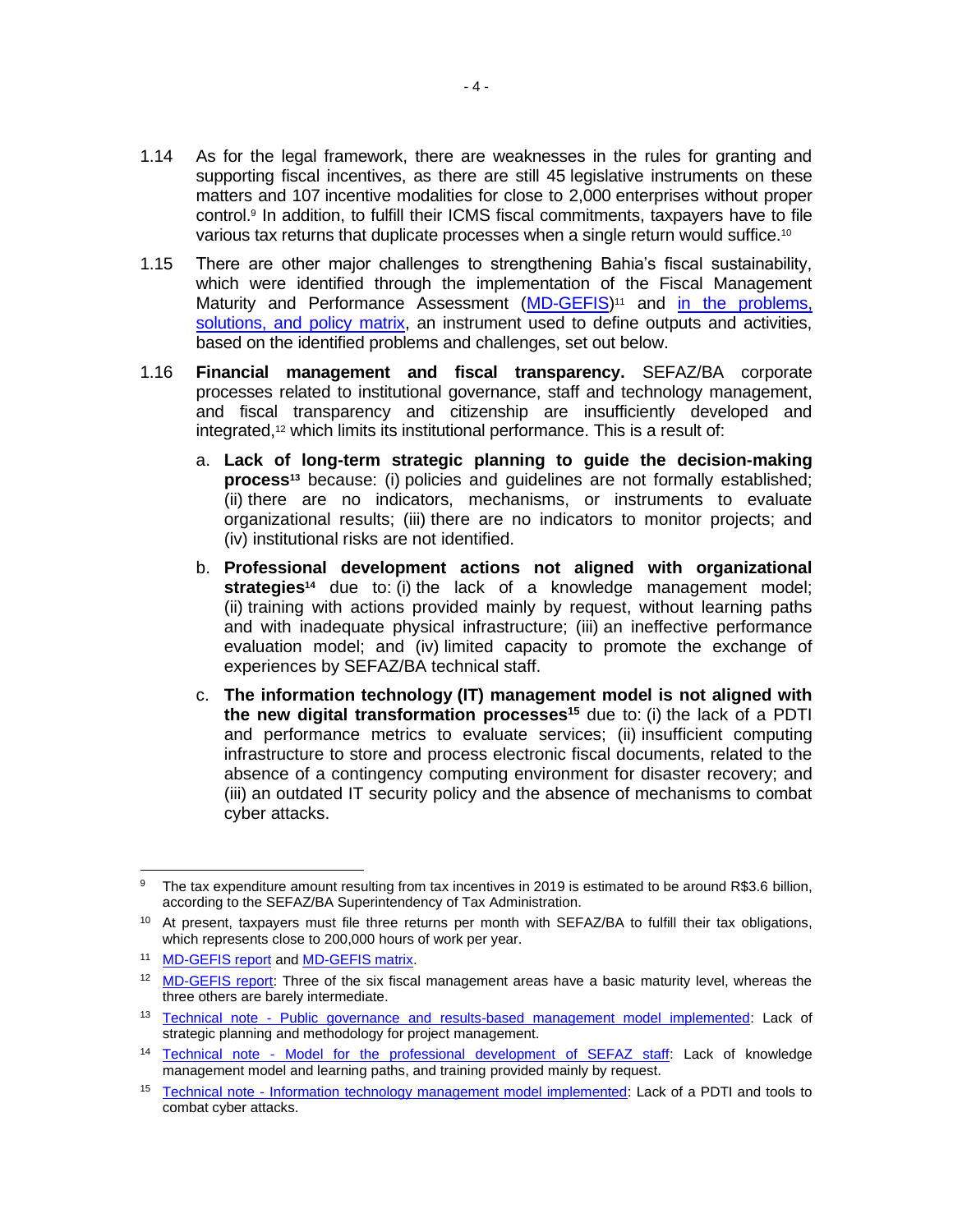- d. **Inefficiency in public procurement processes<sup>16</sup>** due to: (i) the lack of a strategic procurement plan for the state, an integrated material, asset, and services system, and standardized procedures in decentralized government units; and (ii) nonstandardized work process with low automation and with obsolete and nonintegrated systems.
- e. **Ineffective internal control system<sup>17</sup>** due to: (i) the limited implementation of the risk management program in just a few state bodies and the lack of an integrity program; (ii) a transparency portal with limited information;<sup>18</sup> (iii) the lack of electronic monitoring tools; and (iv) the lack of a methodology for conducting performance-based audits.
- 1.17 **In the tax administration**, revenue collection performance is still limited relative to its potential.<sup>19</sup> This is a result of:
	- a. **Risk of revenue collection loss as a result of inefficiencies in tax policy formulation<sup>20</sup>** due to: (i) weak control of cumulative tax claims; (ii) a tax policy formulated without an economic analysis or a tax gap evaluation; and (iii) poor management of tax benefits due to the lack of a support system and methodologies.
	- b. **High cost for taxpayers to fulfill tax obligations<sup>21</sup>** due to: (i) the requirement to file a monthly ICMS return and ancillary tax returns; (ii) the failure to implement the National Network for Simplifying the Registration and Legalization of Enterprises and Businesses (REDESIM); and (iii) the failure to integrate import and export systems into the Unified Foreign Trade Portal, making real-time processing impossible.
	- c. **Inefficiency in processing data to produce information based on Big Data<sup>22</sup>** due to: (i) the lack of a long-term information management strategy; (ii) the lack of a data mining methodology; (iii) nonintegrated data management systems; and (iv) unstructured databases limiting information generation.

<sup>&</sup>lt;sup>16</sup> Technical note - [Material management and procurement:](http://idbdocs.iadb.org/wsdocs/getDocument.aspx?DOCNUM=EZSHARE-1326839135-17) Limited control of decentralized procurement, tiered pricing between government bodies, and nonpriority procurement of goods.

<sup>&</sup>lt;sup>17</sup> Technical note - [Internal control and transparency model implemented:](http://idbdocs.iadb.org/wsdocs/getDocument.aspx?DOCNUM=EZSHARE-1326839135-19) Limited prevention activities and just 10% of audits focused on performance.

<sup>&</sup>lt;sup>18</sup> Bahia's Transparency Portal ranks 22nd among the 27 states on the **Brazil scale**.

<sup>&</sup>lt;sup>19</sup> Tax evasion in Brazil is estimated to represent 7.6% of the country's GDP. SINPROFAZ, 2016.

<sup>&</sup>lt;sup>20</sup> Technical note - [Fiscal and expenditure policy:](http://idbdocs.iadb.org/wsdocs/getDocument.aspx?DOCNUM=EZSHARE-1326839135-20) Lack of fiscal gap estimation methodology; 107 tax benefit modalities without adequate control.

<sup>&</sup>lt;sup>21</sup> Technical note - [Registration and obligations:](http://idbdocs.iadb.org/wsdocs/getDocument.aspx?DOCNUM=EZSHARE-1326839135-21) Average time of 200,000 hours per year of work for taxpayers to prepare and send out tax payment guides.

<sup>&</sup>lt;sup>22</sup> Technical note - [Big Data information management:](http://idbdocs.iadb.org/wsdocs/getDocument.aspx?DOCNUM=EZSHARE-1326839135-23) 4 billion data elements available without strategic use.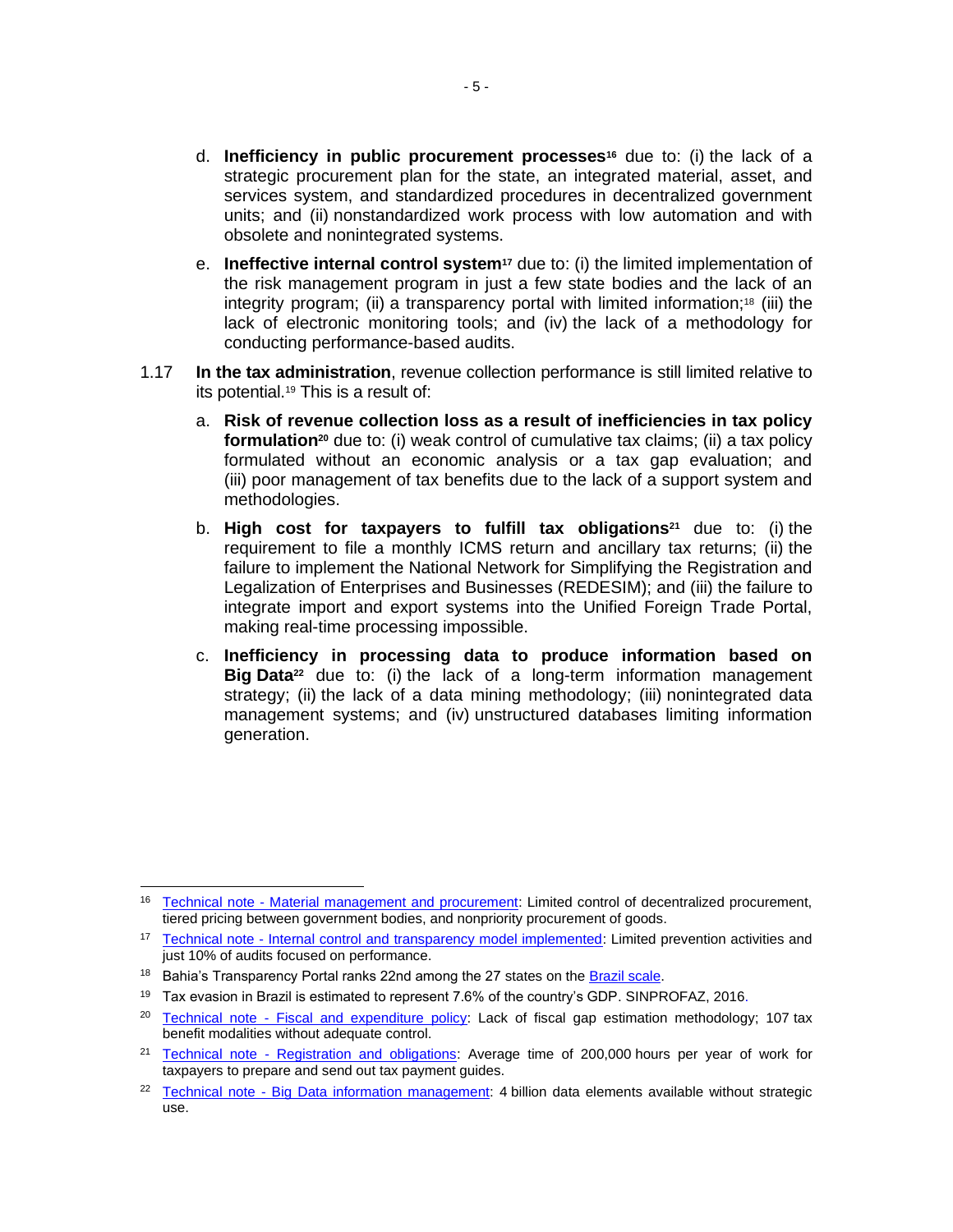- d. **Limited oversight model efficiency** due to: (i) the time gap between the operative event and oversight, making tax claim recovery difficult; (ii) the limited capacity to oversee all taxpayers $23$  and promote taxpayer self-regulation; (iii) the incompatibility of the current oversight model with the new reality of electronic fiscal documents; and (iv) the reactive nature of fiscal intelligence, which makes it difficult to identify organized fraud from its inception.
- e. **Outdated model for the adjudication of tax litigation cases with low technology use<sup>24</sup>** due to: (i) the lack of tools (software and hardware) to automate and streamline work routines and activity oversight; (ii) a Fiscal Administrative Process Regulation that is not aligned with the Code of Civil Procedure (Law 13,105/15); and (iii) the public's difficulty in consulting documents of the Bahia Taxpayers' Council (CONSEF) and the tax adjudication sections online.
- f. **Inefficiency in taxpayer services units** due to: (i) the fact that most services available on the Internet cannot be completed online from start to finish and require taxpayers to visit taxpayer services units in person; $25$  (ii) the absence of a system to search for services or consult legislation; (iii) the limited interaction with citizens and accountants; and (iv) the inadequacy of the physical facilities of some tax administration units for their operations and the provision of services to citizens.
- g. **Inefficient tax claim collection<sup>26</sup>** due to: (i) the lack of an inheritance and gifts tax management system, the technological gap in systems for the collection of revenue, credits, and the motor vehicle ownership tax (IPVA), as well as limited integration of the Online Tax Administration Process with collection and credit systems; and (ii) a manual collection process, without a defined methodology or standardization.
- 1.18 Deficiencies exist **in the financial administration and in public expenditure management**, making it difficult to achieve better results in terms of fiscal discipline and efficiency and in public expenditure effectiveness. The causes of this are:
	- a. **An inefficient financial administration process<sup>27</sup>** due to: (i) the lack of standardized process and procedure flows for financial administration activities; (ii) lack of methodologies to simulate scenarios; (iii) absence of automatic alerts of possible delays; (iv) low intersystem integration; (v) the manual reconciliation of most bank accounts; and (vi) manual payroll input in FIPLAN.

<sup>&</sup>lt;sup>23</sup> Technical note - [Fiscal inspection and intelligence:](http://idbdocs.iadb.org/wsdocs/getDocument.aspx?DOCNUM=EZSHARE-1326839135-24) In 2018, 1,150 taxpayers from a database of 145,000 and 2,241 fiscal current account taxpayers from a database of 32,395 were inspected.

<sup>&</sup>lt;sup>24</sup> CONSEF: The adjudication of a tax litigation case in second instance takes on average 885 days.

 $25$  Technical note - [Taxpayer service template implemented:](http://idbdocs.iadb.org/wsdocs/getDocument.aspx?DOCNUM=EZSHARE-1326839135-26) Just 10 of the 114 services are provided online; close to 620,000 in-person visits per year*.*

<sup>&</sup>lt;sup>26</sup> Technical note - [Tax enforcement and collection:](http://idbdocs.iadb.org/wsdocs/getDocument.aspx?DOCNUM=EZSHARE-1326839135-27) Tax credit recovery is around 6.5% annually.

<sup>&</sup>lt;sup>27</sup> Technical note - [Financial execution model implemented:](http://idbdocs.iadb.org/wsdocs/getDocument.aspx?DOCNUM=EZSHARE-1326839135-28) 3,174 inactive state accounts since 2017, amounting to R\$222 million.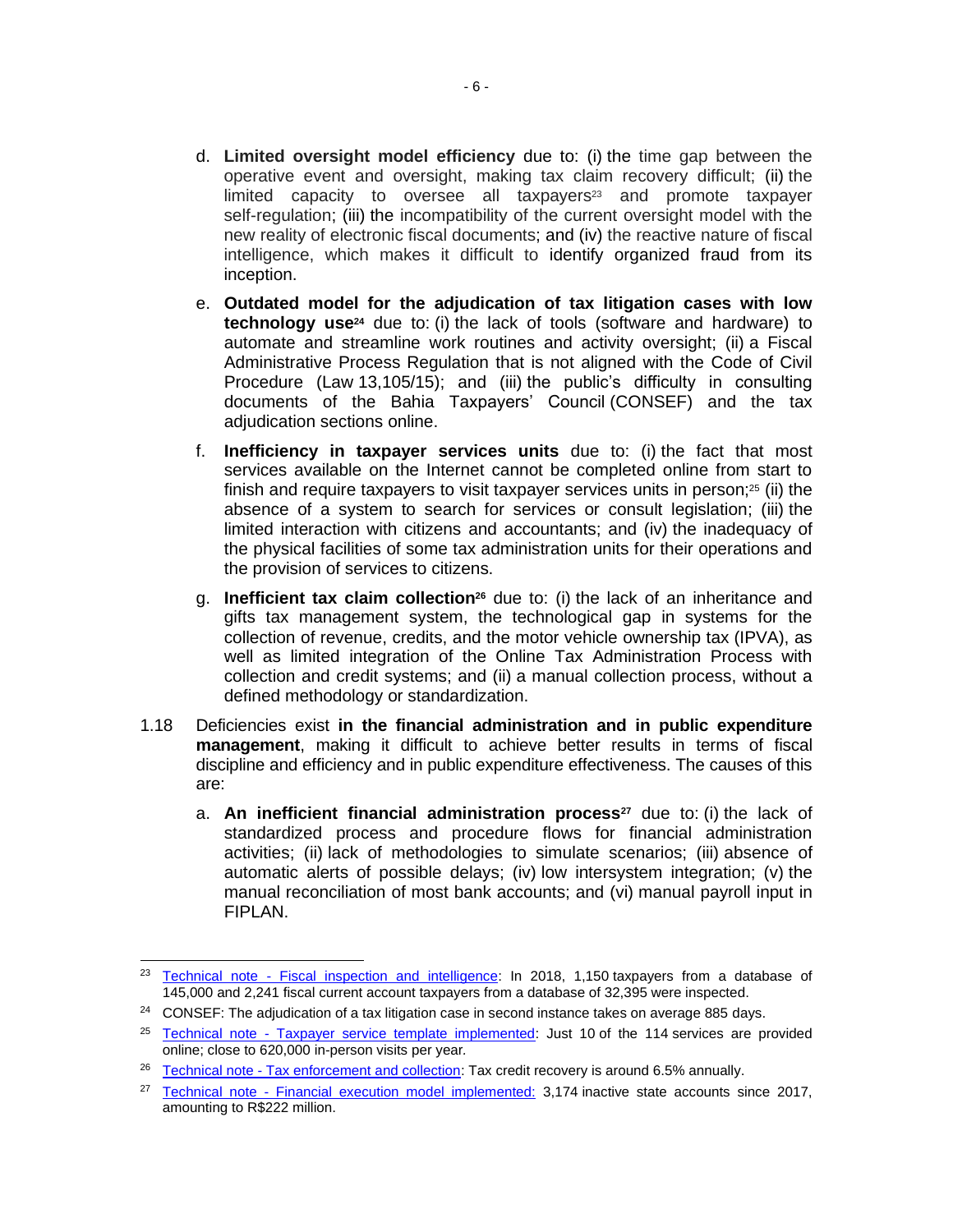- b. **Limited control of information on liabilities<sup>28</sup>** due to: (i) weak control, accounting, and payment terms for court proceedings (settlements, courtordered payments, and small value requisitions (RPV)) and judicial deposit records; and (ii) manual entry in multiple databases, giving rise to the possibility of transcription errors and generating late or duplicate payments.
- c. **Inefficient concession contract management<sup>29</sup>** due to: (i) concession management not based on methodologies; (ii) the lack of a management system for Associations of Public Interest Civil Societies (OSCIP) and social organizations; and (iii) limited capacity to manage decentralized units.
- d. **Accounting systems are still not duly adapted to Brazilian Accounting Standards**<sup>30,31</sup> due to: (i) discrepancies in accounting records between FIPLAN and private accounting systems; (ii) poor revenue and expenditure control between state bodies; (iii) asset systems not integrated into FIPLAN; and (iv) nontax claim management systems not integrated into FIPLAN.
- e. **Limited control in public debt management<sup>32</sup>** due to: (i) the lack of a sustainability analysis; (ii) manual control of debt-related budget and financial execution; (iii) the hard copy-only format of contracts and documents; (iv) unstructured procedures not based on manuals; and (v) exchange auctions carried out solely by phone.
- f. **Public costs<sup>33</sup>** cannot be calculated due to the inefficiency of the Government Costing Information System, which does not calculate the costs of activities or services provided by the government, and the lack of an adequate management methodology and system.
- 1.19 **The Bank's experience in the country.** The Bank has supported various operations to improve fiscal management in Brazil, particularly at the state level, under the National Fiscal Administration Program for the Brazilian States (PNAFE [980/OC-BR\) and the](https://idbg.sharepoint.com/teams/EZ-BR-CON/BR-X1039/_layouts/15/DocIdRedir.aspx?ID=EZSHARE-1935926188-11) PROFISCO I CCLIP (BR-X1005). It also supported the Fiscal Modernization Project in the State of São Paulo (4460/OC-BR), the Program to Support Fiscal Management Modernization and Transparency in the State of Bahia (1727/OC-BR), and fiscal stability consolidation projects in the states of Amazonas, Alagoas, Bahia, Pernambuco, and Rio Grande do Sul.<sup>34</sup> At other government levels, it supported the Fiscal Modernization Project of the

<sup>&</sup>lt;sup>28</sup> Technical note - [Evidence of RPV and preventive management:](http://idbdocs.iadb.org/wsdocs/getDocument.aspx?DOCNUM=EZSHARE-1326839135-34) Evidence from the Bahia State Audit Office (TCE/BA) regarding RPV payment delays.

<sup>&</sup>lt;sup>29</sup> Technical note - Management system for contracts with concession holders, social organizations, and [OSCIPs:](http://idbdocs.iadb.org/wsdocs/getDocument.aspx?DOCNUM=EZSHARE-1326839135-35) A total of 40 contracts with OSCIPs, 30 contracts with social organizations, and 15 concession contracts without control or monitoring.

<sup>30</sup> Brazilian Accounting Standards - Public-sector transactions.

<sup>&</sup>lt;sup>31</sup> The 2018 TCE/BA report indicated differences between accounting and asset records contained in FIPLAN and in the systems of state-owned enterprises.

<sup>&</sup>lt;sup>32</sup> Technical note - [Public debt management model implemented:](http://idbdocs.iadb.org/wsdocs/getDocument.aspx?DOCNUM=EZSHARE-1326839135-41) Debt management through electronic templates; TCE/BA comments.

<sup>&</sup>lt;sup>33</sup> Technical note - [Public cost optimization model:](http://idbdocs.iadb.org/wsdocs/getDocument.aspx?DOCNUM=EZSHARE-1326839135-11) Failure to identify costs impedes the evaluation of public administration results and performance target setting.

<sup>34</sup> Policy-based programs: loans 2081/OC-BR; 2841/OC-BR; 2850/OC-BR; 3039/OC-BR; 3061/OC-BR; 3138/OC-BR; and 3139/OC-BR.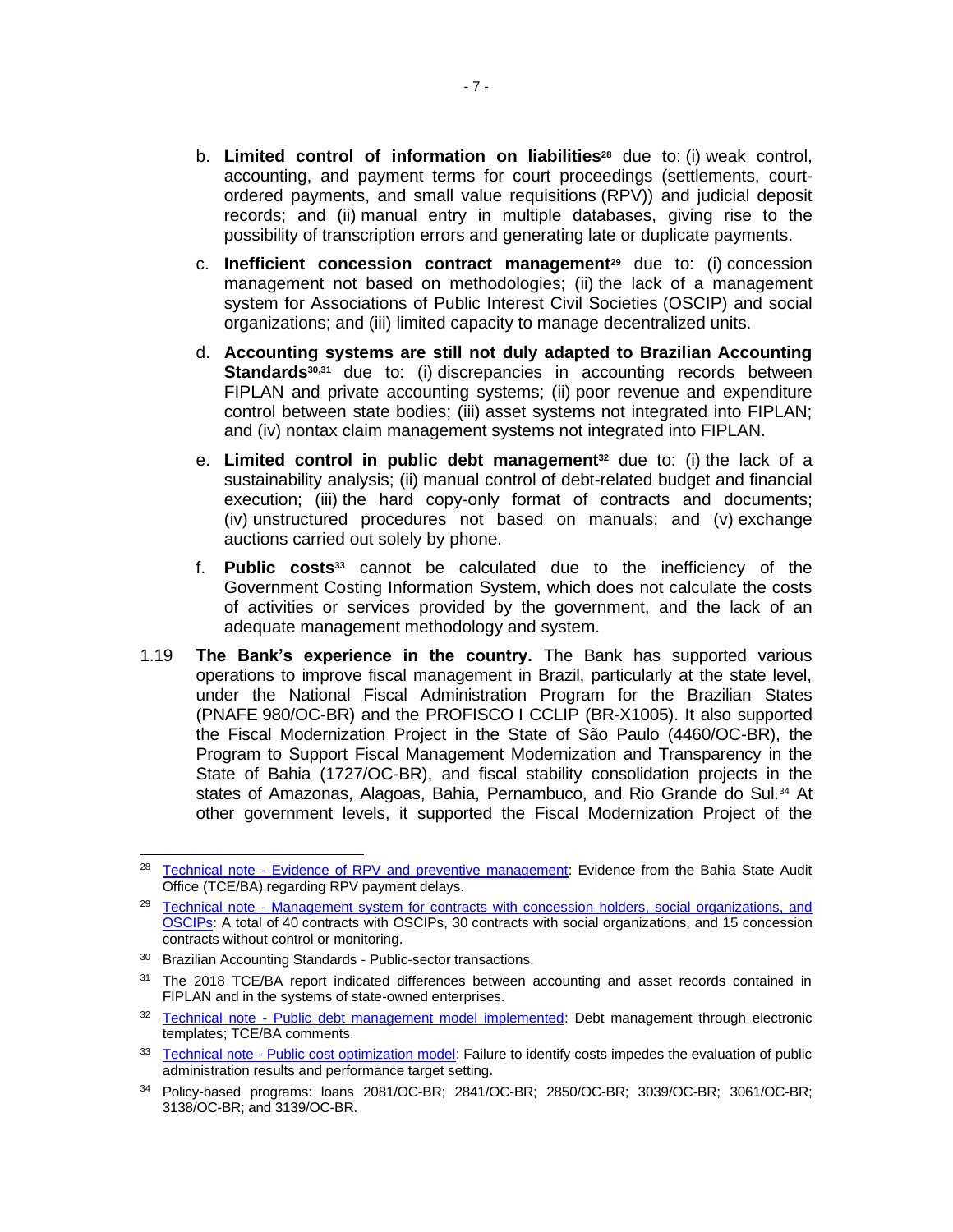Federal Revenue Service (SRF, 1996) and the Administrative and Fiscal Management Modernization Program for Municipalities (PNAFM I / 1194/OC-BR, II / 2248/OC-BR, and III / 3391/OC-BR). The following operations were already approved under the PROFISCO II CCLIP (BR-X1039): Piauí (4460/OC-BR); Maranhão (4458/OC-BR); Ceará (4436/OC-BR); Pará (4459/OC-BR); Pernambuco (4554/OC-BR); Mato Grosso do Sul (4597/OC-BR); São Paulo (4706/OC-BR); and Espírito Santo (4741/OC-BR).

- 1.20 The midterm evaluation of the PROFISCO I CCLIP found that, between 2009 and 2013, states with a PROFISCO at an advanced stage of execution collected on average 6% more in ICMS revenue than states with a PROFISCO in the early stages.
- 1.21 The PROFISCO [I-BA project completion report](http://idbdocs.iadb.org/wsdocs/getDocument.aspx?DOCNUM=EZSHARE-1326839135-1) (PCR)<sup>35</sup> indicated that the project was a success (Relevance–excellent; Effectiveness–excellent; Efficiency– satisfactory; and Sustainability–satisfactory). Of the five outcome targets planned, five (100%) were fully met in relation to tax revenue, the oversight model implemented based on SPED information (US\$920,800)<sup>36</sup> using the Census Tax Net and Online Tax Domicile System, the new goods-in-transit oversight model (US\$78,000), with the integration of vehicle and goods information from Brasil-ID into SEFAZ/BA systems, and the implementation of the Consumer Electronic Tax Invoice (US\$416,000). All these interventions contributed more directly to the increase in the state's tax revenue collection. With respect to the improvement of the financial administration, the distance learning program (US\$1.4 million), which reduced the cost of fiscal management training, and the implementation of new FIPLAN functionalities (US\$3.8 million) contributed to more effective budget, financial, and accounting management, with greater security in work processes and better reporting quality. Executing agency and Bank performance was classified as satisfactory. In terms of tax administration, PROFISCO II-BA actions will focus on further enhancing policy development and claim management and collection, facilitating the fulfillment of obligations by taxpayers, and increasing the use of new technologies for electronic oversight.
- 1.22 **Lessons learned.** The lessons learned from the PROFISCO I CCLIP and PROFISCO I-BA (2914/OC-BR) are as follows:
	- a. **Design.** An instrument is needed to identify innovative solutions in fiscal management processes. The MD-GEFIS, which identifies the maturity of state fiscal management processes and opportunities for strengthening them, was therefore developed.<sup>37</sup>
	- b. **Development.** Participation by SEFAZ/BA in the [Treasury Management](http://www.cogef.ms.gov.br/)  [Commission Network](http://www.cogef.ms.gov.br/) led to the exchange of experiences and solutions in fiscal management modernization from other states.

<sup>&</sup>lt;sup>35</sup> The final disbursement date specified in the contract is 17 December 2019.

<sup>36</sup> US\$873,000 of the institutional oversight model and US\$52,000 of the online tax domicile.

<sup>37</sup> [CIAT, 2017.](https://www.ciat.org/Biblioteca/Revista/Revista_42/Espanol/2017_RA_42_bid-br.pdf)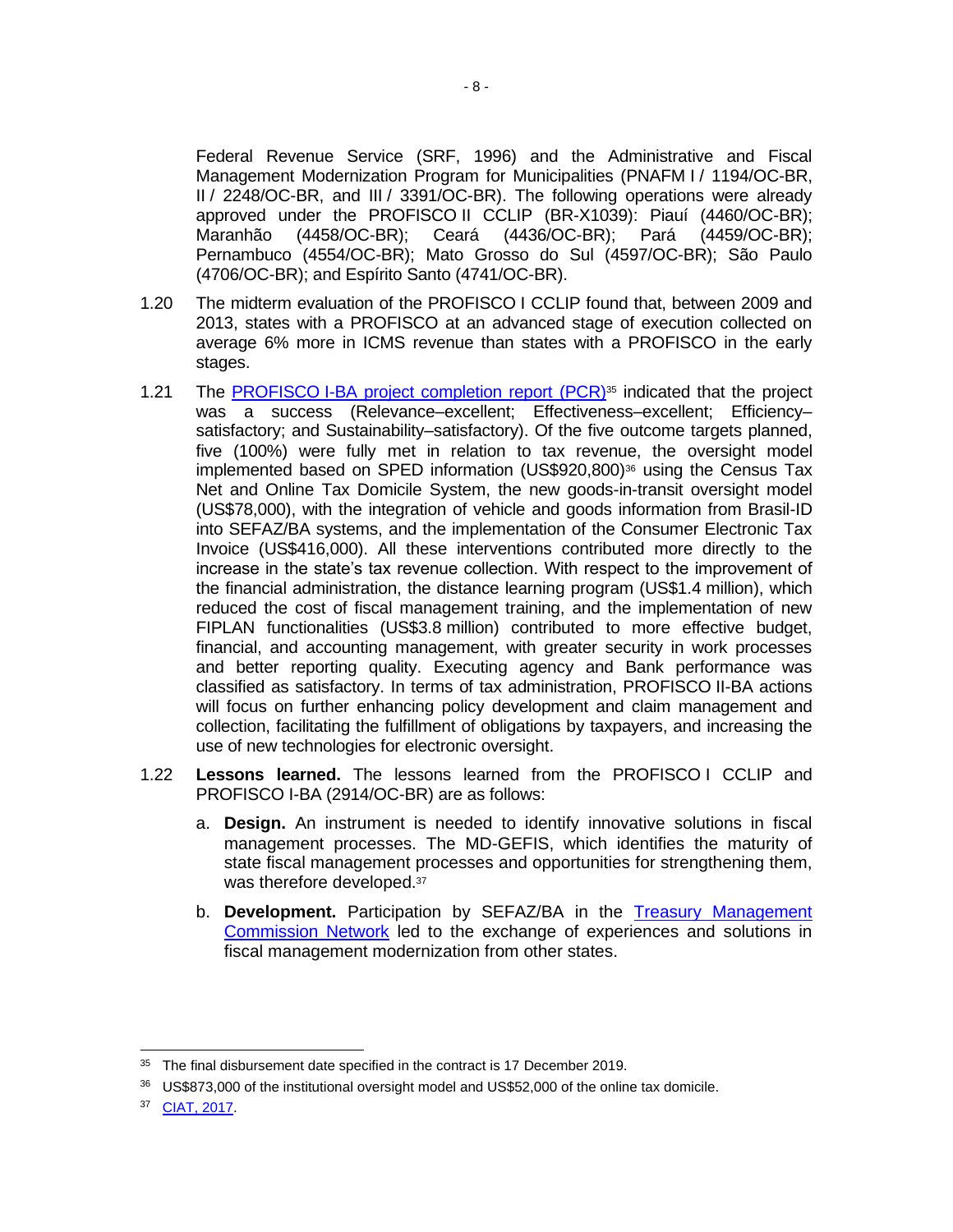- c. **Execution.** To compensate for delays in execution, the Bank created a monitoring tool called the "Implementation Acceleration Plan," which identifies, through the progress monitoring report, outputs with implementation delays and prepares mitigation measures until implementation is back on track.
- d. **Outcomes.** It was found that SPED, including the electronic tax invoice, digital tax record, and digital accounting record, were the outputs that contributed most to increasing the efficiency of fiscal oversight in the states.<sup>38</sup> This operation will make a major investment in SPED's development and seek to maximize its potential by expanding the use of the information it generates to automate tax auditing,<sup>39</sup> simplifying tax obligations, including by leveraging new digital economy technologies.
- e. **PROFISCO I-BA**, in particular the PCR, identified the following factors as having a negative impact on project execution: (i) difficulty developing the terms of reference; (ii) difficulty implementing a large number of outputs; and (iii) procurement delays. This project includes actions to: (i) maintain the structure and staff of the project coordination unit (PCU) that executed PROFISCO I, with additional measures to improve coordination between project leaders responsible for outputs and to provide them with training on project management and Bank policies; (ii) hire consultants to help with the technical specifications and preparation of the terms of reference; (iii) adopt project management tools; and (iv) reduce the number of outputs and consolidate procurement processes.
- 1.23 **The Bank's experience in the region's other countries.** Recent Bank experience with tax administration reform in Costa Rica (4819/OC-CR), Ecuador (3325/OC-EC), El Salvador (3852/OC-ES), Honduras (3541/BL-HO), Jamaica (2658/OC-JA), and Peru (3214/OC-PE); modernization of financial management systems in Guyana (1550/SF-GY and 1551/SF-GY), Honduras (2032/BL-HO), and Nicaragua (2422/BL-NI); and public investment management in Argentina (3835/OC-AR), Bolivia (3534/BL-BO), Chile (1281/OC-CH), Ecuador (2585/OC-EC), Mexico (2550/OC-ME), Paraguay (3628/OC-PR), Panama (2568/OC-PN), and Peru (2703/OC-PE) were considered in this operation and emphasize the role of the institutional strengthening of fiscal management. Some of the lessons learned, which are in line with [international evidence,](http://idbdocs.iadb.org/wsdocs/getDocument.aspx?DOCNUM=EZSHARE-136685644-34) are detailed below.
- 1.24 Tax collection performance is highly dependent on the institutional strengthening of tax administrations in terms of their organizational structure, processes, and support tools: (i) improving access to and the quality of available information; $40$ (ii) implementing oversight models based on intensive information use;<sup>41</sup>

<sup>&</sup>lt;sup>38</sup> [McKinsey & Company, 2014:](https://idbg.sharepoint.com/teams/EZ-BR-LON/BR-L1502/05%20Basic%20Data/Diagnostico-da-informalidade_2014_resumo-livro-IDV-vfinal.pdf) The electronic tax invoice and SPED increased the risk of tax evaders being identified and helped reduce informal employment in Brazil over the past ten years (from 55% to 40%).

<sup>&</sup>lt;sup>39</sup> Araujo, 2013: The use of SPED, associated with artificial intelligence, will increase the likelihood of identifying tax fraud.

<sup>&</sup>lt;sup>40</sup> Slemrod et al. (2015); Pomeranz (2015); and Kleven et al. (2011).

<sup>41</sup> Almunia and López Rodriguez (2016).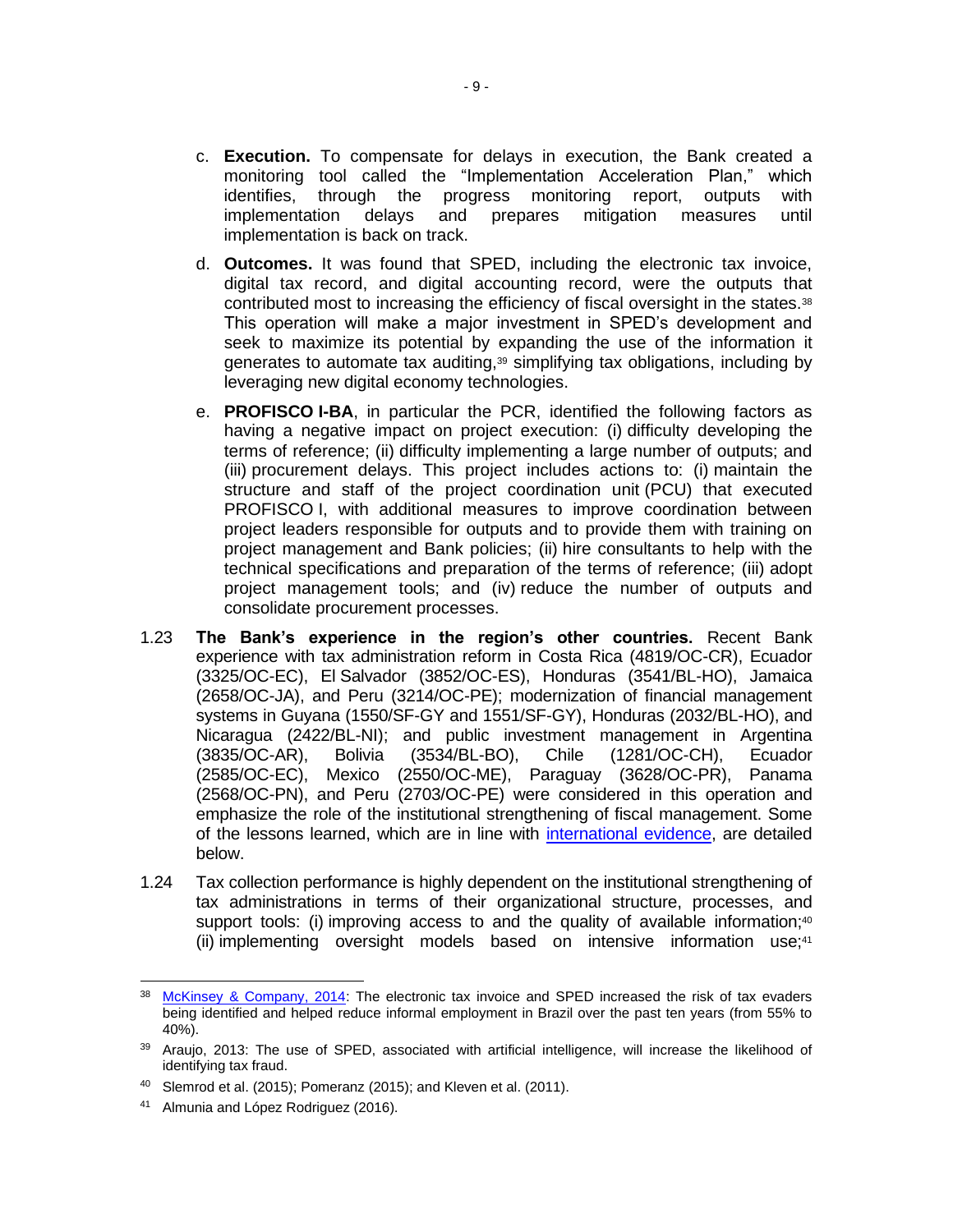(iii) simplifying procedures to facilitate tax compliance; $42$  and (iv) defining strategies to ensure the suitability and motivation of human resources.<sup>43</sup> Various Latin American tax administrations have strengthened these elements, particularly Brazil and Uruguay.<sup>44</sup> The available evidence on strengthening financial management shows that automation does not produce the expected outcomes unless institutional processes are improved.<sup>45</sup> With respect to expenditure efficiency and effectiveness, various studies show the need to establish an expenditure management system with a multiyear perspective for budget development, such as the Medium-term Budget Framework.<sup>46</sup> Countries with a sound Medium-term Budget Framework tend to be more effective in meeting their fiscal targets.<sup>47</sup>

- 1.25 **Strategic alignment.** The project is consistent with the Update to the Institutional Strategy 2010-2020 (document AB-3008) and is aligned with the development challenge of productivity and innovation, by reducing the cost of collection through the use of information and digital technologies, and with the crosscutting area of institutional capacity and rule of law, by strengthening tax systems and the management and planning of public resources. The project contributes to the Corporate Results Framework 2016-2019 (document GN-2727-6) via the indicators for: (i) percent of GDP collected in taxes; (ii) government agencies benefited by projects that strengthen technological and managerial tools to improve public service delivery by strengthening the Tax Management System and the Integrated Financial Management System; (iii) subnational governments benefited by decentralization, fiscal management, and institutional capacity projects; (iv) countries that use national fiduciary systems; and (v) institutions with strengthened accountability. It is also aligned with the Sector Strategy on Institutions for Growth and Social Welfare (document GN-2587-2) and is consistent with the Decentralization and Subnational Governments Sector Framework Document (document GN-2813-8) and the Fiscal Policy and Management Sector Framework Document (document GN-2831-8) in the following areas: (i) improving the efficiency and quality of expenditure and service delivery; (ii) improving tax collection; and (iii) promoting greater transparency and accountability.
- 1.26 **The Bank's strategy with the country.** The project is aligned with the IDB Group Country Strategy with Brazil 2019-2022 (document GN-2973) through the following strategic objectives: (i) reform the structure of public expenditure (Components 1 and 3); (ii) improve the public investment system (Component 3); and (iii) promote e-government and digital solutions to promote transparency and accountability (Component 1) as well as efficiency in delivering public services to citizens and enterprises (Component 2). The project is also aligned with the crosscutting theme of innovation and digital transformation (Components 2 and 3). Lastly, the operation is included in the Update of the Annex III of the 2019 Operational Program Report (document GN-2948-2).

<sup>42</sup> Hallsworth et al. (2014).

<sup>43</sup> Khan et al. (2016).

<sup>44</sup> [PCR for 1783/OC-UR.](http://idbdocs.iadb.org/wsdocs/getDocument.aspx?Docnum=38714772) Barreix and Zambrano (2018).

<sup>45</sup> PCR for 1550/SF-GY and 1551/SF-GY.

<sup>46</sup> [World Bank \(2013](https://openknowledge.worldbank.org/handle/10986/11971) an[d 1998\).](http://www1.worldbank.org/publicsector/pe/handbook/pem98.pdf)

<sup>47</sup> [IMF, 2013](https://www.imf.org/external/np/exr/bforums/2013/pfm/pdf/excerpt.pdf) and [World Bank, 2013.](https://openknowledge.worldbank.org/handle/10986/11971)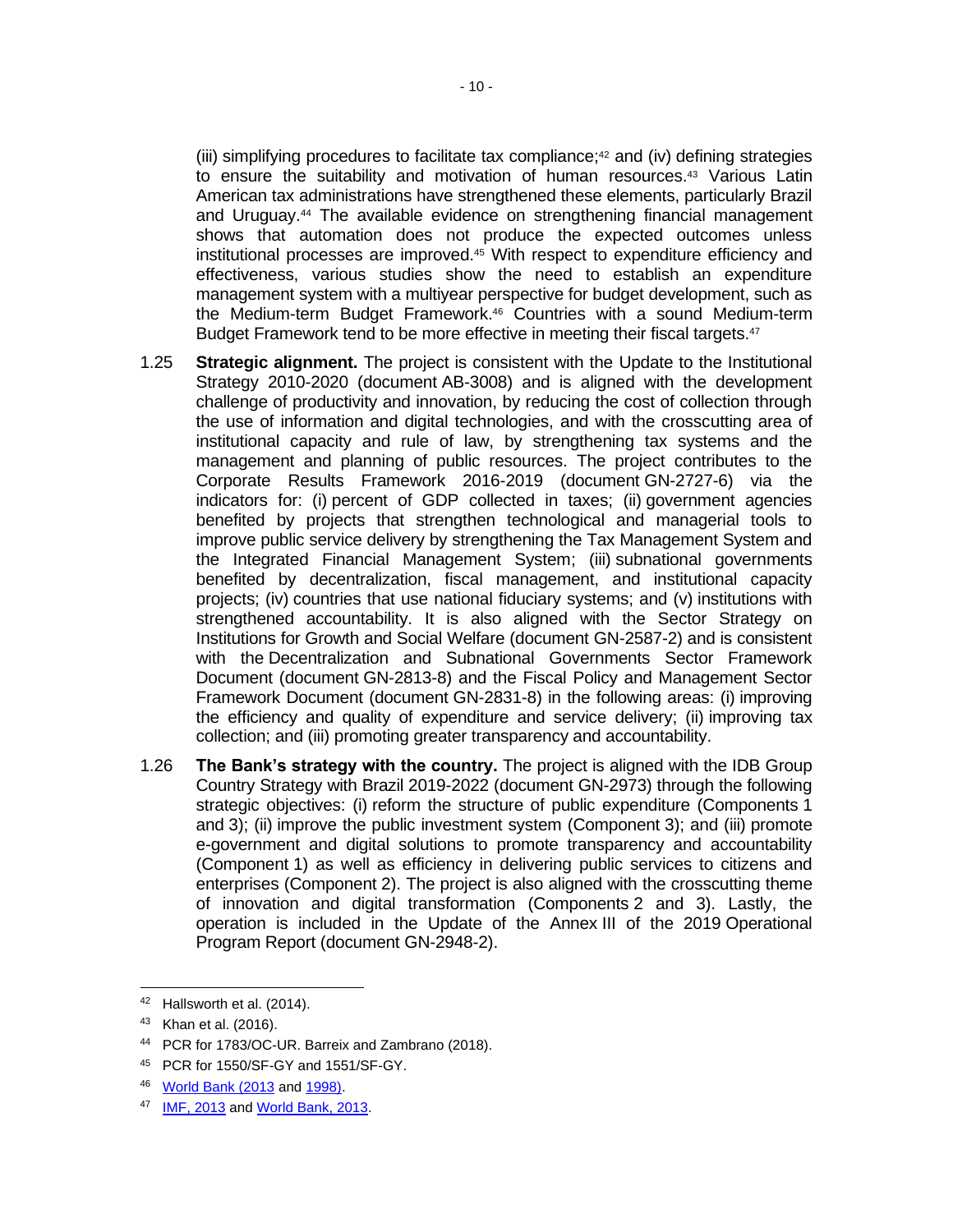#### **B. Objectives, components, and cost**

- 1.27 The project objective is to contribute to the fiscal sustainability of the state of Bahia through: (i) the modernization of fiscal management; (ii) the upgrading of the tax administration; and (iii) better public expenditure management. The project will finance the following components:
- 1.28 **Component 1. Financial management and fiscal transparency (US\$23,048,000).** This component aims to improve management instruments, modernize the technology infrastructure, and increase the tax authority's transparency with society, enhancing the institutional performance of SEFAZ/BA. It will finance the implementation of:
	- a. **Public governance and managing for results model (US\$1,320,250), 48** including: (i) strategic planning of fiscal management incorporated into the state's strategic planning; (ii) the project office; (iii) the change management plan; and (iv) a project and process management system.
	- b. **Professional development model (US\$3,560,500), 49** including: (i) knowledge management program; (ii) training program; (iii) performance evaluation program; and (iv) exchange of experiences and technical cooperation.
	- c. **IT management model (US\$15,948,500), <sup>50</sup>** including: (i) PDTI (ii) Big Data solution; (iii) Operations Security Center; and (iv) expansion of storage and processing capacity.
	- d. **Public procurement model (US\$1,686,000),** including: (i) process mapping and review; (ii) strategic state procurement plan; (iii) public procurement management system; and (iv) integrated material, asset, and services system.
	- e. **Internal control and transparency model (US\$532,750),** including: (i) transparency portal; (ii) integrity and risk management program; (iii) internal control portal; and (iv) operational audits.
- 1.29 **Component 2. Tax administration and litigation (US\$13,998,500).** This component seeks to increase the efficiency of tax revenue collection, increase revenues, and simplify tax compliance. It will finance the implementation of:
	- a. **Tax policy management model (US\$330,000),** including: (i) tax benefit management system modules; (ii) cumulative tax claim management system; and (iii) economic scenario and tax gap estimation modeling.
	- b. **Simplified tax obligation compliance model (US\$562,500),** including: (i) REDESIM implementation; (ii) simplification of compliance with ancillary obligations related to the ICMS by means of the elimination of certain monthly

<sup>48</sup> The amounts for outputs are indicative.

<sup>49</sup> The model will take into account the effect that new technologies will have on data management in the SEFAZ/BA staff structure and on training models.

 $50$  The governance and IT management model and the information security plan will specify the responsibilities and resources for maintaining and updating the IT infrastructure and information security actions, respectively.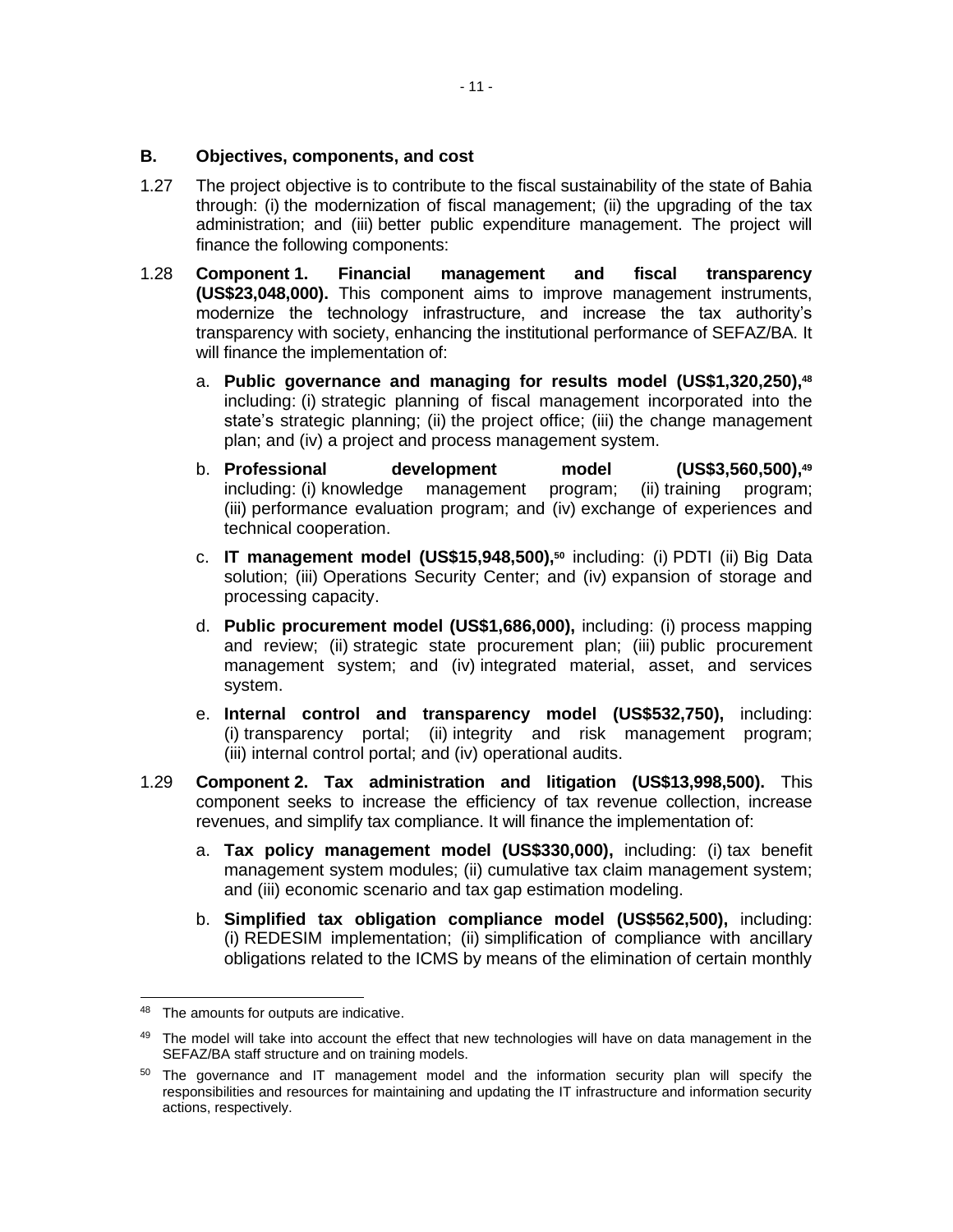returns required by taxpayers; and (iii) import control module integrated into the Unified Foreign Trade Portal.

- c. **Information management model (US\$1,566,000),** including: (i) information management and structuring strategy, in the context of Big Data; (ii) data science methodology; (iii) modules for the production of information in data warehouses; and (iv) system for the availability of electronic tax documents for taxpayers.
- d. **Oversight model (US\$2,800,000),** through: (i) real-time monitoring systems for oversight of goods in transit; (ii) oversight planning and control module integrated into e-oversight; (iii) indicator-based oversight modules (census tax net); (iv) tax rule automation system; and (v) oversight tools.
- e. **Model for the adjudication of tax litigation cases (US\$577,500),** including: (i) artificial intelligence tools for jurisprudence research and vote preparation; (iii) online adjudication assistance tool; (iv) tax litigation management system; and (v) smartphone app.
- f. **Taxpayer services model (US\$7,187,500),** including: (i) implementation of services for citizens that can be completed online from start to finish; (ii) communication channels; and (iii) reclassification of tax administration and taxpayer services units.
- g. **Tax management model (US\$975,000),** including: (i) process mapping and review; (ii) online tax administration process integration module;<sup>51</sup> (iii) IPVA and inheritance and gifts tax control systems; and (iv) enforcement system.
- 1.30 **Component 3. Financial management and public expenditure (US\$6,245,250).** This component aims to contribute to fiscal discipline and to an increase in public expenditure efficiency and effectiveness. It will finance the implementation of:
	- a. **Financial execution model (US\$3,747,000),** including: (i) process mapping and review; (ii) econometric modeling for scenario development; (iii) new FIPLAN functionalities, including bank reconciliation, cash flow, and delay alerts; and (iv) integration of Bahia's human resource payroll system into FIPLAN.
	- b. **Small claim and court-ordered payment management system (US\$225,000), <sup>52</sup>** including: (i) process mapping and redesign; and (ii) modules for the integration of the court ordered payment and RPV management system into FIPLAN and into the systems of the Office of the State Attorney General (PGE).
	- c. **Concession contract management system (US\$407,750),** including: (i) review of governance processes; (ii) methodology for managing public-private partnerships, concessions, social organizations, and OSCIPs; (iii) social organization and OSCIP management system; and (iv) training.
	- d. **Accounting management model (US\$887,500),** including: (i) methodology for matching accounting records between FIPLAN and private accounting;

<sup>51</sup> Online tax administration process.

<sup>52</sup> RPV.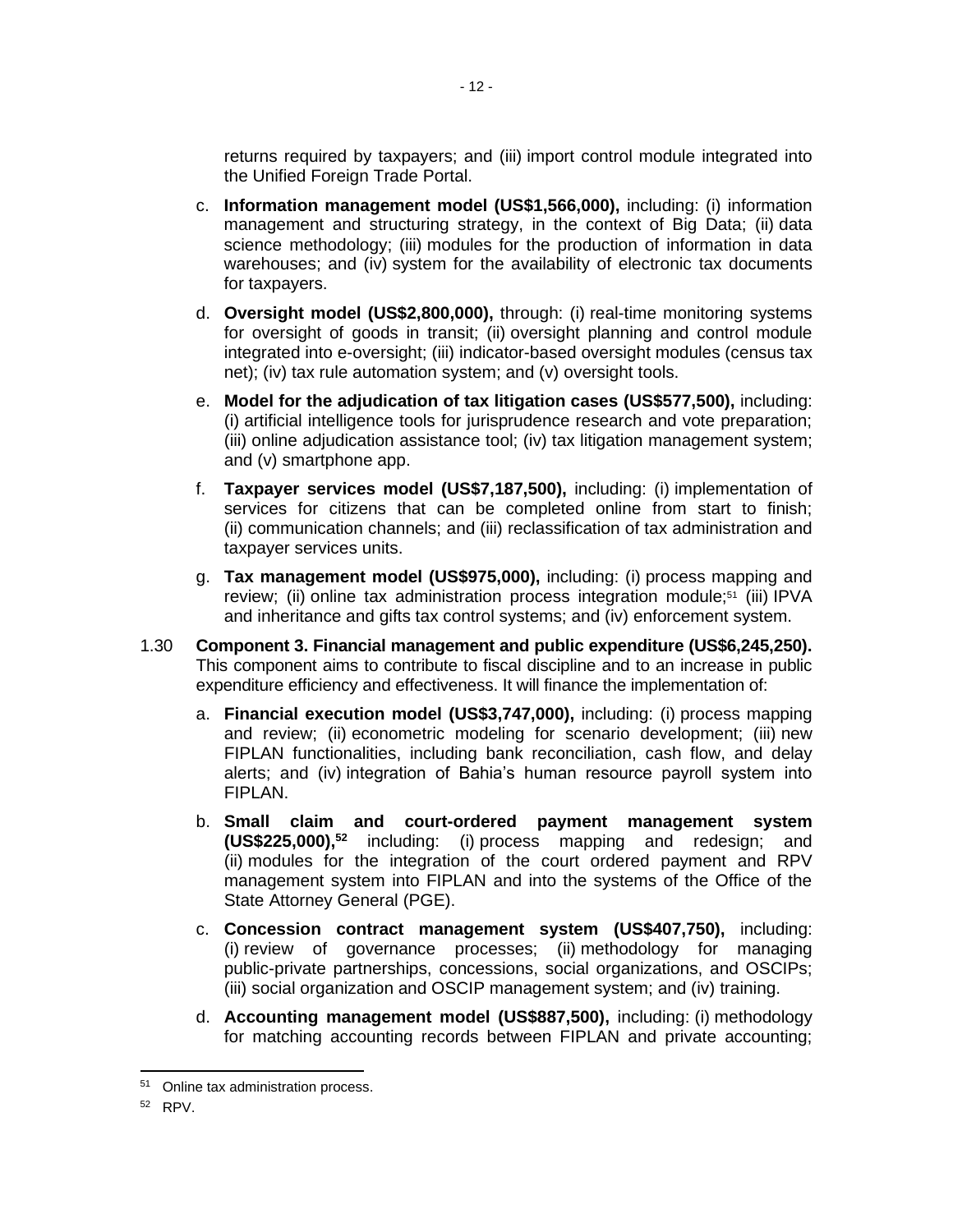(ii) system for revenue and expenditure control between state bodies; (iii) FIPLAN integration with asset, consumer goods, and personal and real property systems; and (iv) FIPLAN integration into the Nontax Claim System.

- e. **Public debt management model (US\$340,500),** including: (i) debt sustainability analysis methodology; (ii) debt management system integration into FIPLAN; (iii) exchange auction module; and (iv) contract rule control and simulation module.
- f. **Public cost optimization model (US\$637,500), <sup>53</sup>** including: (i) calculation methodology; (ii) system; (iii) public expenditure portal; and (iv) training.
- 1.31 The project will finance consulting services in the amount of US\$18,503,000; nonconsulting services in the amount of US\$1,576,500; goods in the amount of US\$16,215,000; training in the amount of US\$1,197,250; and works<sup>54</sup> in the amount of US\$5,800,000.
- 1.32 The project management cost is estimated to be US\$1,208,250 and includes PCU support activities, monitoring, and evaluation, totaling US\$190,000.
- 1.33 **Beneficiaries.** By enhancing public finance performance, increasing tax revenue collection, and improving public expenditure efficiency, the state's greater fiscal sustainability will benefit its citizens, enterprises, and individual taxpayers as well as entities in the public and nongovernment sectors through better service delivery, facilities and lower costs for tax compliance, and greater availability of information and data for public management and the transparency of public accounts.

#### **C. Key results indicators**

- 1.34 The expected impacts are: (i) a decline in the primary fiscal deficit as a percentage of GDP; (ii) an increase in tax collection as a percentage of GDP; and (iii) a decrease in net current debt as a percentage of GDP. The expected outcomes are: (i) an increase in the ratio of strategic planning targets met to total planned targets; (ii) a decrease in the ratio between the collection cost and the tax revenue collected; (iii) a narrowing of the gap between the budget as planned and as executed.
- 1.35 **Cost-effectiveness analysis.** An [economic analysis](http://idbdocs.iadb.org/wsdocs/getDocument.aspx?DOCNUM=EZSHARE-1326839135-3) of the project's economic/financial costs and benefits yielded the following results: (i) increase in tax revenue collection through the adoption of a new IPVA control system and the new collection model; (ii) savings in resources due to process automation, which will reduce the time that auditors and tax agents currently spend carrying out activities manually; and (iii) reduction of costs for taxpayers by eliminating three ancillary obligations and improving online service delivery. By the end of 2029 (10 years), the project's investments will have a net present value of US\$15.6 million with an internal rate of return (IRR) of 36%.<sup>55</sup> The sensitivity

<sup>53</sup> PROFISCO I financed training, seminars, technical visits, and contracting of consultants. Outputs finalized in 2013: (i) conceptual cost system model; (ii) definition of the technological support solution; and (iii) training.

<sup>&</sup>lt;sup>54</sup> Adaptation of spaces, small renovations, and remodeling of facilities at SEFAZ/BA headquarters (US\$2.4 million) and fiscal inspection stations (US\$3.4 million) in various state localities.

<sup>55</sup> Base case scenario, not including the increase in revenue collection.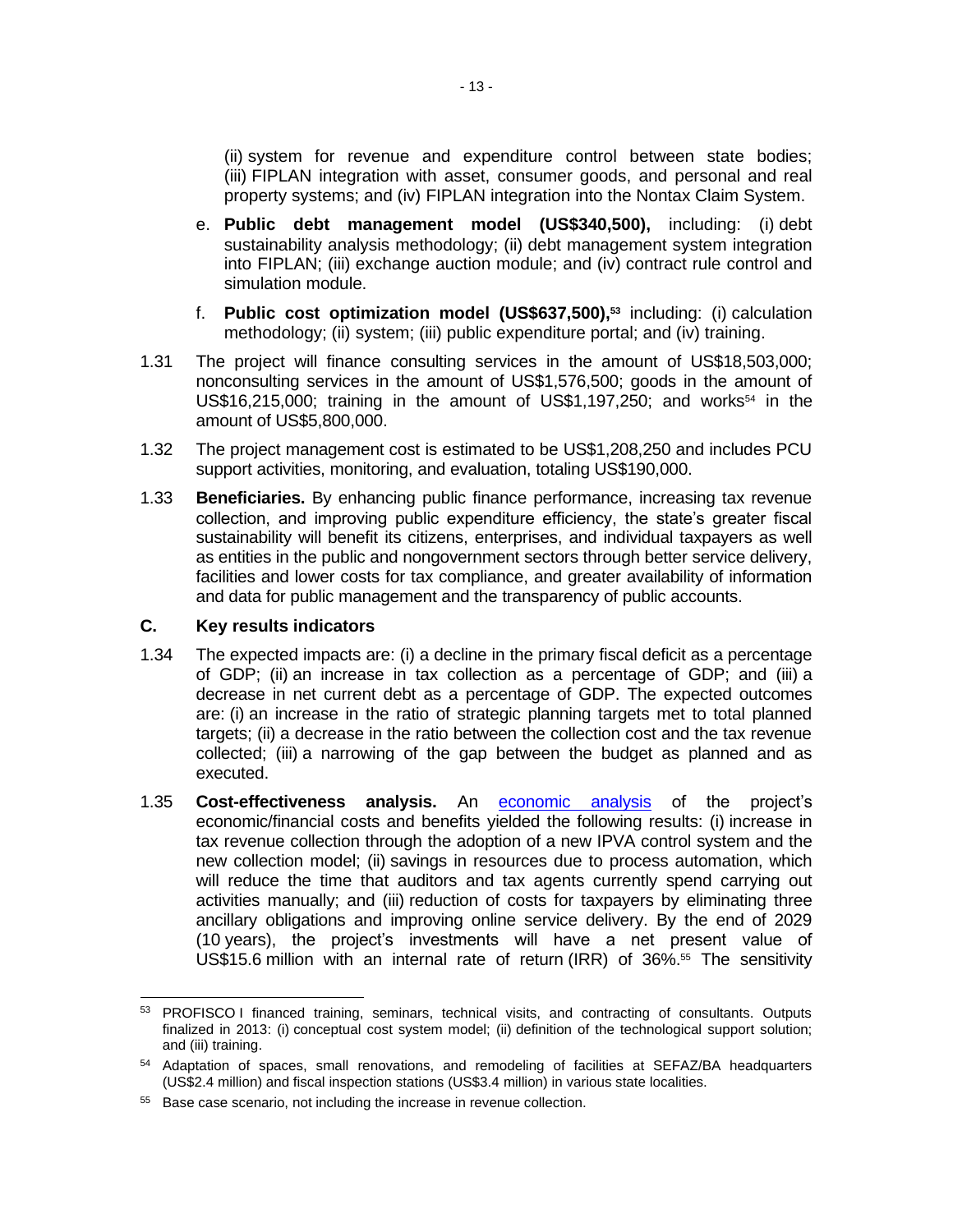analysis produced robust results and includes three different scenarios: a 30% devaluation of the Brazilian currency (IRR of 34.89%), a 25% reduction in all benefits (IRR of 31.64%), and a scenario that combines devaluation and a reduction in benefits (IRR of 16.71%).

## **II. FINANCING STRUCTURE AND MAIN RISKS**

#### **A. Financing instruments**

2.1 This operation was designed as a specific investment loan under the PROFISCO II CCLIP (BR-X1039) and has a total estimated cost of US\$44.5 million, to be financed with an investment loan from the Bank's Ordinary Capital in the amount of US\$40 million (90% of the project cost) and a local counterpart contribution in the amount of US\$4.5 million (10% of the total project cost). The distribution of resources by financing source and category is shown in the table below:

| Category                                                            | <b>IDB</b> | Local     | <b>Total</b> | $\%$  |
|---------------------------------------------------------------------|------------|-----------|--------------|-------|
| A. Direct costs                                                     | 38,791,750 | 4,500,000 | 43,291,750   | 97.28 |
| <b>Component 1. Financial management and</b><br>fiscal transparency | 23,048,000 | ۰         | 23,048,000   | 51.79 |
| <b>Component 2.</b> Tax administration and<br>litigation            | 12,873,500 | 1,125,000 | 13,998,500   | 31.46 |
| <b>Component 3. Financial management and</b><br>public expenditure  | 2,870,250  | 3,375,000 | 6,245,250    | 14.03 |
| <b>B. Project management</b>                                        | 1,208,250  |           | 1,208,250    | 2.72  |
| <b>PCU</b>                                                          | 1,018,250  |           | 1,018,250    | 2.29  |
| Monitoring and evaluation                                           | 190,000    |           | 190,000      | 0.43  |
| <b>Total</b>                                                        | 40,000,000 | 4,500,000 | 44,500,000   | 100   |

**Table 1. Total budget (in U.S. dollars)**

2.2 **Disbursement schedule.** Disbursements will be made over a five-year period as shown in Table 2 below.

| <b>Source</b> | Year 1    | Year 2     | Year 3     | Year 4     | Year 5    | <b>Total</b> |
|---------------|-----------|------------|------------|------------|-----------|--------------|
| <b>IDB</b>    | 1,521,546 | 10,489,739 | 10,985,850 | 11,679,571 | 5,323,294 | 40,000,000   |
| Local         | 421,650   | 891,600    | 910,500    | 1,029,300  | 1,246,950 | 4,500,000    |
| <b>Total</b>  | 1,943,196 | 11,381,339 | 11,896,350 | 12,708,871 | 6,570,244 | 44,500,000   |
| $\%$          | 4.4       | 25.6       | 26.7       | 28.5       | 14.8      | 100%         |

**Table 2. Disbursement schedule (in U.S. dollars)**

2.3 **Fulfillment of the eligibility conditions to participate in the PROFISCO II CCLIP (BR-X1039).** This project is the twelfth individual loan operation under the PROFISCO II CCLIP (BR-X1039) approved by the Board of Executive Directors under Resolution DE-113/17. The project complies with the eligibility criteria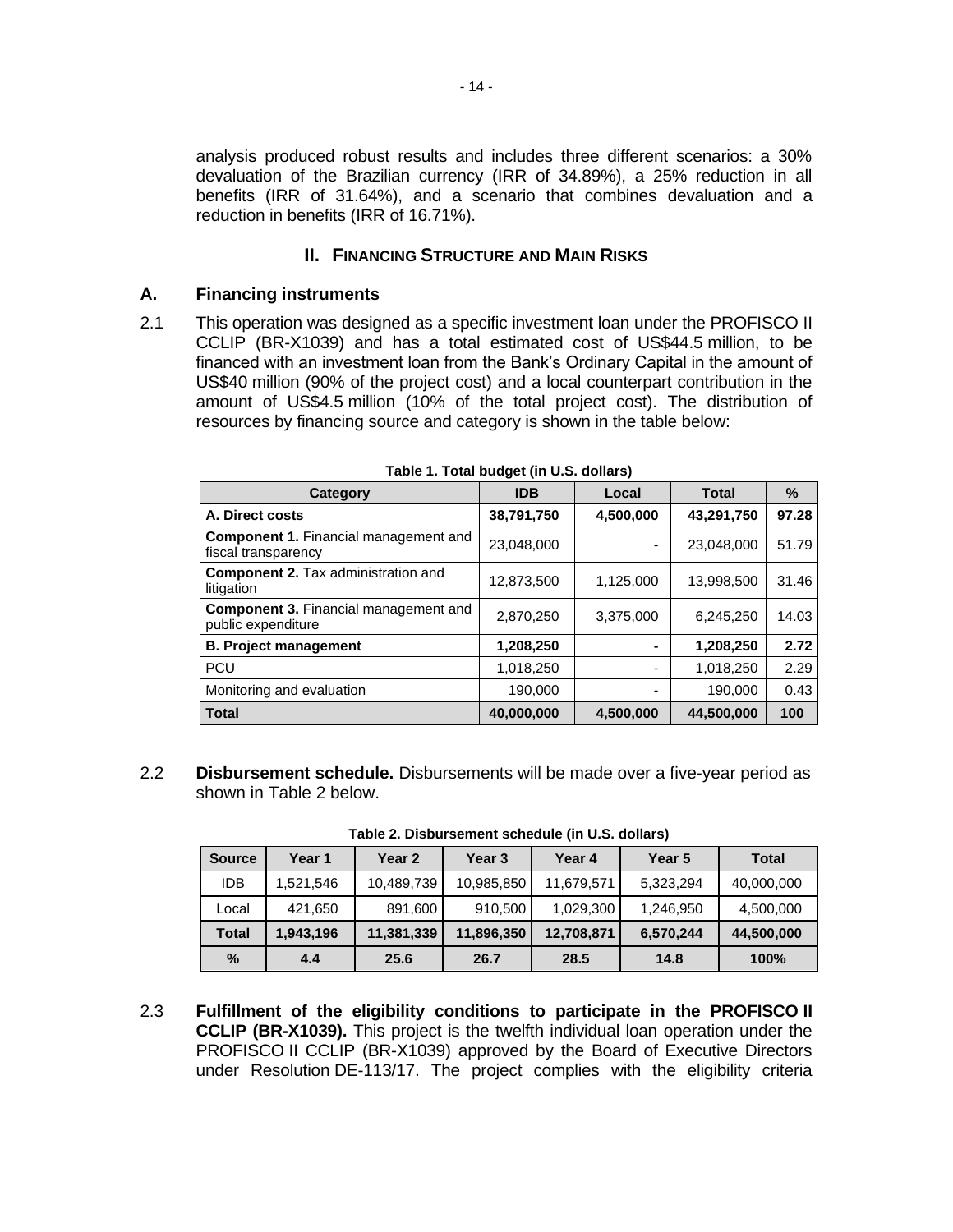envisaged in the policy applicable to CCLIPs (document GN-2246-9)<sup>56</sup> for individual loan operations, given that: (i) it belongs to the fiscal sector and is compatible with all components of the PROFISCO II CCLIP; (ii) it is included in the Update to Annex III of the 2019 Operational Program Report (document GN-2948-2); (iii) the State will execute the operation through SEFAZ/BA, which was the executing agency of the first individual operation under the PROFISCO I CCLIP (2914/OC-BR); (iv) the State satisfactorily executed the PROFISCO I-BA project, achieving the planned objectives; and (v) the findings of the institutional analysis show that SEFAZ/BA's capabilities have not deteriorated, the same project execution and monitoring tools can be used for this new operation, and PCU staff will be the same. In accordance with the [PCR for loan](http://idbdocs.iadb.org/wsdocs/getDocument.aspx?DOCNUM=EZSHARE-1326839135-1)  [2914/OC-BR:](http://idbdocs.iadb.org/wsdocs/getDocument.aspx?DOCNUM=EZSHARE-1326839135-1) (i) the project objectives were satisfactorily achieved; and (ii) the project execution unit fulfilled the contractual requirements and Bank disbursement policies, and its accounts were audited and meet the required quality standards.

### **B. Environmental and social risks**

2.4 In accordance with the Bank's Environment and Safeguards Compliance Policy (Operational Policy OP-703), Directive B.3, this project is classified as a Category "C" operation. As the project entails only the remodeling of internal spaces, socioenvironmental risks are not anticipated.

### **C. Fiduciary risks**

2.5 A medium-high fiduciary risk was identified to the effect that if SEFAZ/BA does not have a procurement processing flow, delays may arise in goods and services procurement processes. This risk will be mitigated through the coordinated approval of the **[procurement plan](http://idbdocs.iadb.org/wsdocs/getDocument.aspx?DOCNUM=EZSHARE-1326839135-5)** by SEFAZ/BA and the Administration Department and through the adoption of a procurement processing flow.

#### **D. Other key issues and risks**

- 2.6 A risk management workshop was held based on the Bank's methodology, and the operation was rated as posing a medium risk. These risks are:
	- a. **Public management and governance (medium-high and high).** The following was classified as a medium-high risk: if the project leaders responsible for outputs change, the loss of knowledge can lead to project execution delays. This risk is expected to be mitigated through the implementation of the knowledge management plan (paragraph 1.28b) and team qualification. The following was classified as a high risk: if SEFAZ/BA does not have an appropriate output and project management structure, it may not meet the project scope, cost, time, and quality requirements, causing implementation delays and a failure to fulfill objectives. This risk is expected to be mitigated through: (i) training for project leaders responsible for outputs (paragraph 1.28b); (ii) implementation of a strategic management committee; and (iii) implementation of a project management office (paragraph 1.28b).
	- b. **Development (medium-high and high).** The following was classified as a medium-high risk: if IT staff does not have adequate human resources and

<sup>&</sup>lt;sup>56</sup> This operation was prepared in accordance with the eligibility criteria established in document GN-2246-9, as established in paragraph 3.12 of document GN-2246-13.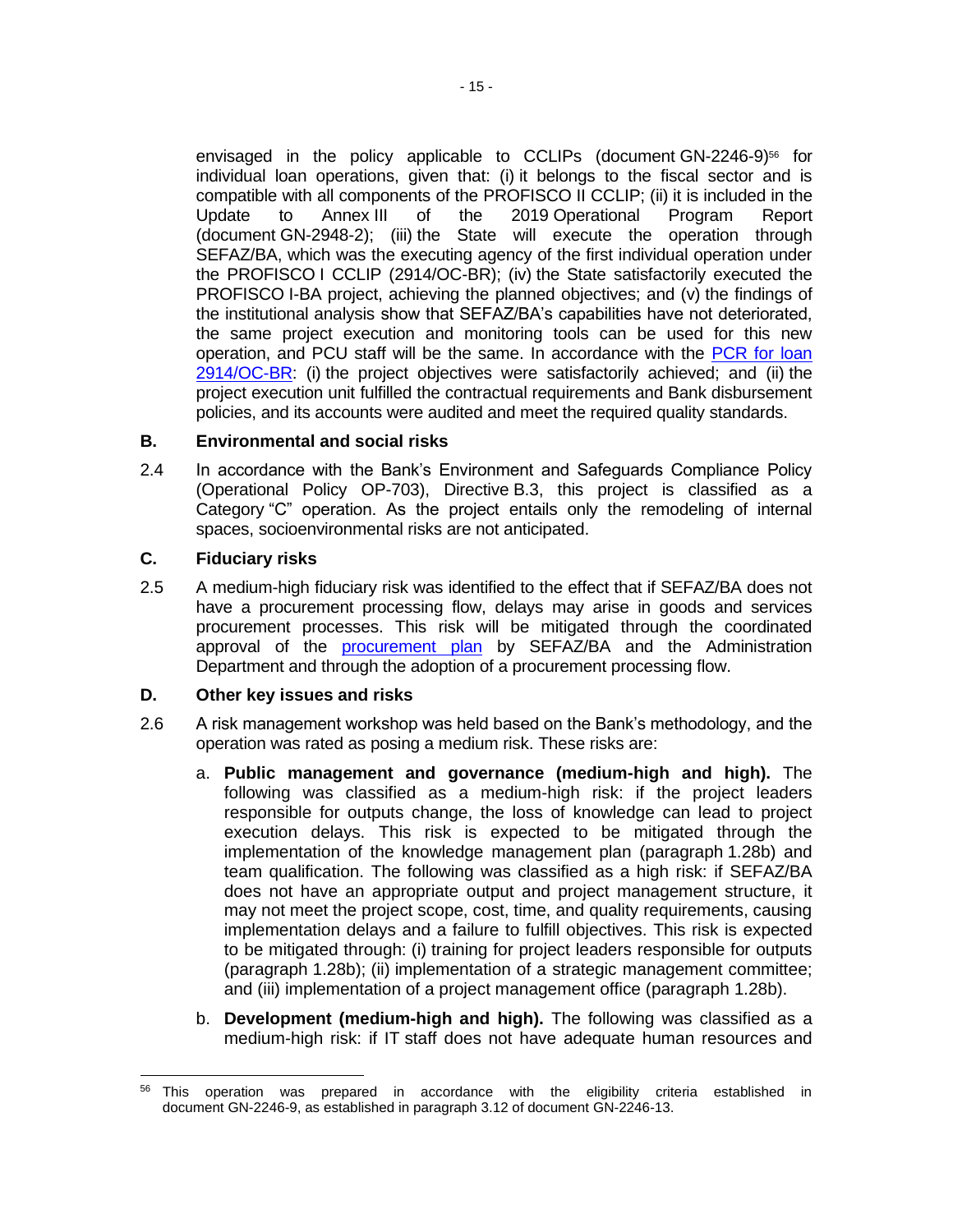management methodologies, it may not meet the development and support demand for project outputs, which could delay program implementation and prevent it from meeting its objectives. This risk is expected to be mitigated through: (i) the assignment of 17 new employees to the IT department based on a competitive process held in 2019, which will triple the current number of staff; (ii) the contracting of the Bahia data processing company PRODEB to develop systems in the finance area; and (iii) the development and implementation of the PDTI, with a review of the development, contract, and service management models (paragraph 1.28c). The following was classified as a high risk: if there is no prioritization in procurement and it becomes necessary, by decision of a superior authority, to submit the bidding processes to the Administration Department of the State of Bahia (SAEB) (quality control) (paragraphs 3.3 and 3.5) and to SEFAZ/BA (public expenditure), delays of up to three months could arise in bidding processes, which would delay project execution. This risk is expected to be mitigated through the prior approval of the project procurement plan by the Secretaries of Finance and SAEB.

- 2.7 **Financial analysis.** The [analysis of B](https://idbg.sharepoint.com/teams/EZ-BR-LON/BR-L1517/15%20LifeCycle%20Milestones/BR-L1517.%20Analisis%20Condicion%20Financiera%20ES%20Post%20QRR.docx?d=w394224a5a7cc492e92aa52aa9333ecb8)ahia's financial position confirms its payment capacity to service the debt contracted, which accounted for 0.005% of the state's GDP in 2016 and 0.04% of net current income in 2018. The state's payment capacity is classified as category " $C<sup>757</sup>$  in accordance with the National Revenue Service [payment capacity](http://www.fazenda.gov.br/acesso-a-informacao/institucional/legislacao/portarias-ministeriais/2017/portaria-ndeg-501-de-24-de-novembro-de-2017) methodology. The payment capacity calculation methodology considers three indicators: (i) debt (gross consolidated debt/net current income) – Bahia's rarting is B; (ii) current savings (current expenditure/current income) – Bahia's rating is C; and (iii) liquidity ratio (short-term financial obligations/cash on hand) – Bahia's rating is C. The rating assigned ranges from A, excellent fiscal position, to D, poor fiscal position. Only states whose payment capacity is classified as "A" and "B" are authorized to contract credit operations with the sovereign guarantee. Moreover, Bahia is in compliance with the determinants of the Fiscal Responsibility Law and the conditions of the Fiscal Adjustment and Restructuring Program for Bahia [\(STN, 2019\)](https://www.tesourotransparente.gov.br/publicacoes/boletim-de-financas-dos-entes-subnacionais/2019/114-2).
- 2.8 **Project sustainability.** In addition to the measures already being taken by the government (paragraph 2.6), the project includes measures conducive to fiscal sustainability in the medium and long term, such as expenditure control<sup>58</sup> and the reduction of tax evasion,<sup>59</sup> which will lead to higher revenues. To ensure that the capacities generated by the project are sustainable once project execution is finished, PROFISCO II-BA includes actions for increasing revenues by improving fiscal action, oversight of taxpayers and goods in transit, and tax claim recovery. The associated outputs are: tax policy management model; oversight model; revenue, tax claim, and collection management model; model for the adjudication of tax litigation cases; and public cost optimization model [\(project economic](http://idbdocs.iadb.org/wsdocs/getDocument.aspx?DOCNUM=EZSHARE-1326839135-3)

<sup>&</sup>lt;sup>57</sup> Although the federal government does not guarantee the loan operations of subnational entities with a "C" and "D" payment capacity, the PROFISCO II CCLIP received exceptional treatment to allow states to have external credit operations with sovereign guarantee, regardless of the payment capacity classification, bearing in mind that CCLIP projects are aimed at improving revenues and fiscal, financial, and asset management.

<sup>&</sup>lt;sup>58</sup> For example, with the output referred to in the public cost optimization model.

<sup>59</sup> Component 2 outputs.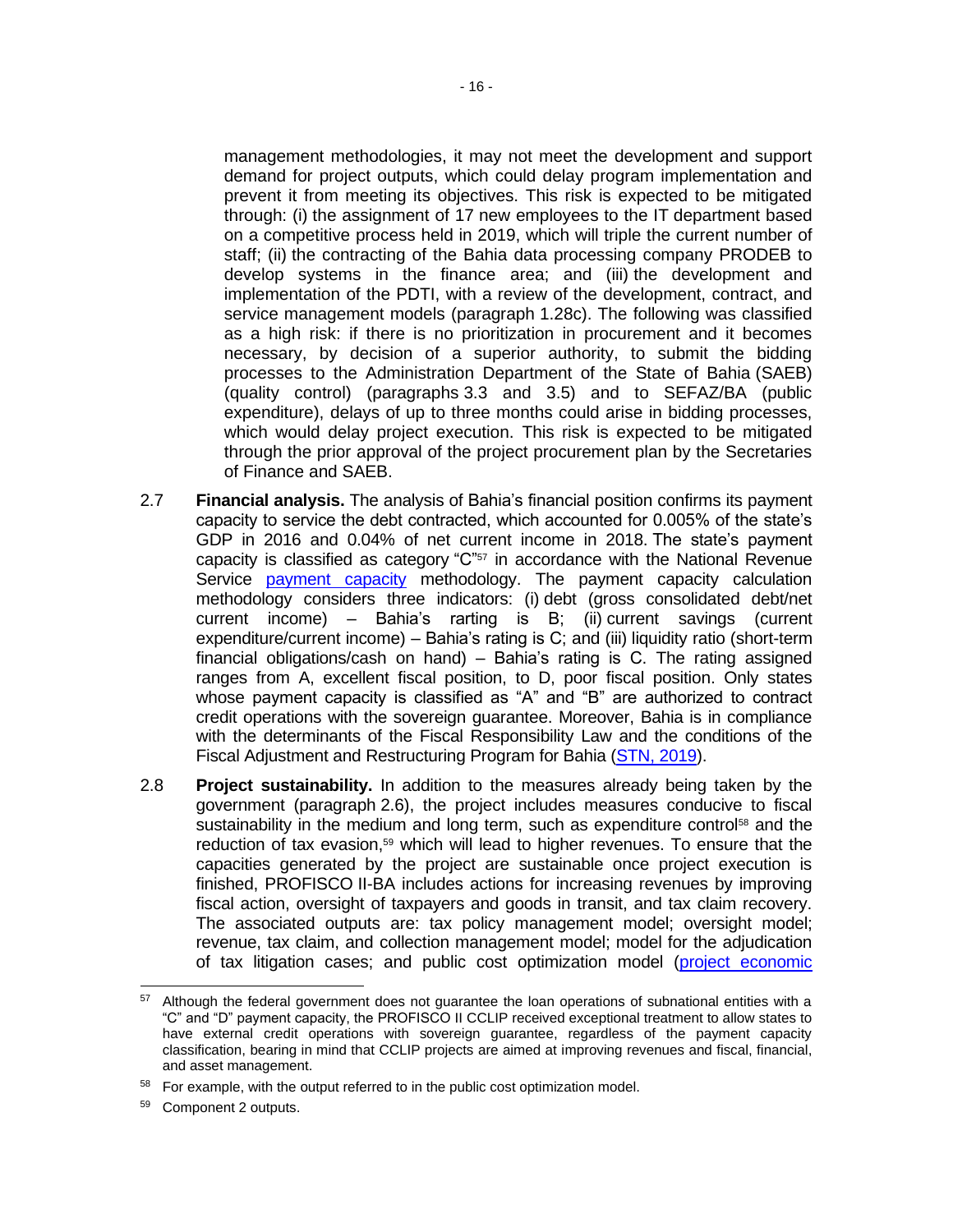[analysis\).](http://idbdocs.iadb.org/wsdocs/getDocument.aspx?DOCNUM=EZSHARE-1326839135-3) With respect to IT investments, SEFAZ/BA will use mainly its permanent staff, PRODEB, and support consultants for in-house development. In addition, the project will finance the PDTI and the information security system, which includes SEFAZ/BA's adaptation to the General Personal Data Protection Law (Law 13,709) and the contracting of an Operations Security Center, in addition to specifying the responsibilities and resources for maintaining and updating the IT infrastructure and information security actions.

### **III. IMPLEMENTATION AND MANAGEMENT PLAN**

#### **A. Summary of implementation arrangements**

- 3.1 The borrower will be the State of Bahia, which will execute the operation through SEFAZ/BA. The Federative Republic of Brazil will be the guarantor for the borrower's financial obligations, in accordance with the policy on Guarantees Required from the Borrower (document GP-104-2). SEFAZ/BA will establish a PCU, which will have a general coordinator, a financial coordinator, a procurement coordinator, and a planning and monitoring coordinator. The PCU will coordinate monitoring, evaluation, and auditing activities with the aim of overseeing project execution and the achievement of operation's objectives. The PCU members will be civil servants of the State of Bahia. Long-term contracting of consultants for managerial tasks is not expected for this project.
- 3.2 The PCU's main functions will be to: (i) plan the execution of activities; (ii) implement and update the project's operational tools, namely the [multiyear](http://idbdocs.iadb.org/wsdocs/getDocument.aspx?DOCNUM=EZSHARE-1326839135-5)  [execution plan,](http://idbdocs.iadb.org/wsdocs/getDocument.aspx?DOCNUM=EZSHARE-1326839135-5) the [annual work plan,](http://idbdocs.iadb.org/wsdocs/getDocument.aspx?DOCNUM=EZSHARE-1326839135-5) and the [procurement plan;](http://idbdocs.iadb.org/wsdocs/getDocument.aspx?DOCNUM=EZSHARE-1326839135-5) (iii) supervise execution and submit reports, namely the [multiyear execution plan, annual work](http://idbdocs.iadb.org/wsdocs/getDocument.aspx?DOCNUM=EZSHARE-1326839135-5)  [plan,](http://idbdocs.iadb.org/wsdocs/getDocument.aspx?DOCNUM=EZSHARE-1326839135-5) [procurement plan,](http://idbdocs.iadb.org/wsdocs/getDocument.aspx?DOCNUM=EZSHARE-1326839135-5) and progress monitoring report; (iv) provide support in preparing terms of reference, procuring goods, and selecting and contracting services; (v) submit justifications and disbursement requests to the Bank; (vi) prepare financial statements; and (vii) submit the project evaluation. The borrower will adhere to the [program Operating Regulations](http://idbdocs.iadb.org/wsdocs/getDocument.aspx?DOCNUM=EZSHARE-1869036552-7) approved by the Bank for the PROFISCO II CCLIP, which establish: (i) the eligibility criteria for projects and outputs subject to financing; (ii) project execution roles, procedures, and rules; and (iii) operational and contractual relationships between the parties involved in the project.
- 3.3 **Interagency coordination mechanisms.** SEFAZ/BA will work jointly with the SAEB and PGE in carrying out activities benefiting the latter institutions. These institutions will appoint project leaders responsible for the corresponding outputs, who will coordinate their actions with the PCU and will ensure their technical development and implementation. To coordinate these State material and procurement management and tax litigation activities, in particular as concerns procurement, information flows and processes between beneficiaries, the PCU, and the Special Bidding Committee will be mapped and defined, clarifying roles, responsibilities, and timelines. This will be implemented through cooperation instruments (paragraph 3.5).<sup>60</sup>

<sup>60</sup> [Model technical cooperation agreement.](http://idbdocs.iadb.org/wsdocs/getDocument.aspx?DOCNUM=EZSHARE-1326839135-48)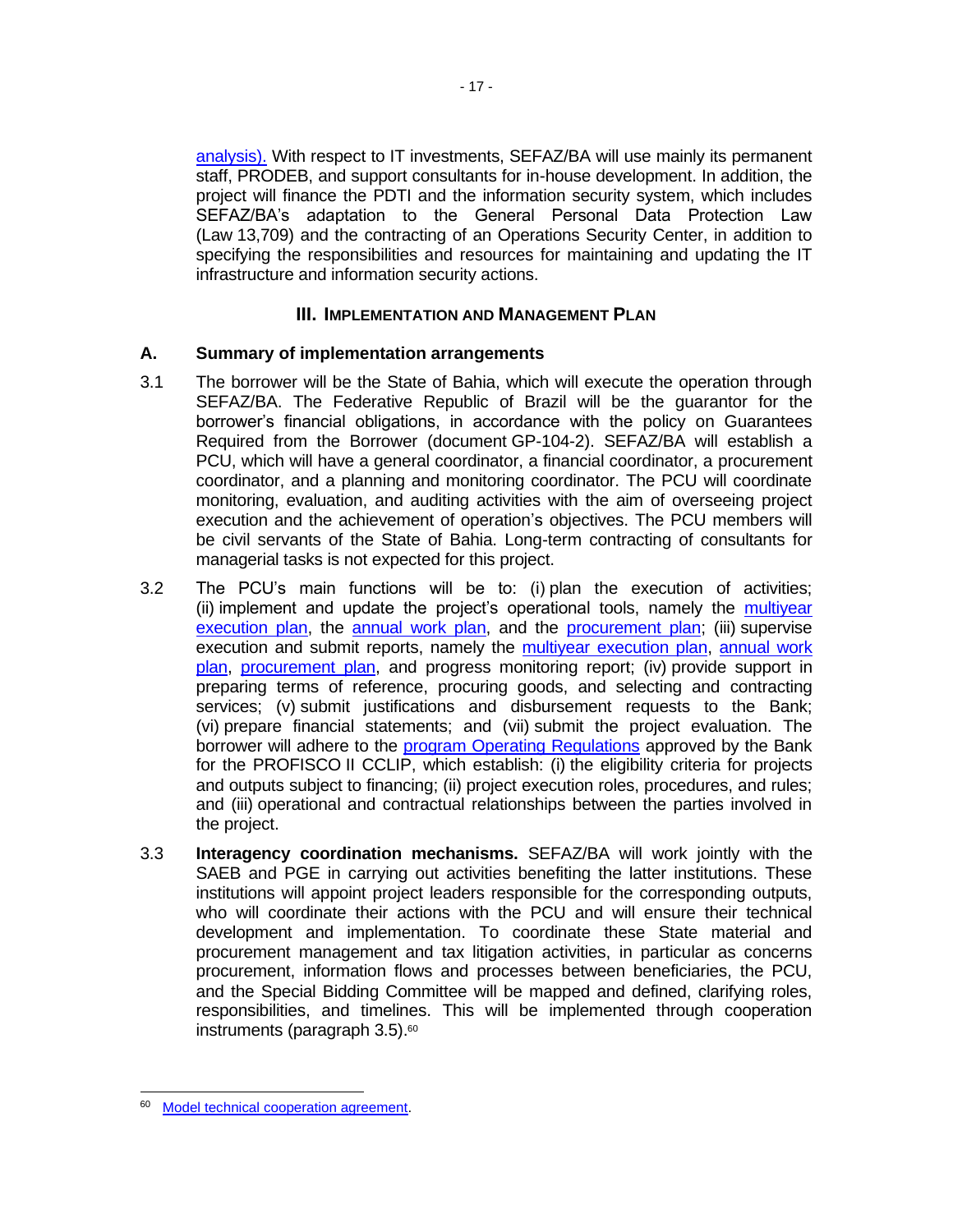- 3.4 **Special contractual conditions precedent to the first disbursement of the loan: (i) the borrower's adherence to the [program Operating Regulations,](http://idbdocs.iadb.org/wsdocs/getDocument.aspx?DOCNUM=EZSHARE-1869036552-7) previously approved by the Bank for all individual operations under the PROFISCO II CCLIP; and (ii) creation of the PCU and appointment of its members.** These conditions are essential to ensure that the executing agency has detailed regulations in place on operational and fiduciary matters and to mitigate the risk of delays in project execution. This practice was adopted under PROFISCO I and proved successful, as it made it possible to consolidate, in the program Operating Regulations, the themes of coordination and guidance relevant to the executing agencies and to guarantee the more efficient distribution of responsibilities among PCU members in the technical, financial, procurement, and monitoring and planning areas.<sup>61</sup>
- 3.5 **Special contractual condition for execution.** Before starting to execute activities that have outputs geared toward the SAEB or PGE, SEFAZ/BA will sign cooperation agreements with the respective entities to establish the roles and responsibilities of the parties during execution. Activities will be coordinated with: (i) SAEB, in relation to public procurement management and the implementation of the integrated material, asset, and service system under Component 1; and (ii) PGE, in relation to the management of tax litigation cases, provided for under Component 2. This condition was successfully adopted under PROFISCO I and helped identify the specific responsibilities of each body, given the implementation of the outputs provided for in the components. The adoption of this practice is again justified to guarantee the mechanism for coordination between the agencies, as they are entities independent of SEFAZ/BA, and to mitigate the risk of output delays during execution (paragraph 2.6b).
- 3.6 **Procurement.** Project procurement and contracting will comply with the Policies for the Procurement of Goods and Works financed by the Inter-American Development Bank (document GN-2349-9) and the Policies for the Selection and Contracting of Consultants financed by the Inter-American Development Bank (document GN-2350-9), and the provisions of the [procurement plan.](http://idbdocs.iadb.org/wsdocs/getDocument.aspx?DOCNUM=EZSHARE-1326839135-5)
- 3.7 **Single-source selection.** In accordance with the policies set forth in documents GN-2349-9 and GN-2350-9, the following entities will be subject to single-source selection: (i) the National School of Public Administration of the Ministry of Economy, state government schools, federal and state universities, and data processing companies, and, in the specific case of this project, **PRODEB**,<sup>62</sup> which provide training to civil servants as well as technical assistance in IT development; and (ii) analysis, research, and assistance for IT buyers by *[Gartner](https://www.gartner.com/en)  [do Brasil Serviços de Pesquisas Ltda](https://www.gartner.com/en)*. <sup>63</sup> This single-source selection is justified because federal and state entities are dedicated to training civil servants owing to their unique and exceptional nature as the hub for the government's IT education,

<sup>61</sup> PROFISCO [I PCU, 2015.](https://idbg.sharepoint.com/teams/EZ-BR-CON/BR-X1005/05%20Basic%20Data/Relatório%20Pesquisa%20UCPs%20PROFISCO_.pdf)

 $62$  Paragraphs 3.6(b) and (c) of document GN-2349-9, due to the need to standardize the software developed and the unique technical characteristics. PRODEB implemented the state's FIPLAN and will implement the new FIPLAN functionalities proposed as part of the project.

 $63$  Paragraphs 3.10 and 3.11 of document GN-2350-9, due to the continuity in the provision of its services and the exceptional experience and qualifications.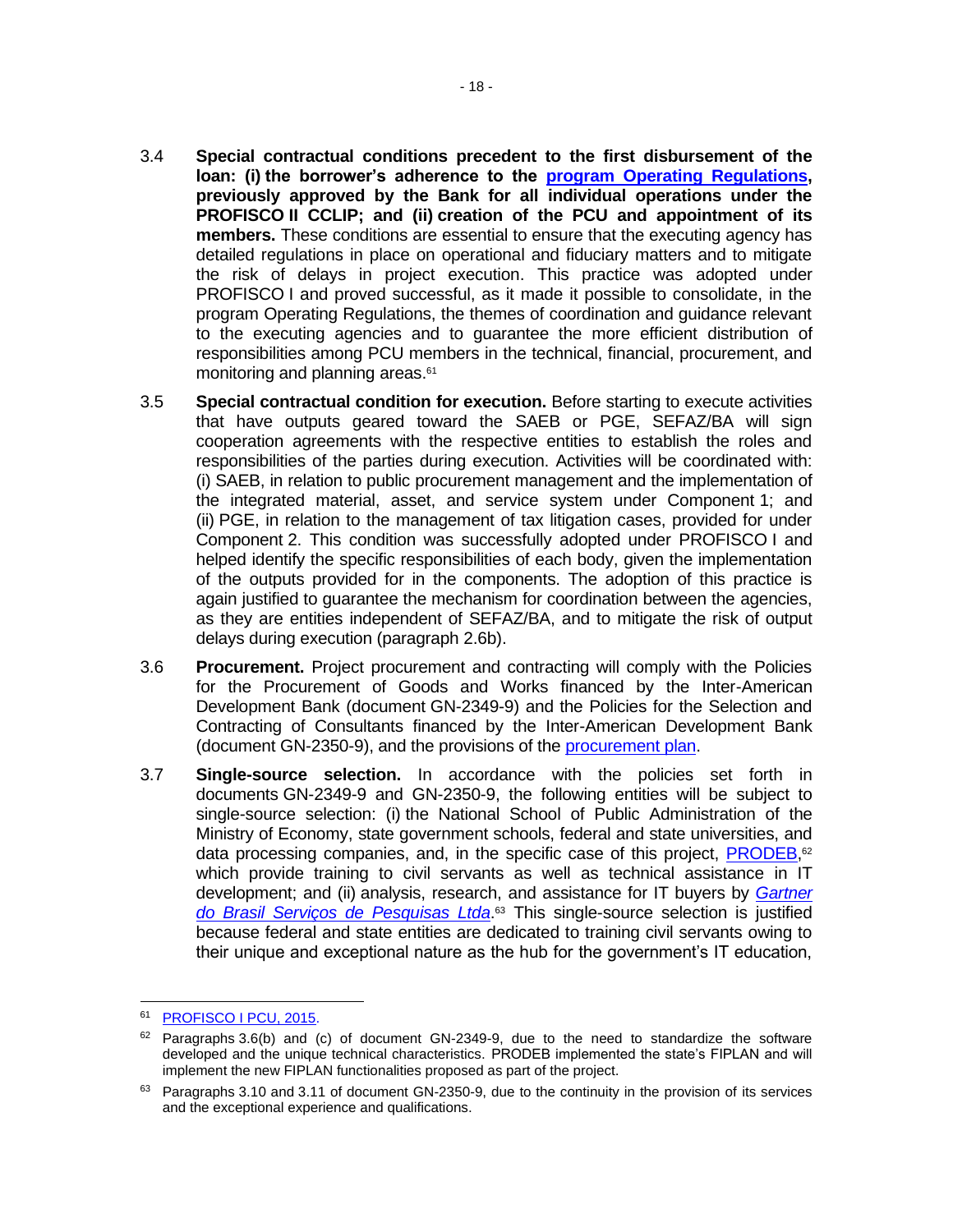research, and development; Gartner is already carrying out these activities successfully (see Annex III, paragraphs 4.4 to 4.5).

- 3.8 **Audited financial statements.** The borrower will submit audited financial statements to the Bank annually, within 120 days following the close of each fiscal year. The external audit will be performed by the TCE/BA.<sup>64</sup> The audit of the entire project will be contracted by SEFAZ/BA, the terms of reference of which will have the Bank's no objection.
- 3.9 **Rationale for advances.** SAF/SEFAZ Regulation 18 establishes the release of the financial programming quotas of its administration units only where financial resources are available, meaning that new hires are only possible when the corresponding financial balance is available. In that regard, based on paragraph 3.3(i) of the Financial Management Guidelines for IDB-financed Projects (document OP-273-12), at least 50% of the advanced amount will be required for accountability reporting purposes.

#### **B. Summary of arrangements for monitoring results**

- 3.10 **Monitoring.** Monitoring will be based on: (i) the [multiyear execution plan and](http://idbdocs.iadb.org/wsdocs/getDocument.aspx?DOCNUM=EZSHARE-1326839135-5)  [annual work plan;](http://idbdocs.iadb.org/wsdocs/getDocument.aspx?DOCNUM=EZSHARE-1326839135-5) (ii) the [procurement plan;](http://idbdocs.iadb.org/wsdocs/getDocument.aspx?DOCNUM=EZSHARE-1326839135-5) (iii) the Results Matrix; (iv) the [monitoring and evaluation plan;](http://idbdocs.iadb.org/wsdocs/getDocument.aspx?DOCNUM=EZSHARE-1326839135-6) and (v) the project monitoring report. The PCU will prepare semiannual reports on progress in meeting the outcome, output, and financial targets for approval by the Bank, which will conduct inspection visits and ex post reviews as part of project monitoring.
- 3.11 **Evaluation.** The project will be evaluated against the annual targets and indicators for the impacts and outcomes defined in the project Results Matrix on the basis of a before and after comparison. The [monitoring and evaluation plan](http://idbdocs.iadb.org/wsdocs/getDocument.aspx?DOCNUM=EZSHARE-1326839135-6) includes an independent midterm evaluation to be conducted 36 months after the effective date of the loan contract, or once 50% of the project funds have been disbursed, whichever occurs first, and a final evaluation to be conducted 90 days after the date of the last disbursement of funds. The evaluation reports will serve as input for the project completion report.

<sup>&</sup>lt;sup>64</sup> The TCE/BA and the Bank signed a memorandum of understanding to audit state loan and technical cooperation contracts.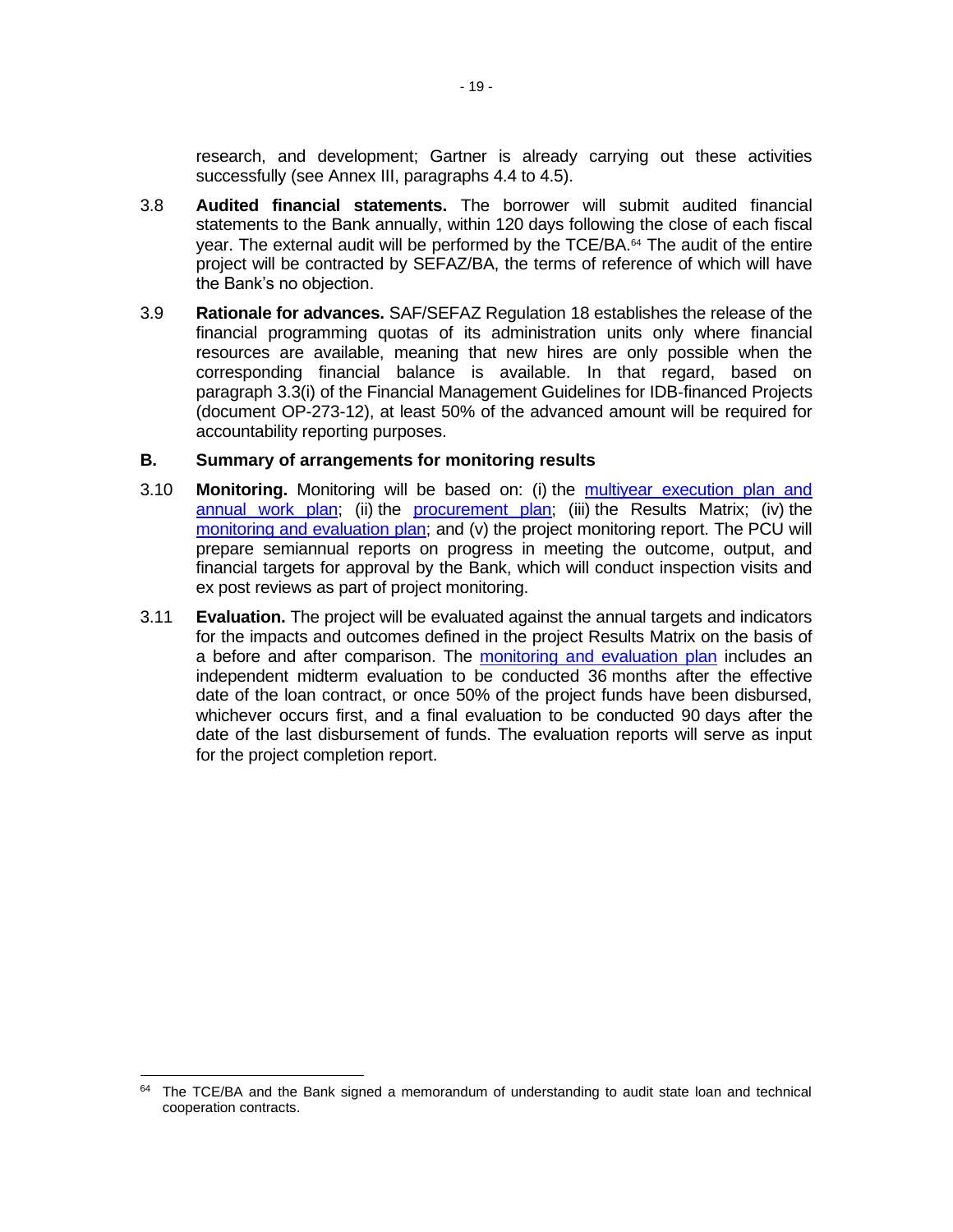| <b>Development Effectiveness Matrix</b>                                                                                                                                     |                                                                                                                                                                                                                                                                                                                                                                                                                  |                                                                                                                                                                                                                                                                                |  |  |  |  |
|-----------------------------------------------------------------------------------------------------------------------------------------------------------------------------|------------------------------------------------------------------------------------------------------------------------------------------------------------------------------------------------------------------------------------------------------------------------------------------------------------------------------------------------------------------------------------------------------------------|--------------------------------------------------------------------------------------------------------------------------------------------------------------------------------------------------------------------------------------------------------------------------------|--|--|--|--|
| <b>Summary</b>                                                                                                                                                              | <b>BR-L1533</b>                                                                                                                                                                                                                                                                                                                                                                                                  |                                                                                                                                                                                                                                                                                |  |  |  |  |
| <b>Corporate and Country Priorities</b>                                                                                                                                     |                                                                                                                                                                                                                                                                                                                                                                                                                  |                                                                                                                                                                                                                                                                                |  |  |  |  |
| 1. IDB Development Objectives                                                                                                                                               |                                                                                                                                                                                                                                                                                                                                                                                                                  |                                                                                                                                                                                                                                                                                |  |  |  |  |
| <b>Development Challenges &amp; Cross-cutting Themes</b>                                                                                                                    | Productivity and Innovation<br>-Institutional Capacity and the Rule of Law                                                                                                                                                                                                                                                                                                                                       |                                                                                                                                                                                                                                                                                |  |  |  |  |
| <b>Country Development Results Indicators</b>                                                                                                                               | Percent of GDP collected in taxes (%)<br>-Government agencies benefited by projects that strengthen technological and<br>managerial tools to improve public service delivery (#)*<br>-Subnational governments benefited by decentralization, fiscal management and<br>institutional capacity projects (#)*<br>Countries that use fiduciary country systems (#)*<br>Accountability institutions strengthened (#)* |                                                                                                                                                                                                                                                                                |  |  |  |  |
| 2. Country Development Objectives                                                                                                                                           |                                                                                                                                                                                                                                                                                                                                                                                                                  |                                                                                                                                                                                                                                                                                |  |  |  |  |
| <b>Country Strategy Results Matrix</b>                                                                                                                                      | GN-2973                                                                                                                                                                                                                                                                                                                                                                                                          | (i) reform the structure of public expenditure; (ii) perfect<br>the public investment system; and (iii) promote e-<br>government and digital solutions to foster transparency,<br>accountability, and efficiency in delivering public services<br>to citizens and enterprises. |  |  |  |  |
| <b>Country Program Results Matrix</b>                                                                                                                                       | GN-2948-2                                                                                                                                                                                                                                                                                                                                                                                                        | The intervention is included in the 2019 Operational<br>Program.                                                                                                                                                                                                               |  |  |  |  |
| Relevance of this project to country development challenges (If not aligned to<br>country strategy or country program)                                                      |                                                                                                                                                                                                                                                                                                                                                                                                                  |                                                                                                                                                                                                                                                                                |  |  |  |  |
| II. Development Outcomes - Evaluability                                                                                                                                     |                                                                                                                                                                                                                                                                                                                                                                                                                  | <b>Evaluable</b>                                                                                                                                                                                                                                                               |  |  |  |  |
| <b>Evidence-based Assessment &amp; Solution</b>                                                                                                                             |                                                                                                                                                                                                                                                                                                                                                                                                                  | 10.0                                                                                                                                                                                                                                                                           |  |  |  |  |
| 3.1 Program Diagnosis                                                                                                                                                       |                                                                                                                                                                                                                                                                                                                                                                                                                  | 3.0                                                                                                                                                                                                                                                                            |  |  |  |  |
| 3.2 Proposed Interventions or Solutions                                                                                                                                     |                                                                                                                                                                                                                                                                                                                                                                                                                  | 4.0<br>3.0                                                                                                                                                                                                                                                                     |  |  |  |  |
| 3.3 Results Matrix Quality<br><b>Ex ante Economic Analysis</b>                                                                                                              |                                                                                                                                                                                                                                                                                                                                                                                                                  | 9.0                                                                                                                                                                                                                                                                            |  |  |  |  |
| 4.1 Program has an ERR/NPV, or key outcomes identified for CEA                                                                                                              |                                                                                                                                                                                                                                                                                                                                                                                                                  | 3.0                                                                                                                                                                                                                                                                            |  |  |  |  |
| 4.2 Identified and Quantified Benefits and Costs                                                                                                                            |                                                                                                                                                                                                                                                                                                                                                                                                                  | 3.0                                                                                                                                                                                                                                                                            |  |  |  |  |
| 4.3 Reasonable Assumptions                                                                                                                                                  |                                                                                                                                                                                                                                                                                                                                                                                                                  | 1.0                                                                                                                                                                                                                                                                            |  |  |  |  |
| <b>4.4 Sensitivity Analysis</b>                                                                                                                                             |                                                                                                                                                                                                                                                                                                                                                                                                                  | 2.0                                                                                                                                                                                                                                                                            |  |  |  |  |
| 4.5 Consistency with results matrix                                                                                                                                         |                                                                                                                                                                                                                                                                                                                                                                                                                  | 0.0                                                                                                                                                                                                                                                                            |  |  |  |  |
| <b>Monitoring and Evaluation</b>                                                                                                                                            |                                                                                                                                                                                                                                                                                                                                                                                                                  | 10.0<br>2.5                                                                                                                                                                                                                                                                    |  |  |  |  |
| 5.1 Monitoring Mechanisms<br>5.2 Evaluation Plan                                                                                                                            |                                                                                                                                                                                                                                                                                                                                                                                                                  | 7.5                                                                                                                                                                                                                                                                            |  |  |  |  |
| <b>Risks &amp; Mitigation</b><br>nitoring Matrix                                                                                                                            |                                                                                                                                                                                                                                                                                                                                                                                                                  |                                                                                                                                                                                                                                                                                |  |  |  |  |
| Overall risks rate = magnitude of risks*likelihood                                                                                                                          |                                                                                                                                                                                                                                                                                                                                                                                                                  | Medium                                                                                                                                                                                                                                                                         |  |  |  |  |
| Identified risks have been rated for magnitude and likelihood                                                                                                               |                                                                                                                                                                                                                                                                                                                                                                                                                  | Yes                                                                                                                                                                                                                                                                            |  |  |  |  |
| Mitigation measures have been identified for major risks                                                                                                                    |                                                                                                                                                                                                                                                                                                                                                                                                                  | Yes                                                                                                                                                                                                                                                                            |  |  |  |  |
| Mitigation measures have indicators for tracking their implementation<br>Environmental & social risk classification                                                         |                                                                                                                                                                                                                                                                                                                                                                                                                  | Yes<br>c                                                                                                                                                                                                                                                                       |  |  |  |  |
| IV. IDB´s Role - Additionality                                                                                                                                              |                                                                                                                                                                                                                                                                                                                                                                                                                  |                                                                                                                                                                                                                                                                                |  |  |  |  |
| The project relies on the use of country systems                                                                                                                            |                                                                                                                                                                                                                                                                                                                                                                                                                  |                                                                                                                                                                                                                                                                                |  |  |  |  |
| Fiduciary (VPC/FMP Criteria)                                                                                                                                                | Yes                                                                                                                                                                                                                                                                                                                                                                                                              | Financial Management: Budget, Treasury, Accounting and<br>Reporting, External Control, Internal Audit.<br>Procurement: Information System, Price Comparison,<br><b>Contracting Individual Consultant.</b>                                                                      |  |  |  |  |
| Non-Fiduciary                                                                                                                                                               | Yes                                                                                                                                                                                                                                                                                                                                                                                                              | Strategic Planning National System, Statistics National<br>System, Environmental Assessment National System.                                                                                                                                                                   |  |  |  |  |
| The IDB's involvement promotes additional improvements of the intended<br>beneficiaries and/or public sector entity in the following dimensions:                            |                                                                                                                                                                                                                                                                                                                                                                                                                  |                                                                                                                                                                                                                                                                                |  |  |  |  |
| Additional (to project preparation) technical assistance was provided to the public<br>sector entity prior to approval to increase the likelihood of success of the project | Yes                                                                                                                                                                                                                                                                                                                                                                                                              | The IDB team developed and applied a methodology (MD-<br>GEFIS) to assess the state of public finances and fiscal<br>mangement processes in the State of Bahia to design the<br>project and to monitor future performance against the<br>baseline.                             |  |  |  |  |

Note: (\*) Indicates contribution to the corresponding CRF's Country Development Results Indicator.

*Evaluability Assessment Note:* 

The main goal of the operation is to contribute to the fiscal sustainability of the State of Bahia. To achieve this end, the proposal defines three specific areas on which the<br>is associated to a component. The document inc

The project proposal diagnoses a primary balance as a share of the State PIB of -0.01 percent and a Current Net Debt as a share of the State PIB of 7.14 Percent in 2018<br>(SEFAZ, 2018). The diagnosis is based on the MD-GEFS

The economic analysis provides a quantification of saids the State through technological tools which allow for efficiency pains. The quantification of benefits is associated to a state in the prosent value of US\$16 million

Monitoring relies on reports by the Finance Secretariat of the State. The ex post evaluation plan includes an impact evaluation to identify the effects of automatizing the<br>detection of irregularities and notifying taxpayer

The project identifies eight risks with two labeled as high, four as medium, and two as low. The risks classified as high are an appropriate management of outputs and delays in<br>procurement processes causing delays and thre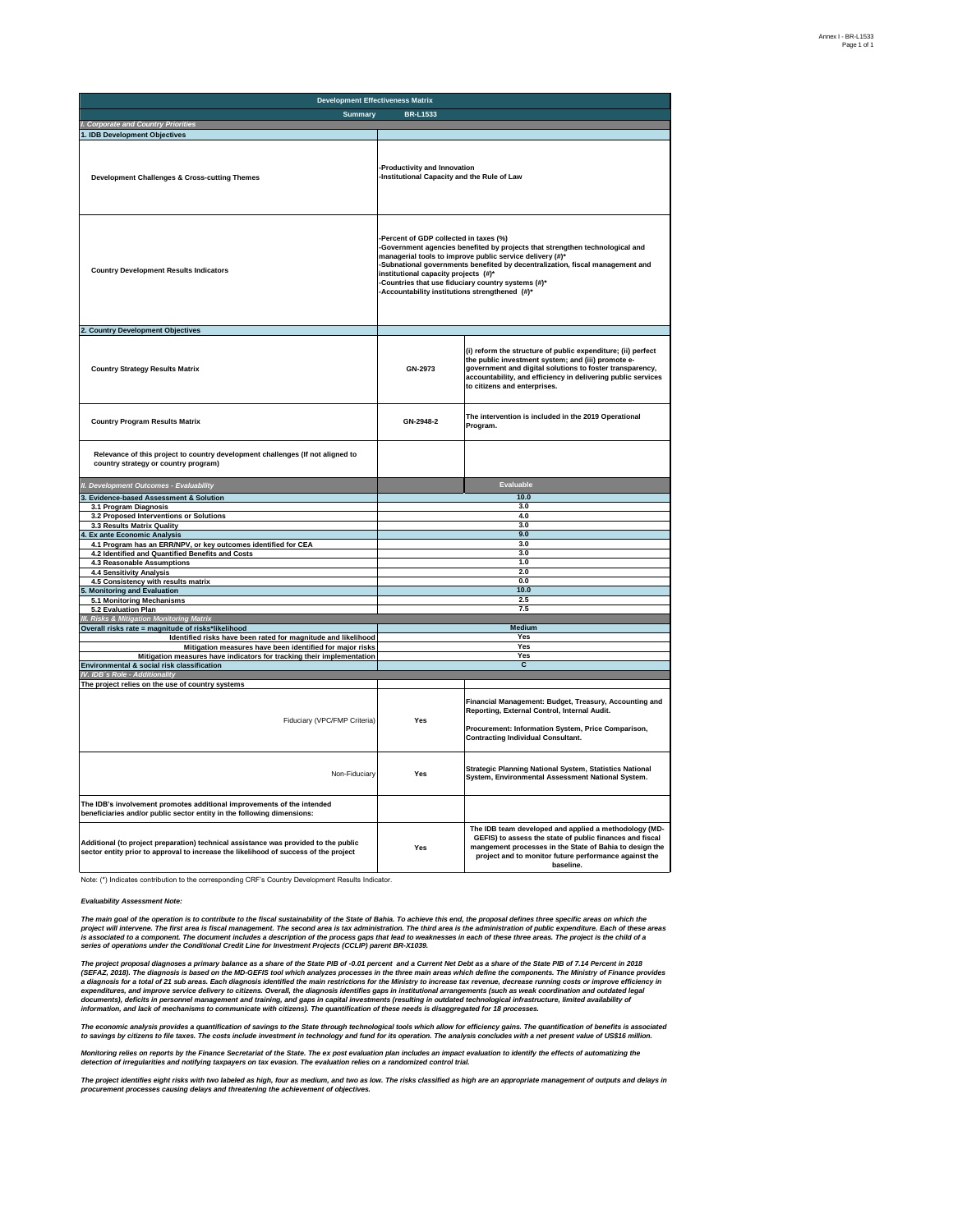## **RESULTS MATRIX**

| <b>Project objective:</b> | <sup>1</sup> The project objective is to contribute to the fiscal sustainability of the State of Bahia through: (i) the modernization of financial |
|---------------------------|----------------------------------------------------------------------------------------------------------------------------------------------------|
|                           | I management; (ii) the upgrading of the tax administration; and (iii) better public expenditure management.                                        |

| <b>Indicators</b>                                                    | Unit of<br>measure                                                         | <b>Baseline</b> | <b>Baseline</b><br>year | Year | Year<br>$\overline{2}$ | Year<br>3 | Year<br>4 | Year<br>5 | <b>Final</b><br>target | <b>Target</b><br>year | <b>Means of</b><br>verification          | <b>Comments</b>                                       |
|----------------------------------------------------------------------|----------------------------------------------------------------------------|-----------------|-------------------------|------|------------------------|-----------|-----------|-----------|------------------------|-----------------------|------------------------------------------|-------------------------------------------------------|
|                                                                      | IMPACT 1: A decrease in the ratio of primary fiscal deficit to Bahia's GDP |                 |                         |      |                        |           |           |           |                        |                       |                                          |                                                       |
| Primary<br>balance/<br>Bahia's GDP                                   | %                                                                          | $-0.01$         | 2018                    | 0.14 | 0.14                   | 0.15      | 0.16      | 0.16      | 0.16                   | 2024                  | SEFAZ/BA<br>Treasury report              | See<br>monitoring<br>and<br>evaluation<br>plan        |
| IMPACT 2: An increase in the ratio of tax revenue to Bahia's GDP     |                                                                            |                 |                         |      |                        |           |           |           |                        |                       |                                          |                                                       |
| Tax revenue/<br>Bahia's GDP                                          | $\frac{0}{0}$                                                              | 8.65            | 2018                    | 9.12 | 9.12                   | 9.12      | 8.95      | 8.78      | 8.78                   | 2024                  | SEFAZ/BA Tax<br>Administration<br>report | See<br>monitoring<br>and<br>evaluation<br>plan        |
| IMPACT 3: A decrease in the ratio of net current debt to Bahia's GDP |                                                                            |                 |                         |      |                        |           |           |           |                        |                       |                                          |                                                       |
| Net current<br>debt/1<br>Bahia's GDP                                 | $\frac{0}{0}$                                                              | 7.14            | 2018                    | 7.56 | 6.91                   | 4.82      | 4.01      | 3.17      | 3.17                   | 2024                  | SEFAZ/BA<br>Treasury report              | See<br>monitoring<br>and<br>evaluation<br><u>plan</u> |

#### **EXPECTED IMPACTS**

<sup>1</sup> Represents the consolidated debt amount less the balance of financial assets (cash and other financial assets). National Treasury Department.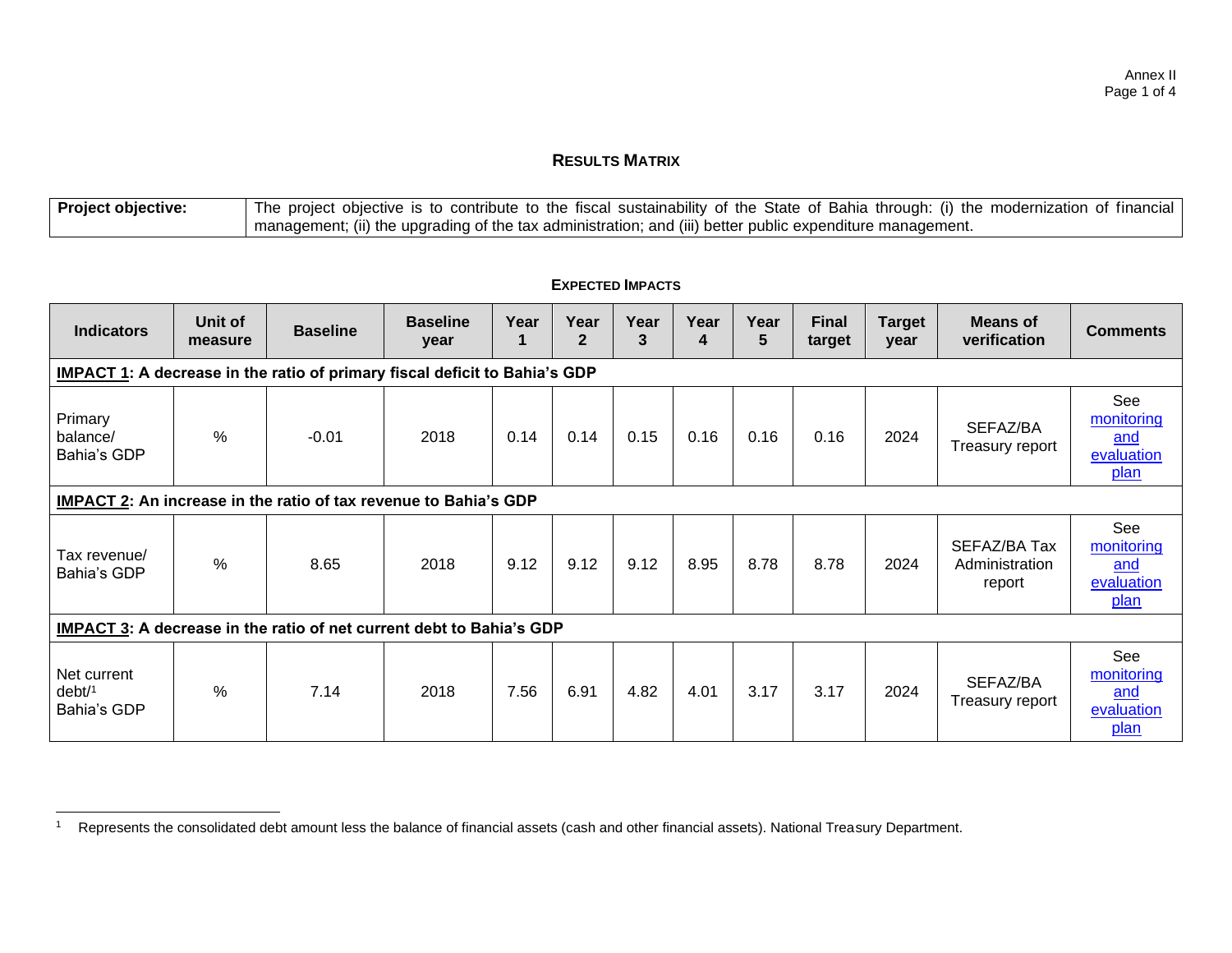| <b>Outcome</b><br>indicator                                                     | Unit of<br>measure                                                                                    | <b>Baseline</b> | <b>Baseline</b><br>year | Year     | Year<br>$\mathbf{2}$ | Year<br>3 | Year<br>4 | Year<br>5 | <b>Final</b><br>target | <b>Target</b><br>year | <b>Means of</b><br>verification                                  | <b>Comments</b>                                              |
|---------------------------------------------------------------------------------|-------------------------------------------------------------------------------------------------------|-----------------|-------------------------|----------|----------------------|-----------|-----------|-----------|------------------------|-----------------------|------------------------------------------------------------------|--------------------------------------------------------------|
|                                                                                 | <b>OUTCOME 1:</b> An increase in the ratio of strategic planning targets met to total planned targets |                 |                         |          |                      |           |           |           |                        |                       |                                                                  |                                                              |
| Targets met/total<br>planned targets                                            | $\frac{0}{0}$                                                                                         | 0               | 2018                    | $\Omega$ | 15.0                 | 30.0      | 45.0      | 60.0      | 60.0                   | 2024                  | SEFAZ/BA action<br>plan dashboard                                | See<br>monitoring<br>and<br>evaluation<br>plan               |
| OUTCOME 2: A decrease in the ratio of cost of tax collection to tax revenue     |                                                                                                       |                 |                         |          |                      |           |           |           |                        |                       |                                                                  |                                                              |
| <b>SEFA</b> operating<br>budget/total tax<br>revenue                            | %                                                                                                     | 3.17            | 2018                    | 2.97     | 2.85                 | 2.73      | 2.66      | 2.71      | 2.71                   | 2024                  | Bahia-SEFAZ/BA<br>balance sheet<br>and SEFAZ<br>financial report | See<br>monitoring<br>and<br>evaluation<br><u>plan</u>        |
| OUTCOME 3: A narrowing of the gap between the budget as planned and as executed |                                                                                                       |                 |                         |          |                      |           |           |           |                        |                       |                                                                  |                                                              |
| <b>Budget</b><br>executed/budget<br>planned                                     | %                                                                                                     | 3.41            | 2018                    | 5.0      | 5.0                  | 5.0       | 5.0       | 5.0       | 5.0                    | 2024                  | Bahia balance<br>sheet and<br>SEFAZ/BA<br>Annual Budget<br>Law   | <b>See</b><br>monitoring<br>and<br>evaluation<br><u>plan</u> |

#### **EXPECTED OUTCOMES<sup>2</sup>**

<sup>2</sup> The expected outcomes are not cumulative.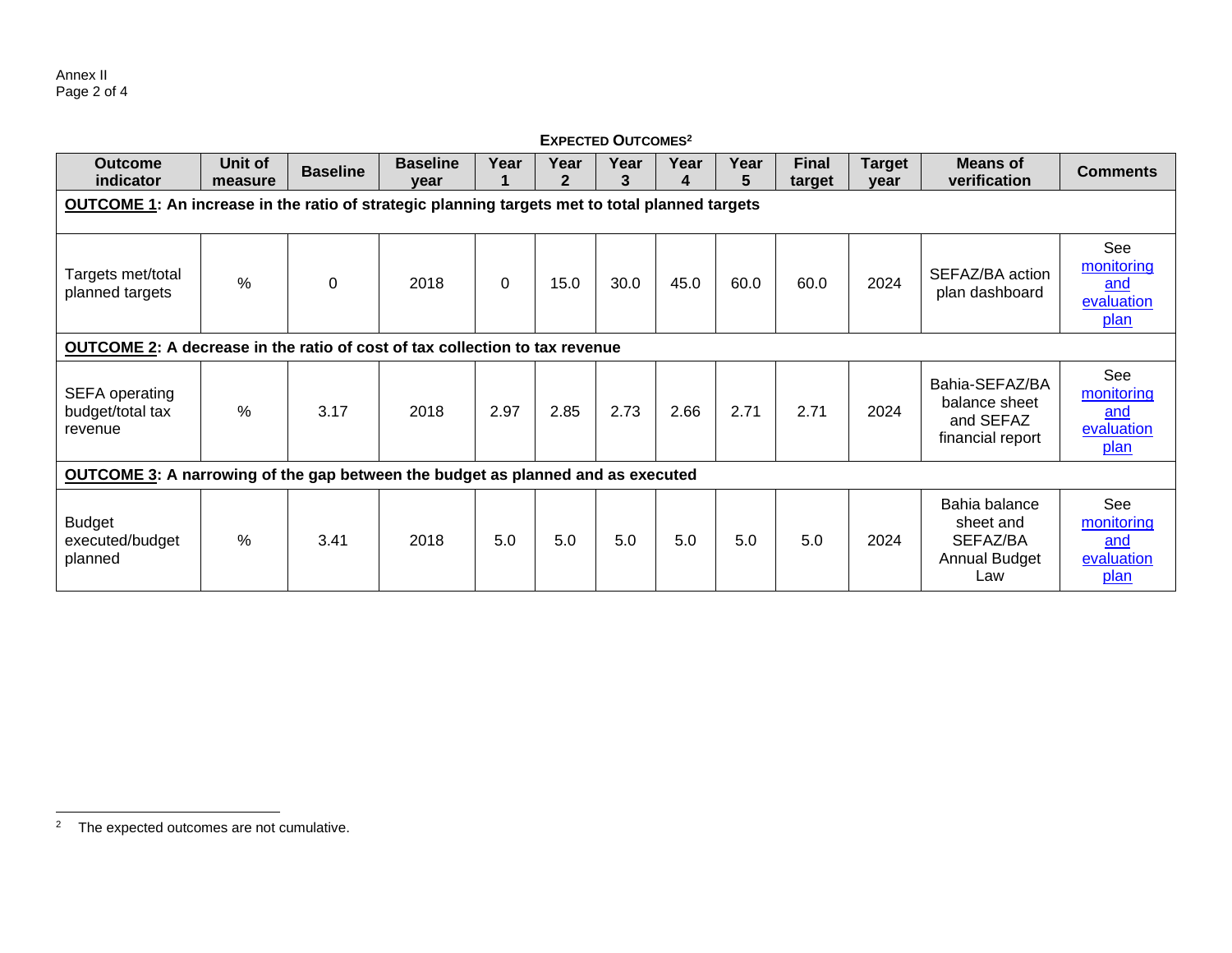#### **OUTPUTS3,<sup>4</sup>**

| <b>Outputs</b>                                                                            | <b>Unit of</b><br>measure                                        | <b>Baseline</b> | <b>Baseline</b><br>year | Year<br>1   | Year<br>$\mathbf{2}$ | Year<br>3        | Year<br>4   | Year<br>5   | <b>Final</b><br>target | <b>Means of</b><br>verification | <b>Comments</b>           |
|-------------------------------------------------------------------------------------------|------------------------------------------------------------------|-----------------|-------------------------|-------------|----------------------|------------------|-------------|-------------|------------------------|---------------------------------|---------------------------|
|                                                                                           | <b>Component 1: Financial management and fiscal transparency</b> |                 |                         |             |                      |                  |             |             |                        |                                 |                           |
| 1.1<br>Public governance<br>and managing for<br>results model <sup>5</sup><br>implemented | Model                                                            | 0               | 2019                    | $\mathbf 0$ | 0                    | $\boldsymbol{0}$ | 1           | $\mathbf 0$ | 1                      |                                 |                           |
| Professional<br>1.2<br>development model<br>implemented                                   | Model                                                            | 0               | 2019                    | 0           | 0                    | 0                | 0           | 1           | 1                      | SEFAZ/BA                        | See<br>monitoring         |
| 1.3<br>IT management<br>model implemented                                                 | Model                                                            | 0               | 2019                    | $\Omega$    | $\Omega$             | 0                | $\mathbf 0$ | 1           | 1                      | management<br>report            | and<br>evaluation<br>plan |
| 1.4 Public procurement<br>model implemented                                               | Model                                                            | 0               | 2019                    | $\Omega$    | $\Omega$             | $\Omega$         | 0           | 1           | 1                      |                                 |                           |
| Internal control and<br>1.5<br>transparency model<br>implemented                          | Model                                                            | 0               | 2019                    | 0           | 0                    | 0                | 1           | 0           | 1                      |                                 |                           |
| <b>Component 2: Tax administration and litigation</b>                                     |                                                                  |                 |                         |             |                      |                  |             |             |                        |                                 |                           |
| 2.1<br>Tax policy<br>management model<br>implemented                                      | Model                                                            | 0               | 2019                    | 0           | $\overline{0}$       | 0                | 1           | $\Omega$    | 1                      |                                 |                           |
| Simplified tax<br>2.2<br>obligation<br>compliance model<br>implemented                    | Model                                                            | $\mathbf 0$     | 2019                    | $\mathbf 0$ | $\overline{0}$       | $\mathbf 0$      | 1           | $\mathbf 0$ | $\mathbf{1}$           | SEFAZ/BA<br>management          | See<br>monitoring<br>and  |
| 2.3<br>Information<br>management model<br>implemented                                     | Model                                                            | 0               | 2019                    | $\Omega$    | 0                    | $\Omega$         | 0           | 1           | 1                      | report                          | evaluation<br>plan        |
| Oversight model<br>2.4<br>implemented                                                     | Model                                                            | 0               | 2019                    | $\Omega$    | 0                    | 0                | 1           | $\Omega$    | 1                      |                                 |                           |

<sup>3</sup> Outputs are annual.

<sup>4</sup> Systems, models, or software will be considered completed only once used by public officials.

<sup>5</sup> A model is a set of activities that can include: (i) a diagnostic assessment of the current situation; (ii) a methodology and change proposal; (iii) process re-engineering; (iv) an IT solution; and (v) training on new processes and tools.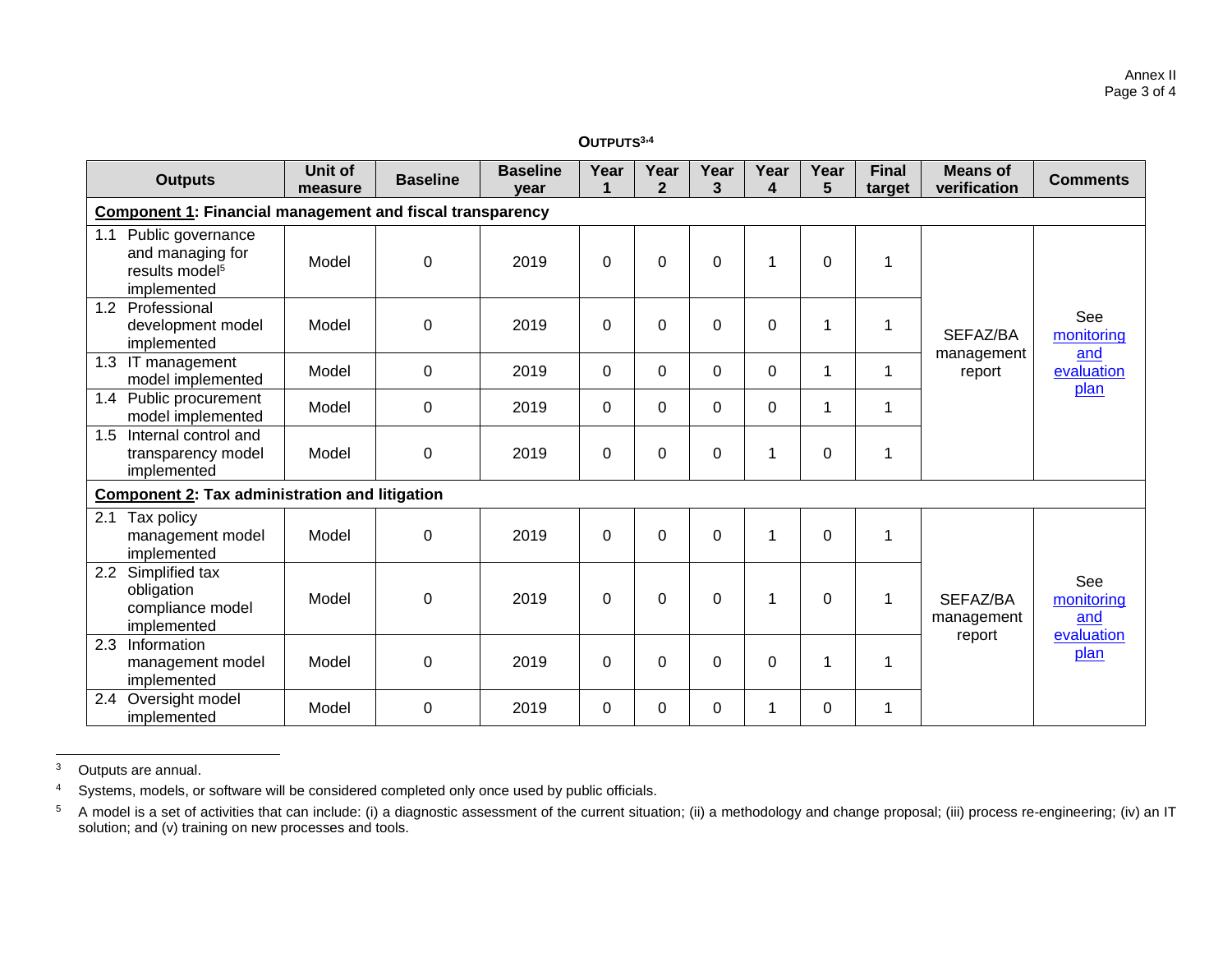|     | <b>Outputs</b>                                                                  | Unit of<br>measure | <b>Baseline</b> | <b>Baseline</b><br>year | Year        | Year<br>$\overline{2}$ | Year<br>3   | Year<br>4   | Year<br>5        | <b>Final</b><br>target | <b>Means of</b><br>verification | <b>Comments</b>          |
|-----|---------------------------------------------------------------------------------|--------------------|-----------------|-------------------------|-------------|------------------------|-------------|-------------|------------------|------------------------|---------------------------------|--------------------------|
| 2.5 | Model for the<br>adjudication of tax<br>litigation cases<br>implemented         | Model              | 0               | 2019                    | 0           | $\Omega$               | $\mathbf 0$ | $\mathbf 0$ | 1                | 1                      |                                 |                          |
| 2.6 | Taxpayer services<br>model implemented                                          | Model              | 0               | 2019                    | $\Omega$    | $\Omega$               | $\Omega$    | $\mathbf 0$ | 1                | 1                      |                                 |                          |
| 2.7 | Tax management<br>system implemented                                            | Model              | 0               | 2019                    | $\Omega$    | 0                      | $\mathbf 0$ | 1           | $\boldsymbol{0}$ | 1                      |                                 |                          |
|     | <b>Component 3: Financial management and public expenditure</b>                 |                    |                 |                         |             |                        |             |             |                  |                        |                                 |                          |
| 3.1 | <b>Financial execution</b><br>model implemented                                 | Model              | 0               | 2019                    | $\mathbf 0$ | $\mathbf 0$            | $\mathbf 0$ | $\pmb{0}$   | 1                | $\mathbf{1}$           |                                 |                          |
| 3.2 | Small claim and<br>court-ordered<br>payment<br>management system<br>implemented | System             | 0               | 2019                    | 0           | 0                      | $\mathbf 0$ | 1           | 0                | 1                      |                                 |                          |
| 3.3 | Concession contract<br>management system<br>implemented                         | System             | 0               | 2019                    | $\Omega$    | $\Omega$               | $\Omega$    | 1           | $\Omega$         | 1                      | SEFAZ/BA<br>management          | See<br>monitoring<br>and |
| 3.4 | Accounting<br>management model<br>implemented                                   | Model              | 0               | 2019                    | $\Omega$    | 0                      | $\mathbf 0$ | $\mathbf 0$ | 1                | 1                      | report                          | evaluation<br>plan       |
| 3.5 | Public debt<br>management model<br>implemented                                  | Model              | 0               | 2019                    | 0           | $\Omega$               | $\mathbf 0$ | 1           | $\mathbf 0$      | 1                      |                                 |                          |
| 3.6 | Public cost<br>optimization model<br>implemented                                | Model              | 0               | 2019                    | 0           | 0                      | $\mathbf 0$ | $\pmb{0}$   | 1                | 1                      |                                 |                          |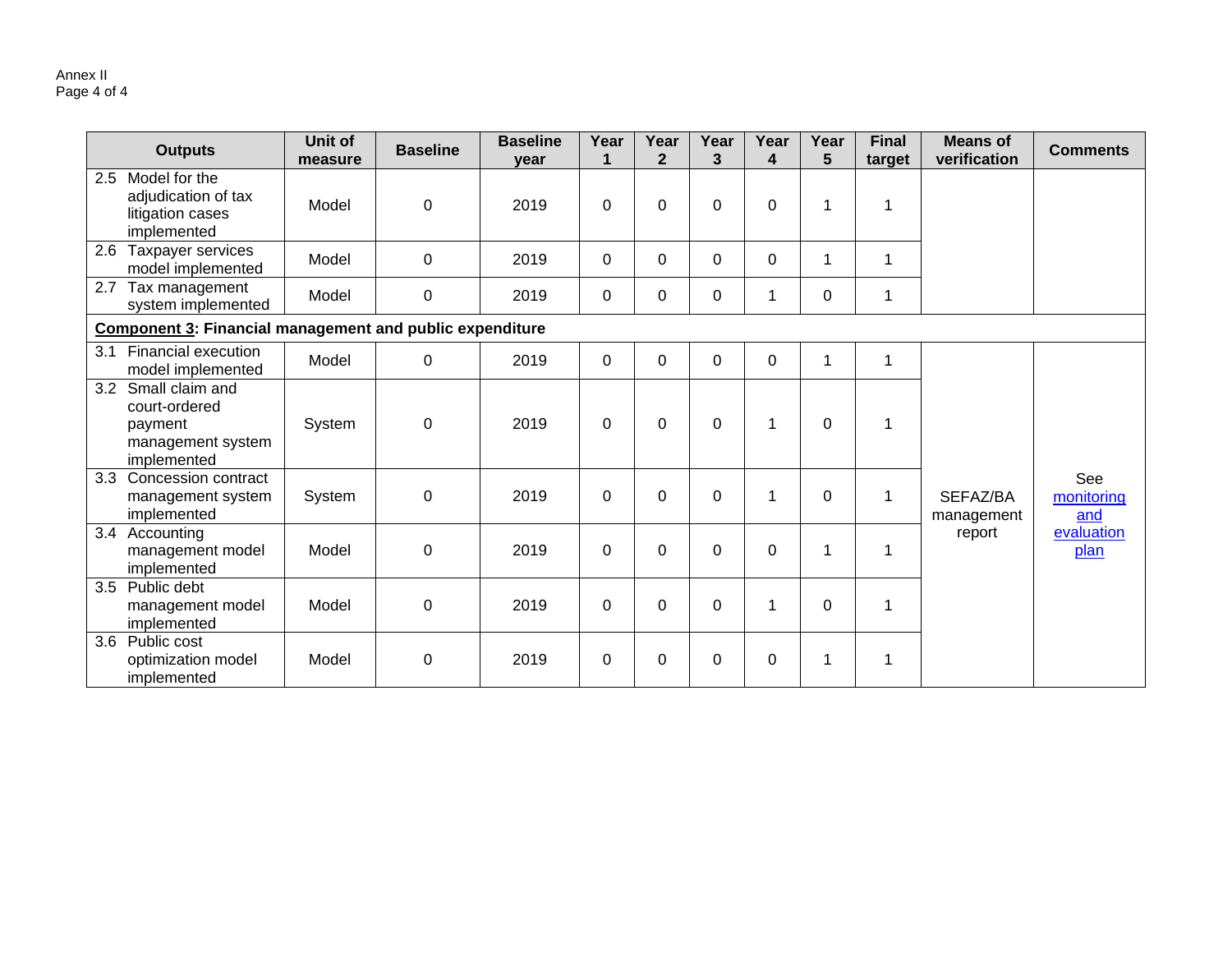#### **FIDUCIARY AGREEMENTS AND REQUIREMENTS**

| Country                  | Brazil                                                                             |
|--------------------------|------------------------------------------------------------------------------------|
| <b>Project number:</b>   | <b>BR-L1533</b>                                                                    |
| Name:                    | Fiscal Management Modernization Project for the State<br>of Bahia - PROFISCO II-BA |
| <b>Executing agency:</b> | State of Bahia, through the Finance Department<br>(SEFAZ/BA)                       |
| <b>Prepared by:</b>      | David Salazar and Fábia Bueno (VPC/FMP)                                            |

## **I. EXECUTIVE SUMMARY**

- $1.1$ The institutional assessment for the project's fiduciary management was based on: (i) the country's current fiduciary context; (ii) the findings of the assessment of principal fiduciary risks; (iii) the MD-GEFIS report; (iv) an institutional analysis; (v) prior experience under PROFISCO I; and (vi) working meetings with the project team and SEFAZ/BA.
- $1.2<sub>2</sub>$ Brazil has robust country fiduciary systems that enable sound management of administrative, financial, oversight, and procurement processes, in accordance with the principles of transparency, economy, and efficiency. In terms of their capacity for planning and organization, execution, and oversight, the executing agency's systems have a medium level of development and pose a medium risk.
- $1.3$ SEFAZ/BA has the legal capacity and experience to execute the project activities, as it has implemented projects jointly with the Bank in recent years (PROFISCO I) using its own structure, with a program coordination unit (PCU). The implemented and consolidated structure will be used, drawing on the lessons learned from the execution of the first phase.

## **II. FIDUCIARY CONTEXT OF THE EXECUTING AGENCY**

- $2.1$ The SEFAZ/BA structure consists of the Office Chief, Directorate General, Superintendency of Financial Administration, Superintendency of Tax Revenue Collection, Superintendency of Fiscal Management and Development, and Superintendency of Technical and Financial Coordination for Development.
- $2.2$ The project will benefit SEFAZ/BA as the executing agency and the State Administration Department (SAEB).
- $2.3$ The project activities will be executed by SEFAZ/BA, through the PCU, which will be responsible for institutional and technical coordination, linked to Modernization Coordination.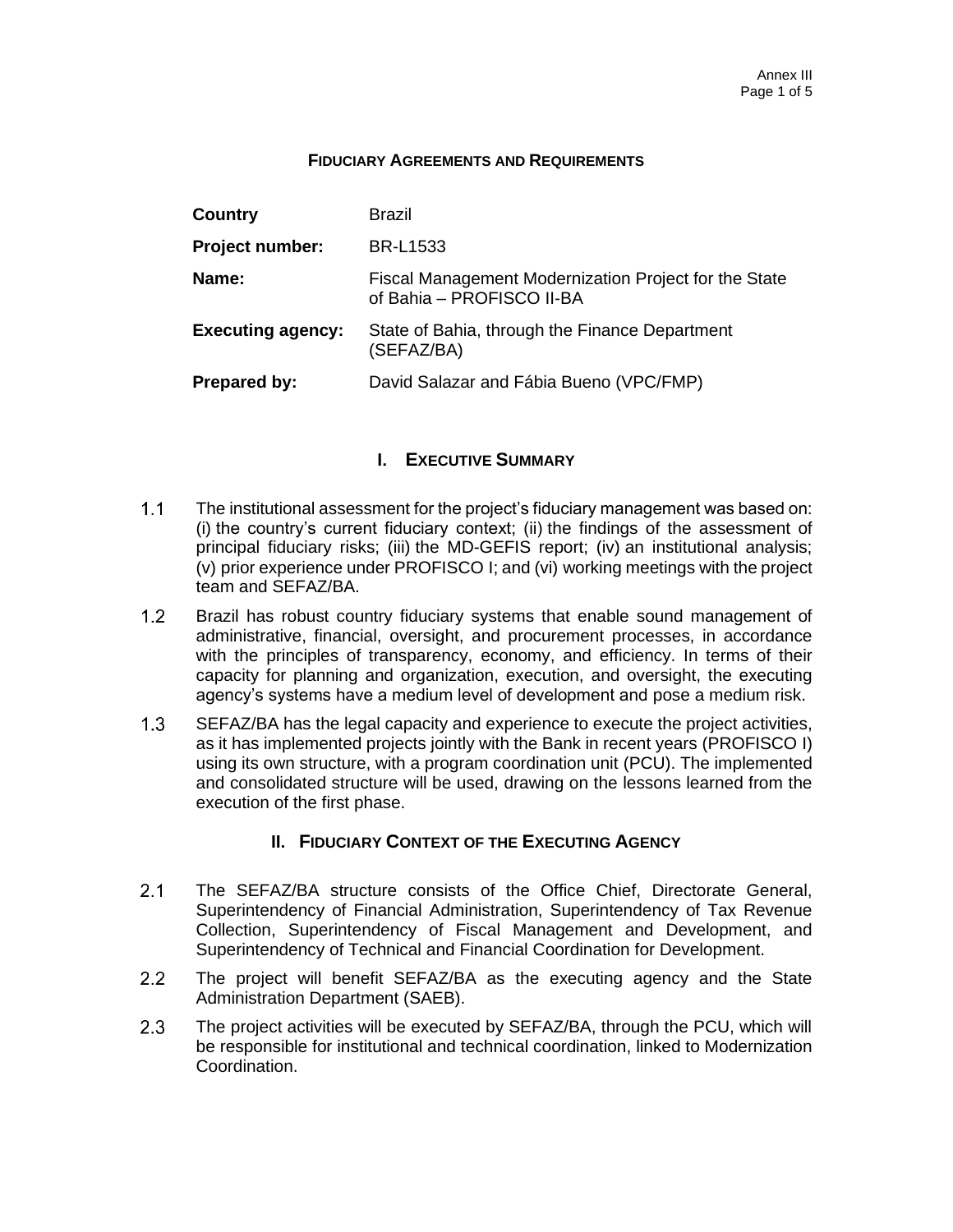- $2.4$ The executing agency uses the available electronic procurement systems for auction and price list modalities, as in PROFISCO I.
- $2.5$ The executing agency is subject to both internal and external control. Internal control is conducted by the State Auditor General, whereas external control is conducted by the State Audit Office (TCE/BA), the entity that audits all state entities and that is eligible for performing external audits of Bank-financed operations.

## **III. INSTITUTIONAL CAPACITY ASSESSMENT, FIDUCIARY RISK EVALUATION, AND MITIGATION ACTIONS**

- 3.1 The assessment and validation of institutional capacity with SEFAZ/BA staff concluded that the executing agency has sufficient and adequate institutional capacity with targeted opportunities for improvement in the execution of operations with the Bank.
- 3.2 A medium-high fiduciary risk was identified related to potential delays in procurement processes, affecting program execution times. This risk will be mitigated through the coordinated approval of the [procurement plan](http://idbdocs.iadb.org/wsdocs/getDocument.aspx?DOCNUM=EZSHARE-1326839135-5) by SEFAZ/BA and SAEB and through the adoption of a procurement processing flow.

## **IV. AGREEMENTS AND REQUIREMENTS FOR PROCUREMENT EXECUTION**

#### А. **Procurement execution**

- $4.1$ **Procurement of works, goods, and nonconsulting services.** Contracts will be subject to international competitive bidding (ICB) and will be performed using the standard bidding documents issued by the Bank. Bidding processes subject to national competitive bidding (NCB) will be executed using national bidding documents agreed upon with the Bank.
- $4.2$ **Selection and contracting of consultants.** Contracts will be executed using the standard request for proposals issued by the Bank. Selection and contracting will comply with the Policies for the Selection and Contracting of Consultants financed by the Inter-American Development Bank (document GN-2350-9).
- $4.3$ **Use of the country procurement system.** The country procurement subsystem approved by the Bank, *Pregão Eletrônico*, will be used to procure off-the-shelf goods, up to US\$5 million. Any subsequently approved system or subsystem will apply to the operation. The procurement plan and its updates will indicate which procurement will be executed through the approved country systems.

#### В. **Single-source selection**

 $4.4$ **Government entities and schools.** Given the way in which finance departments in Brazil are structured, there are entities in charge of knowledge and skills development: (i) the National School of Public Administration of the Ministry of Economy; (ii) government schools that provide training to public officials; (iii) data processing companies, responsible for states' IT development; and (iv) federal and state universities that provide technical assistance in new IT solutions. Considering paragraphs 1.11(c) and 3.10 of document GN-2350-9 and to ensure the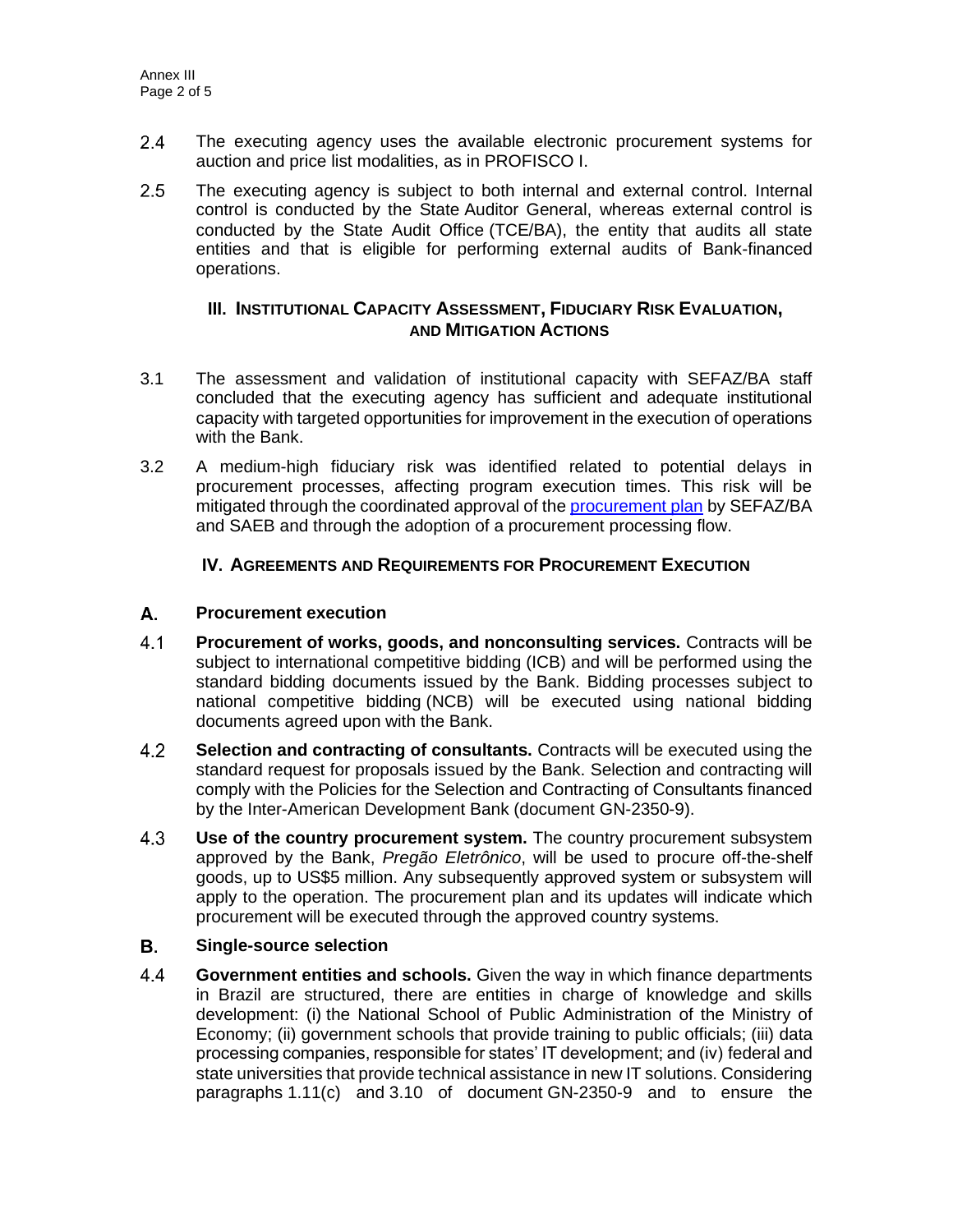sustainability of the outputs developed and financed by the project, single-source selection of federal and state entities dedicated to training for officials and IT development is planned. In this project specifically, single-source selection is planned in order to select state-owned company PRODEB, which implemented the state's Integrated Planning, Accounting, and Finance System (FIPLAN) and will execute the new FIPLAN functionalities provided for in the project, with an estimated value of US\$4 million.

4.5 **Technical research and IT advisory services.** Pursuant to paragraph 3.10 of document GN-2350-9, single-source selection of *Gartner do Brasil Serviços de Pesquisas Ltda* is planned, as this firm has exceptional experience and qualifications to provide the required consulting services. The estimated value of this contract is US\$350,000.

**Table 1. Thresholds for international competitive bidding and international shortlist**

| <b>Method</b>    | <b>ICB</b> for works | <b>ICB</b> for goods and<br>nonconsulting services | International shortlist for<br>consulting services |
|------------------|----------------------|----------------------------------------------------|----------------------------------------------------|
| <b>Threshold</b> | US\$25 million       | US\$5 million                                      | US\$1 million                                      |

| <b>Purpose of procurement</b>                                                 | <b>Selection</b><br>method | <b>Estimated</b><br>date | <b>Threshold</b><br>amount<br>(US\$<br>million) |  |  |  |
|-------------------------------------------------------------------------------|----------------------------|--------------------------|-------------------------------------------------|--|--|--|
| <b>Goods and nonconsulting services</b>                                       |                            |                          |                                                 |  |  |  |
| Equipment for contingency environment<br>implementation and disaster recovery | Pregão<br>Eletrônico       | 2021-Q2                  | 2.3                                             |  |  |  |
| Software factory                                                              | Pregão<br>Eletrônico       | 2020-Q4                  | 4.9                                             |  |  |  |
| <b>Consulting services firms</b>                                              |                            |                          |                                                 |  |  |  |
| Gartner                                                                       | Single-source              | 2020-Q2                  | 0.4                                             |  |  |  |
| Process change management system                                              | <b>QCBS</b>                | 2020-Q4                  | 1.3                                             |  |  |  |
| Development of new FIPLAN functionalities                                     | Single-source              | 2020-Q2                  | 4.0                                             |  |  |  |

#### **Table 2. Main procurement items**

#### C. **Procurement supervision**

- 4.6 Procurement will be subject to ex post supervision, except where ex ante supervision is justified. When the country system is used for procurement, the country system will also be used for supervision.
- 4.7 The supervision method will be determined for each selection process. Ex post reviews will be conducted every twelve months in accordance with the project supervision plan.

| <b>TADIC J. LA DUST IGVIGW MITGSHORE</b> |                                     |                         |  |  |  |  |
|------------------------------------------|-------------------------------------|-------------------------|--|--|--|--|
| Works                                    | <b>Consulting services</b><br>Goods |                         |  |  |  |  |
| NCB and shopping                         | <b>NCB</b>                          | Less than US\$1 million |  |  |  |  |

#### **Table 3. Ex post review threshold**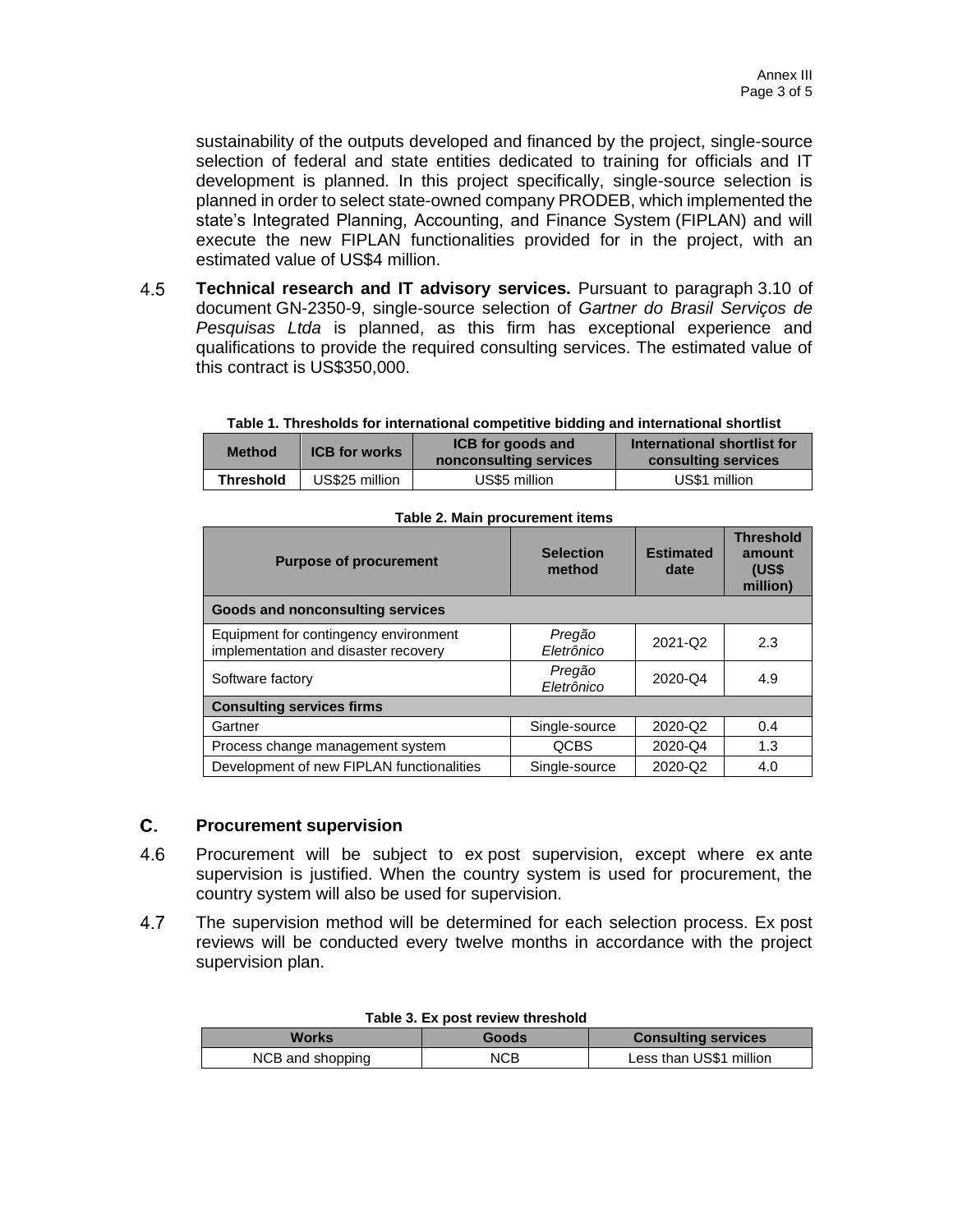#### D. **Records and files**

4.8 The PCU will be responsible for process documentation and will retain the necessary documentation for supervision and auditing purposes.

## **V. FINANCIAL MANAGEMENT**

- $5.1$ **Programming and budget.** SEFAZ/BA will be responsible for planning PROFISCO II activities, and the PCU will be responsible for the execution and control of activities as set out in the multiyear execution plan and annual work plan. State entities use the multiyear planning instruments, Budget Procedures Law, which lays out the budget guidelines, and the Annual Budget Law (LOA). The program budget will be part of the LOA.
- $5.2$ The PCU will ensure that project resources, both the Bank financing and the local contribution, are budgeted annually and secured for execution according to the project schedule. Budgetary funds will be recorded as an external source within the FIPLAN in the year of execution. The LOA will include the funds needed for execution, both for the external loan and for the local contribution.
- $5.3$ **Accounting and information systems.** Public entities in Bahia use FIPLAN, which comprises financial, budget, and accounting management. The system is auditable and has access profiles and security guidelines. It also complies with Bank requirements on controls and will be used to execute PROFISCO II. To supplement this, PROFISCO II disbursement and external audit reports for the Bank will be generated by the management report system based on FIPLAN data.
- $5.4$ **Disbursements and cash flow.** The project will use the SEFAZ/BA treasury system. Expenditures will be subject to financial and budget implementation processes and will be duly recorded in FIPLAN.
- $5.5$ As in PROFISCO I, the Bank funds will be managed through an exclusive account that enables the loan proceeds to be identified and the respective bank reconciliations to be performed, including income and payments.
- $5.6$ Disbursements will be made in United States dollars as advances of funds and will be based on a projection of financial needs for a maximum of 180 days. SAF/SEFAZ Regulation 18 establishes the release of the financial programming quotas of its administration units only where financial resources are available, meaning that new hires are only possible when the corresponding financial balance is available. In that regard, based on paragraph 3.3(i) of the Financial Management Guidelines for IDB‑financed Projects (document OP-273-12), at least 50% of the advanced amount will be required for accountability reporting purposes.
- 5.7 Expenses considered ineligible by the Bank will be reimbursed from the local contribution or from other funds at the Bank's discretion, depending on the nature of the ineligibility.
- $5.8$ The exchange rate agreed with the executing agency to account for expenses paid for with loan proceeds from the advances of funds will be the internalization rate. To determine the equivalency of incurred expenditures charged to the local contribution or reimbursed from the loan proceeds, the agreed exchange rate will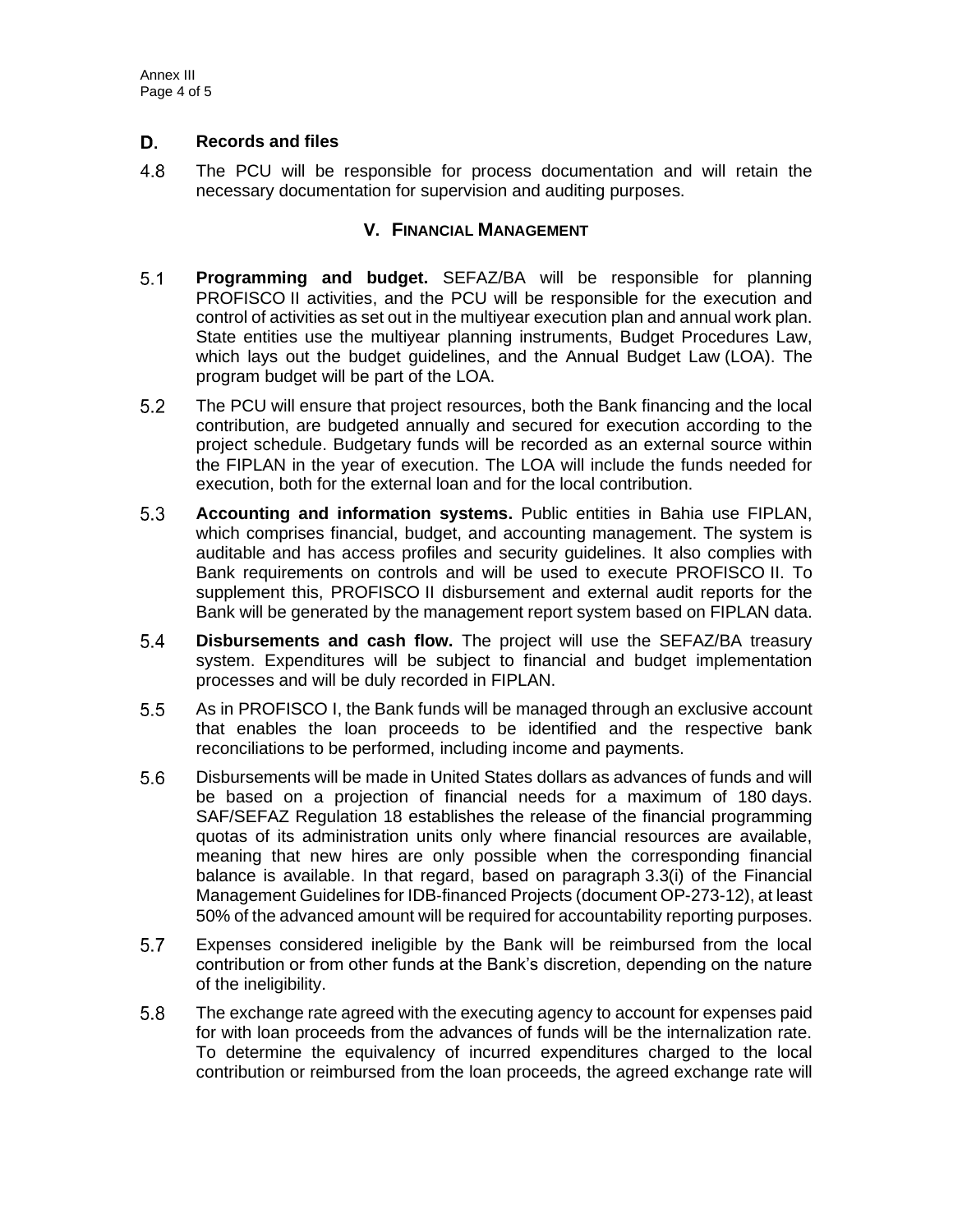be the buy rate established by the Central Bank of Brazil effective on the date of payment of the eligible project expenses.

- 5.9 **Internal control and internal audit.** Bahia's State Auditor General is responsible for state internal control. Its activities are performed through coordination of the internal control of government departments and decentralized agencies of the state's executive branch. Project activities will be under its control.
- $5.10$ **External control and reports.** External control will be conducted by the TCE/BA.
- $5.11$ Annual audited financial statements will be submitted in accordance with the terms of reference agreed with the Bank within 120 days following the close of each fiscal year.
- $5.12$ **Financial supervision plan.** This plan may be amended during execution in response to evolving risk levels or due to additional control needs.

| Nature/Scope                                       |                  | <b>Responsible party</b> |                         |
|----------------------------------------------------|------------------|--------------------------|-------------------------|
|                                                    | <b>Frequency</b> | <b>Bank</b>              | <b>Executing agency</b> |
| Ex post review of disbursements<br>and procurement | Annual           | Fiduciary team           | PCU - TCE/BA            |
| Annual audit                                       | Annual           | Fiduciary team           | PCU - TCE/BA            |
| Review of disbursement requests                    | Periodic         | Fiduciary team           |                         |
| Supervision visits                                 | Annual           | Fiduciary specialist     |                         |

**Table 4. Supervision plan**